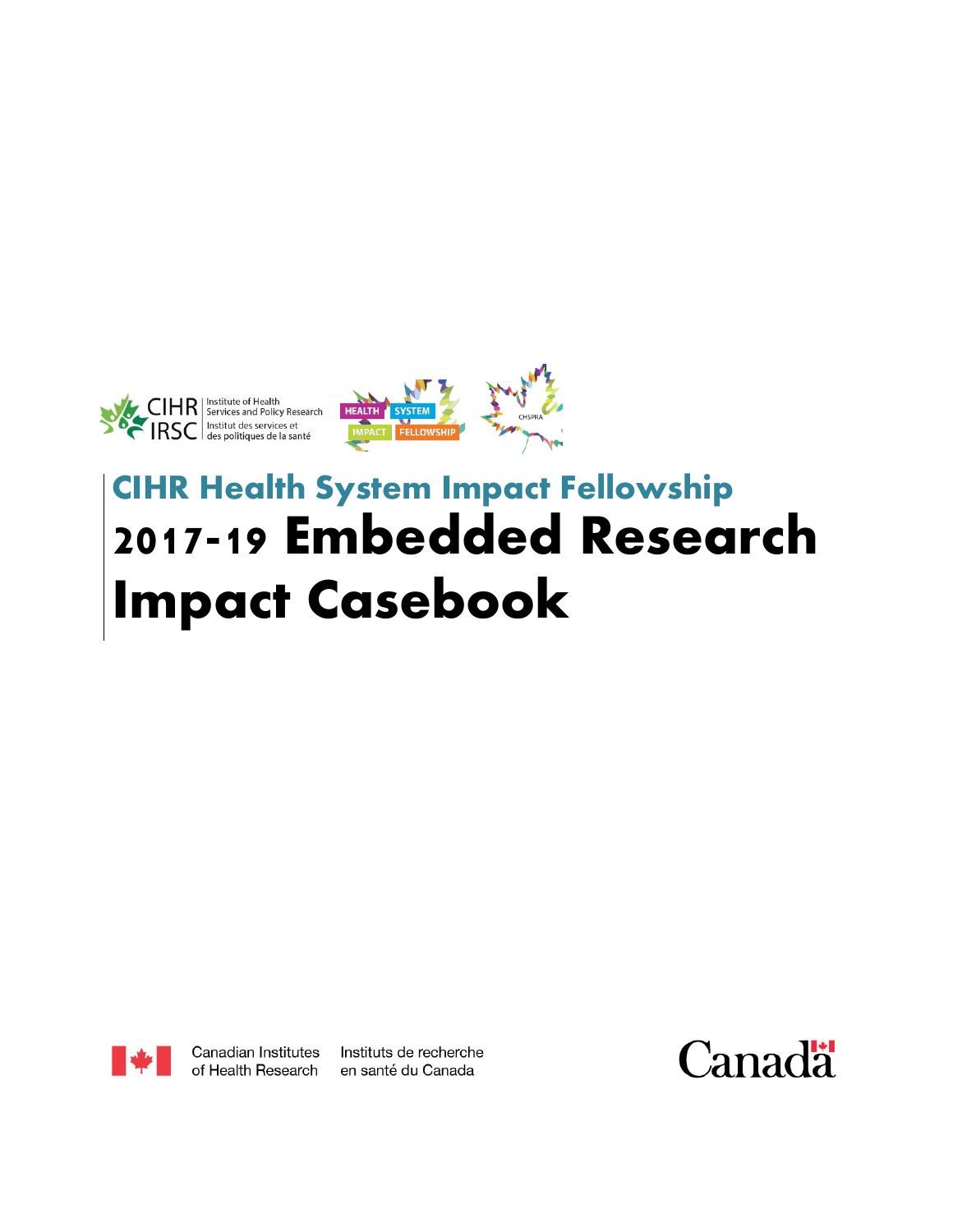**Canadian Institutes of Health Research (CIHR) 160 Elgin Street, 9th Floor Address Locator 4809A Ottawa, Ontario K1A 0W9 Canada [www.cihr-irsc.gc.ca](https://can01.safelinks.protection.outlook.com/?url=http%3A%2F%2Fwww.cihr-irsc.gc.ca%2F&data=04%7C01%7Cethompson.ihspr%40ices.on.ca%7C08d29a877bc94d11577408d97e93e892%7C96cfb6930adb463ba787339492037306%7C0%7C0%7C637679996142882766%7CUnknown%7CTWFpbGZsb3d8eyJWIjoiMC4wLjAwMDAiLCJQIjoiV2luMzIiLCJBTiI6Ik1haWwiLCJXVCI6Mn0%3D%7C3000&sdata=P0y9EvLRob0yfCETFbR6xEP%2BZn4pUaBUMseVOp157wc%3D&reserved=0)**

**CIHR Institute of Health Services and Policy Research ICES 2075 Bayview Avenue Toronto, Ontario M4N 3M5 [www.cihr-irsc.gc.ca/e/13733.html](http://www.cihr-irsc.gc.ca/e/13733.html)** For more information about the *Health System Impact Fellowship* program, se[e www.cihr](http://www.cihr-irsc.gc.ca/e/51211.html)[irsc.gc.ca/e/51211.html](http://www.cihr-irsc.gc.ca/e/51211.html)

**Canadian Health Services and Policy Research Alliance [www.chspra.ca/](http://www.chspra.ca/)**

#### **© Her Majesty the Queen in Right of Canada (2021)**

**Suggested citation:** CIHR Health System Impact Fellowship: 2017-2019 Embedded Research Impact Casebook. CIHR-Institute of Health Services and Policy Research (CIHR-IHSPR) and Canadian Health Services and Policy Research Alliance (CHSPRA). October 2021.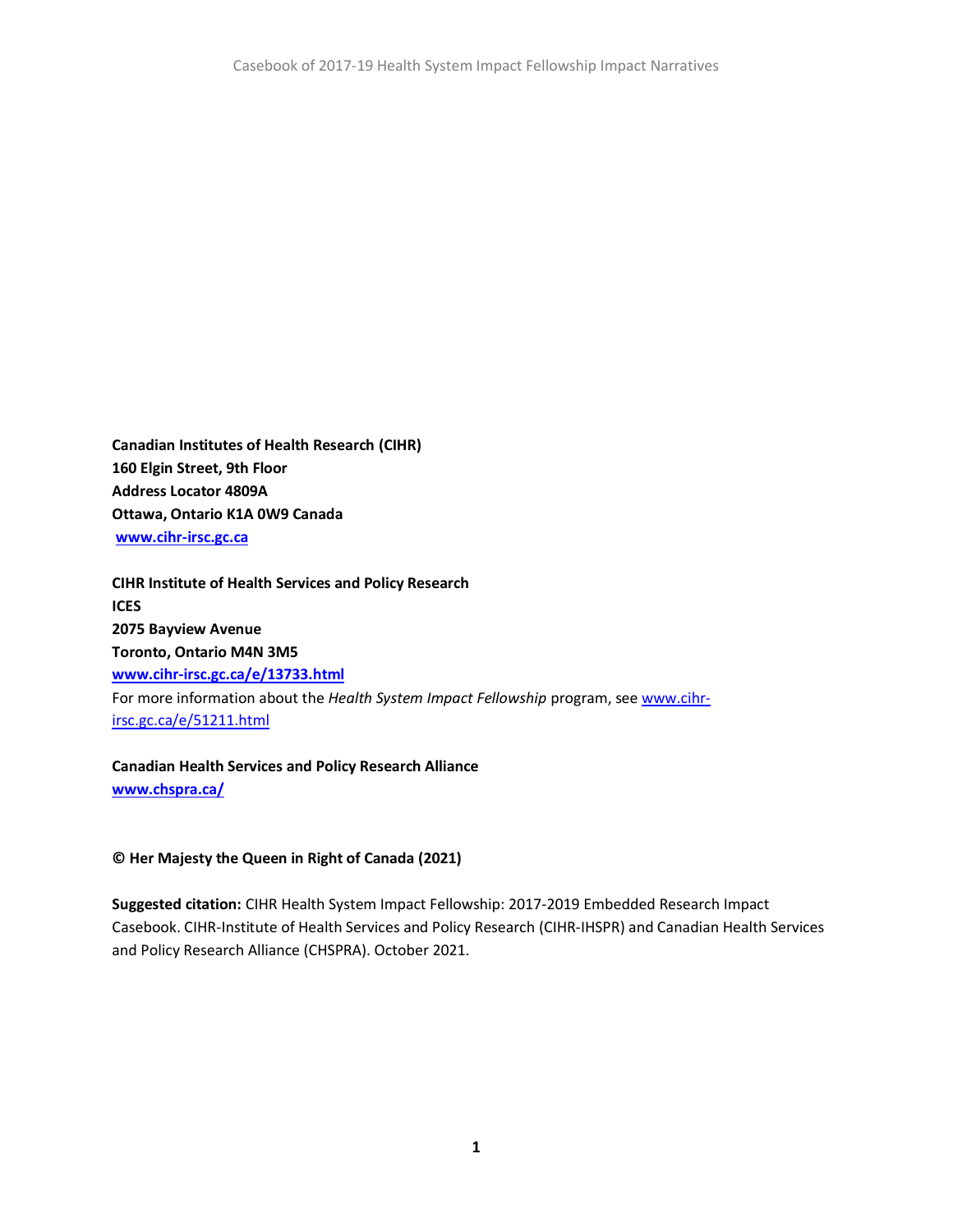# <span id="page-2-0"></span>Acknowledgements

Success of the Health System Impact Fellowship program has been made possible through the shared commitment and dedication to collective impact of our Fellows, health system and academic mentors, and host organizations across the country. CIHR's Institute of Health Services and Policy Research (IHSPR) would like to acknowledge the invaluable engagement and support of our funding partners for being instrumental to the Health System Impact Fellowship's reach, uptake and success, including: the CIHR and its Institutes of Aging (IA), Cancer Research (ICR), Circulatory and Respiratory Health (ICRH), Gender and Health (IGH), Infection and Immunity (III), Indigenous Peoples' Health (IIPH), Musculoskeletal Health and Arthritis (IMHA), Neurosciences, Mental Health and Additions (INMHA), Nutrition, Metabolism and Diabetes (INMD), Population and Public Health (IPPH), the Healthy Cities Research Initiative (HCRI) and the Science Policy Branch; Michael Smith Foundation for Health Research (MSFHR); Fonds de recherche du Québec – Santé (FRQS); New Brunswick Health Research Foundation (NBHRF); Research Nova Scotia (formerly the Nova Scotia Health Research Foundation [NSHRF]); the Saskatchewan Health Research Foundation (SHRF); Mitacs; and the 103 health system organizations and 24 universities that have partnered to host Health System Impact Fellows.

We would like to particularly acknowledge and thank members of the Canadian Health Services and Policy Research Alliance (CHSPRA), led by Executive Director Dr. Diane Finegood, and its Training Modernization Working Group co-chaired by Dr. Steini Brown and Dr. Stephen Bornstein, for providing the direction and leadership necessary to put Canada on the path towards training modernization. We would also like to acknowledge and thank the CHSPRA Impact Assessment Working Group, including Dr. Kathryn Graham, Dr. Maxi Miciak and Mr. Eddy Nason, for their leadership in and contributions to the field research impact assessment, their help with brining the impact narrative tool to the Health System Impact Fellowship program, and their review of this Casebook. The collection and analyses of impact narratives in this Casebook was completed by the CIHR-IHSPR team, including Dr. Meghan McMahon, Dr. Bahar Kasaai, and Erin Thompson.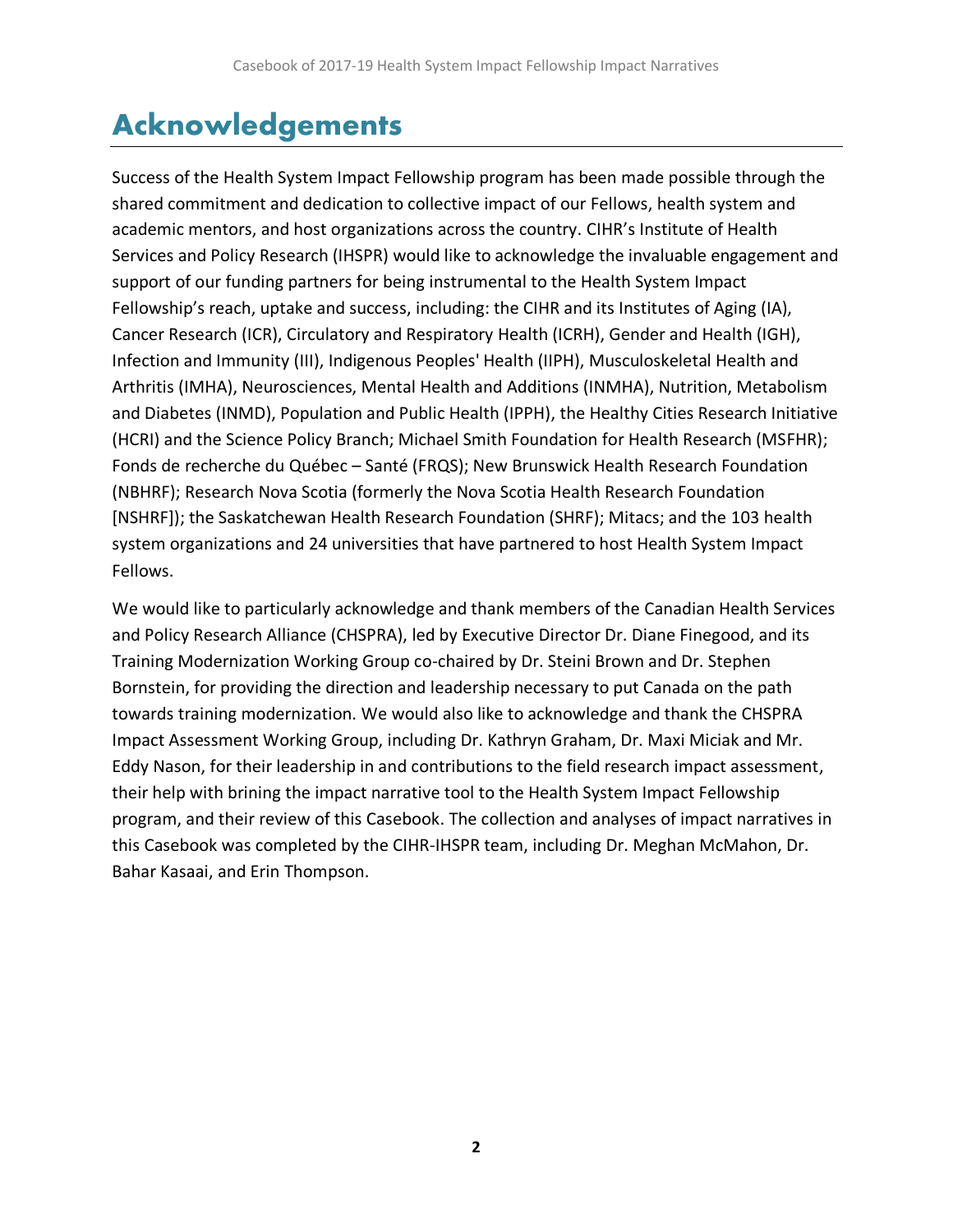# <span id="page-3-0"></span>Table of Contents

| Dr. Melita Avdagovska - Charting the implementation and impact of the MyChart pilot:<br>Implications for province-wide implementation of a patient portal 12                            |
|-----------------------------------------------------------------------------------------------------------------------------------------------------------------------------------------|
| Dr. Sofia Bartlett - Utilizing a syndemic approach for population level prevention, care and                                                                                            |
| Dr. Monica Cepoiu-Martin - Assessing the AHS Enhancing Care in the Community (ECC)<br>Program against the quadruple aim: An embedded training experience16                              |
| Dr. Ivy Cheng - Improving Management of Palliative Oncology Patients and the Elderly Frail                                                                                              |
| Dr. Jawad Chishtie - Developing a health services strategy and framework for equitable<br>primary care services for the Ontario spinal cord injury population, using visual analytics19 |
| Dr. Aislinn Conway - Leveraging data to improve obstetric safety in Canada: a formative                                                                                                 |
| Dr. Shelley Cook - Better Serving People with Multiple, Complex Needs in BC22                                                                                                           |
| Dr. Alisa Grigorovich - Preventing violence and enhancing safety by optimizing the use of                                                                                               |
| Rae L Jewett - Integrating Geography to Evaluate Health Inequalities Across Urban, Rural and                                                                                            |
| Daman Kandola - Use of emergency health services by stroke patients: What is known about<br>when to seek emergency care & how transport decisions impact in-hospital care27             |
| Logan Lawrence - Enhancing evidence-informed decision-making capacity to improve access                                                                                                 |
| Dr. Kiran Pohar Manhas - Embedding Shared Decision-Making and Patient Centered Care in                                                                                                  |
| Chantelle Recsky - Analyzing and mitigating technology-mediated adverse events in primary                                                                                               |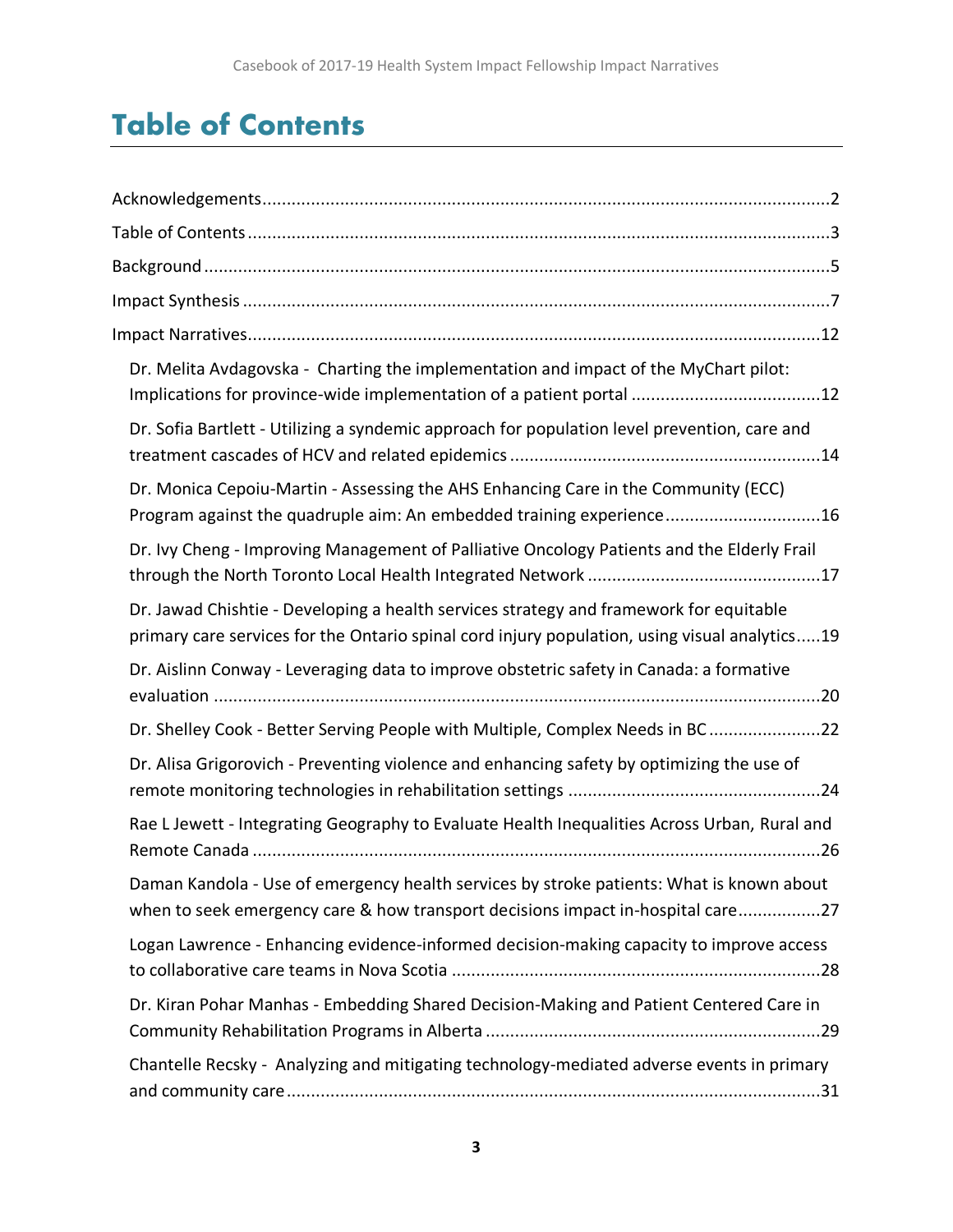| Danielle Rice - Measuring Access to Mental Health and Addiction Services in Canada 33                                                                                      |  |
|----------------------------------------------------------------------------------------------------------------------------------------------------------------------------|--|
| Dr. Matthew Russell - Service transitions for individuals with disabilities35                                                                                              |  |
| Iván Sarmiento - Development of a knowledge to action framework based on the promotion<br>of intercultural dialogue between official and traditional health systems37      |  |
| Narhari Timilshina - Outcomes of patients who undergo concurrent chemotherapy and<br>radiation therapy for locally advanced head & neck cancer: a population-based study39 |  |
|                                                                                                                                                                            |  |
|                                                                                                                                                                            |  |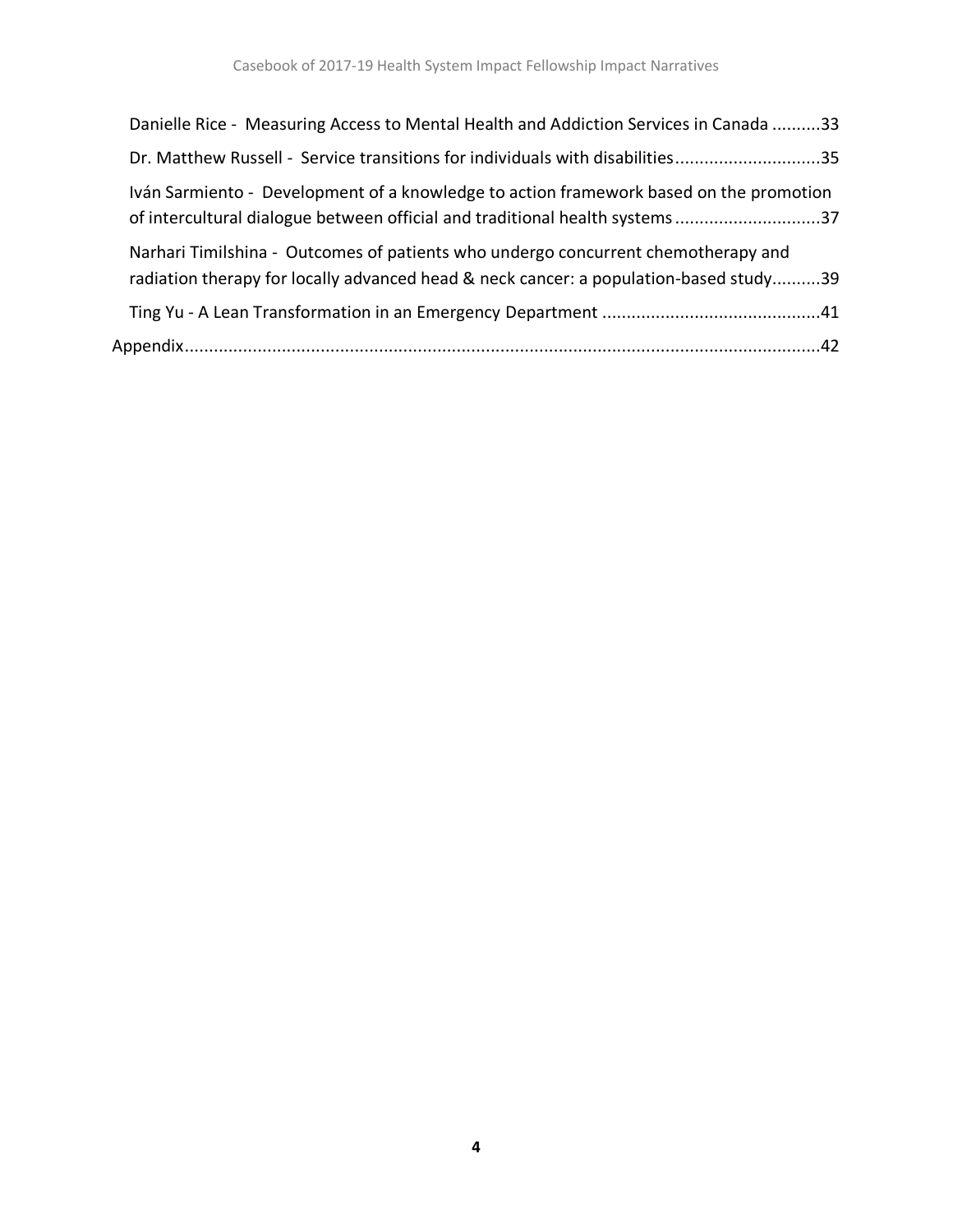# <span id="page-5-0"></span>Background

The [Health System Impact \(HSI\) Fellowship](https://cihr-irsc.gc.ca/e/51211.html) provides highly qualified doctoral trainees and postdoctoral fellows studying health services and policy research (HSPR) and related fields a unique opportunity to apply their research and analytic talents to critical challenges and pressing problems faced by health system organizations.

The program is recognized for several distinctive features, including its emphasis on embedded research situated directly within a health system organization and focused on an impactoriented program of work designed to address a pressing problem faced by the organization, its dual-mentorship model whereby fellows are mentored and supervised by a health system and academic leader, its leadership training program to expand fellow's skills and competencies, and its national cohort that connects fellows and mentors across the country. These innovative features come together in a one-year embedded fellowship for doctoral fellows and a two-year embedded fellowship for post-doctoral fellows who are committed to informing health system decision-making and solving pressing health system challenges. Overall, the HSI Fellowship supports embedded, impact-oriented scholarship that equips fellows with the competencies, experience, and networks to excel as the health system leaders of tomorrow. Since its inception in 2017, the program has funded 202 fellows who are embedded in 103 health system partner organizations and connected to 24 universities across Canada (see Figure 1).

The HSI Fellowship's underlying program logic posits that embedding PhD-trained scholars directly within health system organizations and focusing their efforts on impact-oriented projects identified as a priority by the organization will, consistent with integrated knowledge translation (IKT) theory, lead to the formation of trusted, sustained relationships and the cocreation of responsive, relevant, timely, and useful research that is more likely to inform the organization's policy and decision-making. In addition, capacity within the organization to conduct and/or use research for rapid learning and improvement will be enhanced.

Emerging evidence on the embedded research model suggests that three factors will be integral to its future and sustained success, including: 1) a cadre of researchers trained to possess the skills and competencies necessary to achieve impact, including a combination of research and professional skills (e.g., leadership, negotiation, interdisciplinary collaboration), 2) health system leaders who understand the value of research to solve system problems and prioritize embedded research within their organizations , and 3) incentive and reward systems (including publication outlets) that recognize and celebrate impact-oriented research.

This Embedded Research Impact Casebook features impact narrative summaries written by HSI Fellows and their health system and academic mentors about the embedded research impacts catalyzed through their fellowship work. It is [a CIHR-IHSPR priority](https://cihr-irsc.gc.ca/e/52481.html#section_7_2) to publish, showcase and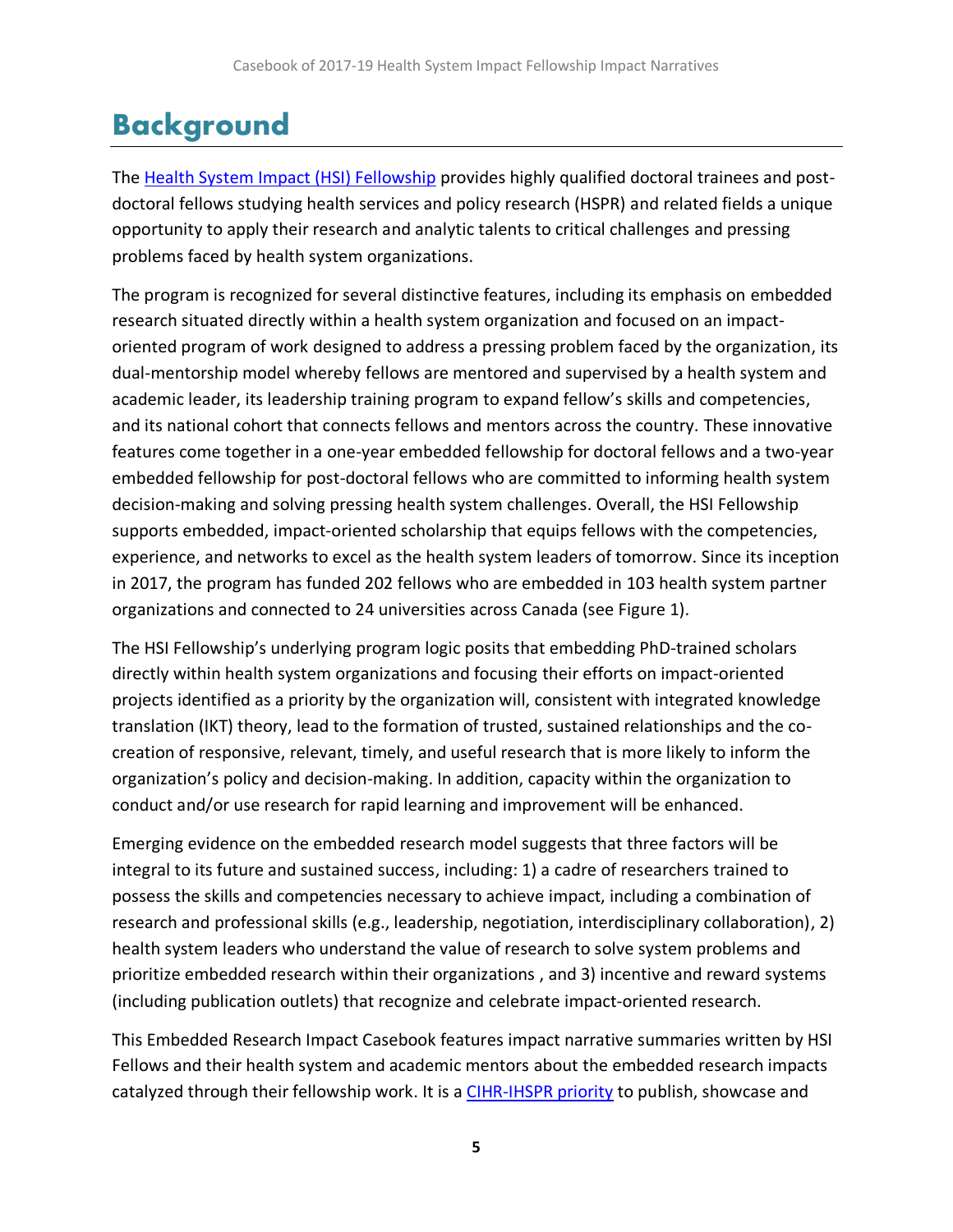value the contributions and impacts of HSI Fellows while embedded within their health system organizations, and the commitment of the health system and academic mentors to embedded research. It is also, we hope, an opportunity to spark further interest in and commitment to embedded research, and to illustrate the many diverse, non-linear pathways to embedded research impact.

This Embedded Research Impact Casebook includes 18 impact narratives submitted by HSI Fellows from the 2017, 2018 and 2019 cohorts between March 2020 and August 2021, and an overall synthesis of types of impacts reported. The impact narratives were submitted within three months of fellowship completion, as an optional component of reporting requirements, and therefore reflect the more proximal impacts of the fellowship. To frame this work, fellows used the Impact Narrative tool created by the Canadian Health Services and Policy Research Alliance's (CHSPRA) Impact Assessment Working Group (please see the CHSPRA [Appendix B](https://docs.wixstatic.com/ugd/5adc92_3ae941eaedb04ab4a66b6f83f98a479d.pdf?platform=hootsuite&mc_cid=47f94af269&mc_eid=ffbad33983) for full tool).

*Fellow spotlight: Please click on the embedded link in each fellow's name to view their online profile.*



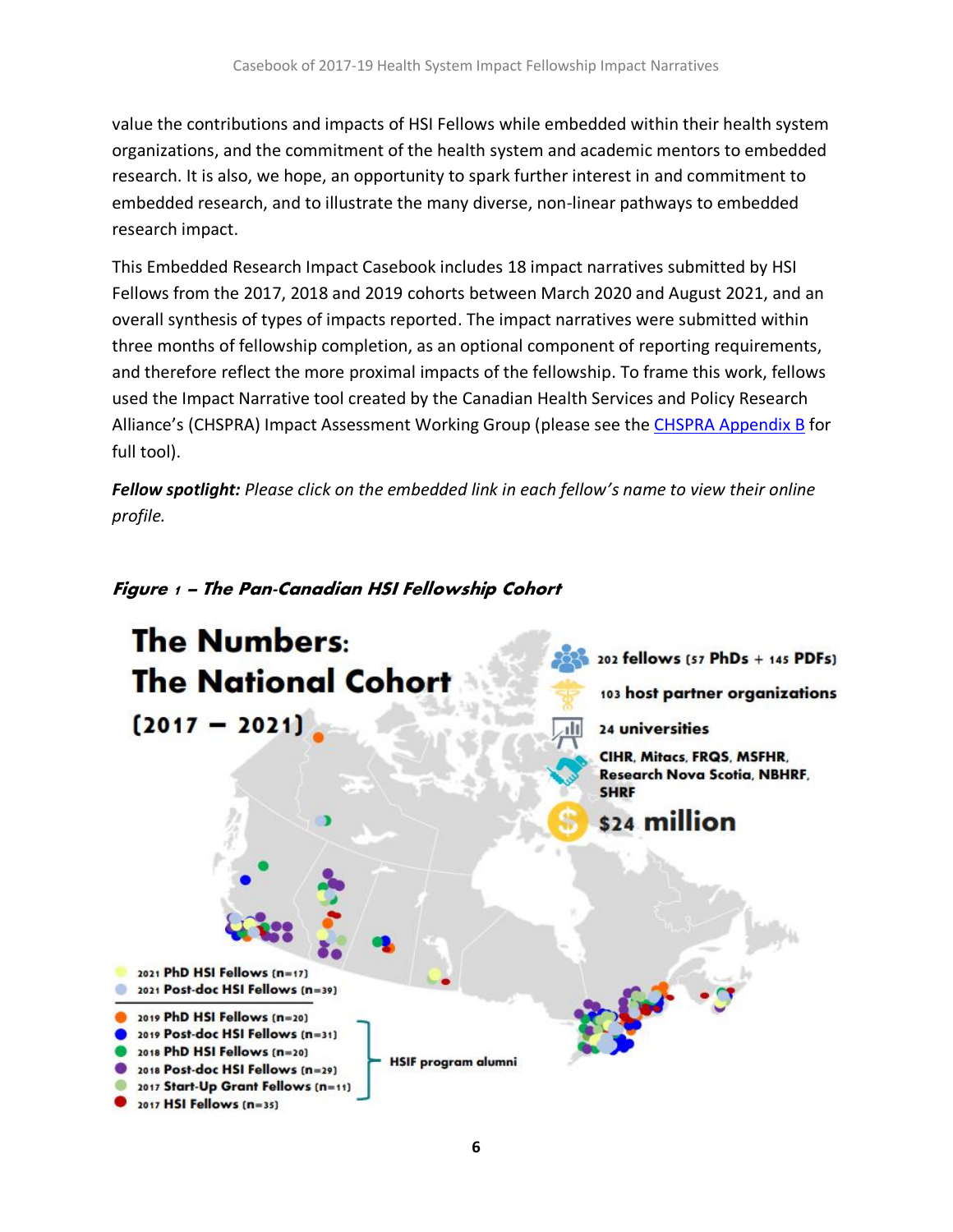# <span id="page-7-0"></span>Impact Synthesis – Executive Summary

The Canadian Health Services and Policy Research Alliance (CHSPRA) Informing Decision-Making Impact Framework (read [here\)](https://docs.wixstatic.com/ugd/5adc92_3ae941eaedb04ab4a66b6f83f98a479d.pdf?platform=hootsuite&mc_cid=47f94af269&mc_eid=ffbad33983) provided a basis to assess and synthesize the diverse impacts

reported in the impact narratives. The framework was developed specifically for the field of health services and policy research and aligns with the Canadian Academy of Health Sciences Return on Investment in Health Research framework and report (view [here\)](https://www.cahs-acss.ca/wp-content/uploads/2011/09/ROI_FullReport.pdf). It recognizes the complex and non-linear pathways from research to impact, the effect of external influences and context on the achievement of impact, and the complex and multi-dimensional nature of decision-making. The framework's theory of change is outlined in Box 1 and illustrated in Figure 2. Based on this framework, the Health System Impact (HSI) Fellowship directly and indirectly builds capacity and conditions for research impact via 1) a funding investment that 2) funds and trains embedded

#### **CHSPRA Informing Decision-Making Impact Framework: Theory of Change**

**How research achieves impact:** Co-identification of pressing problems that warrant research attention, coupled with targeted investment in health services and policy research and capacity building, produces the evidence and enabling conditions for the translation of research to potentially inform decision-making in the arena, which can contribute, over the longerterm, to improved system performance and health outcomes. Context and external influences play a mediating role along the full research pathways to impact.

**Box 1**

researchers with an enhanced skillset of research and professional competencies in their early career stage, which 3) enables the formation of trusted relationships between researchers and health system leaders, aligns research with the operational priorities of health system organizations, and fosters the co-development of relevant, responsive research and translatable findings; achieving this through embedded research capacity, commitment and partnership from health system leadership for research, and skilled researchers adept at working within health system organizations.

Impact narratives were submitted by 18 fellows (10 doctoral and eight postdoctoral) embedded in 15 different health system organizations spanning several sectors (such as healthcare delivery organizations, provincial departments of health, health authorities, not-for-profit organizations, public health, pan-Canadian health organizations) and five provinces (Alberta, British Columbia, Nova Scotia, Ontario, Quebec).

The priorities addressed in HSI Fellows' programs of work stem directly from the priorities identified by the host health system organizations. Overall, the programs of work covered a range of topic areas, which CIHR-IHSPR retrospectively categorized into the following seven thematic groups: Technology in care (three projects); Integration of care (three projects); Access and/or equity in care (two projects); Emergency services (two projects); Informing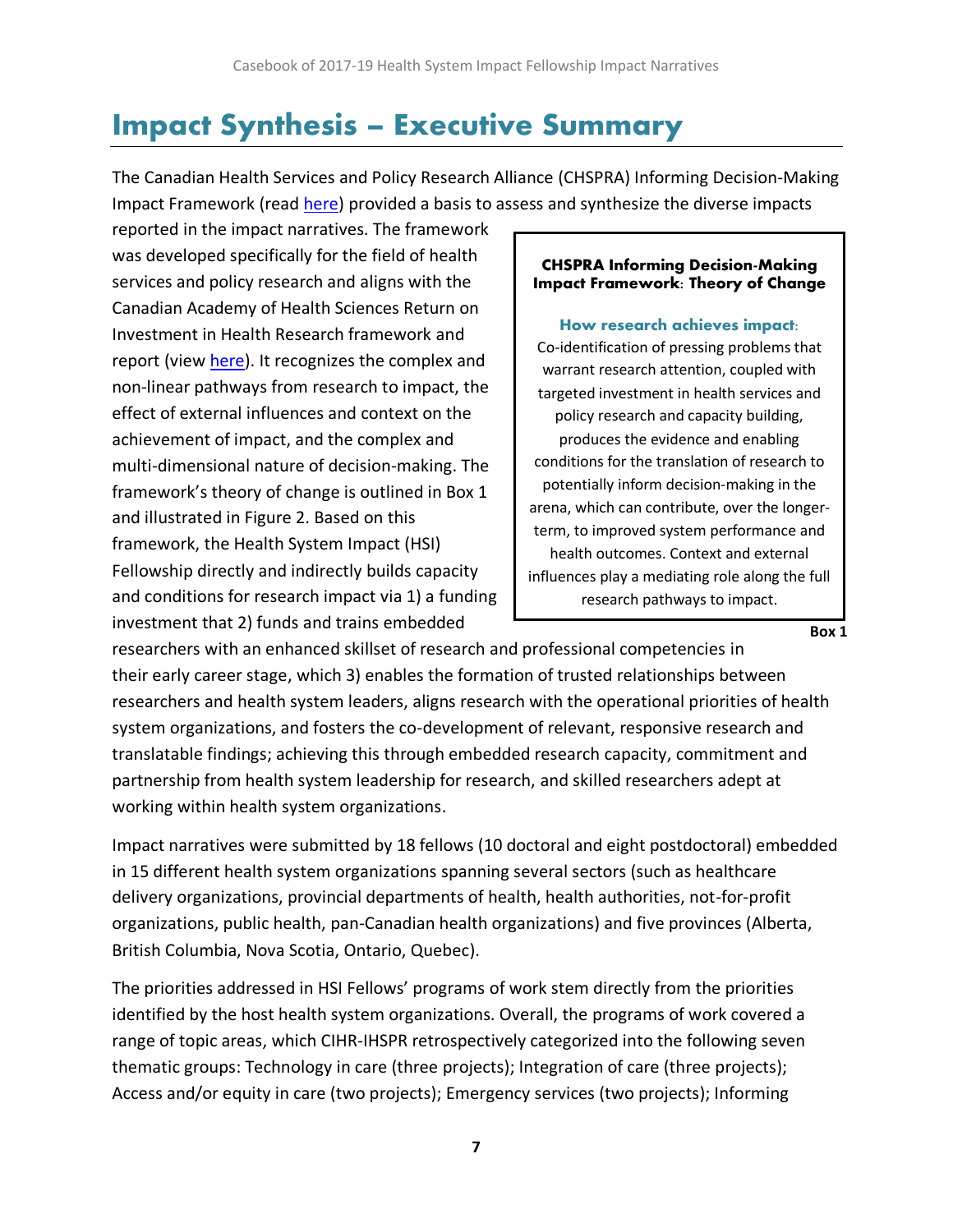decision-making (two projects); Cancer care and/or complex care (two projects); and an additional group of varied themes related to health (four projects), namely, population health, Indigenous health, mental health, and perinatal population and youth health. These programs of work used qualitative, quantitative and mix-methods approaches, and all were grounded in the theory and practice of iKT that included substantial engagement with the health system organization and its knowledge users from start to end.





*\*Figure adopted from CHSPRA's [Making an Impact framework©](https://docs.wixstatic.com/ugd/5adc92_3ae941eaedb04ab4a66b6f83f98a479d.pdf?platform=hootsuite&mc_cid=47f94af269&mc_eid=ffbad33983)*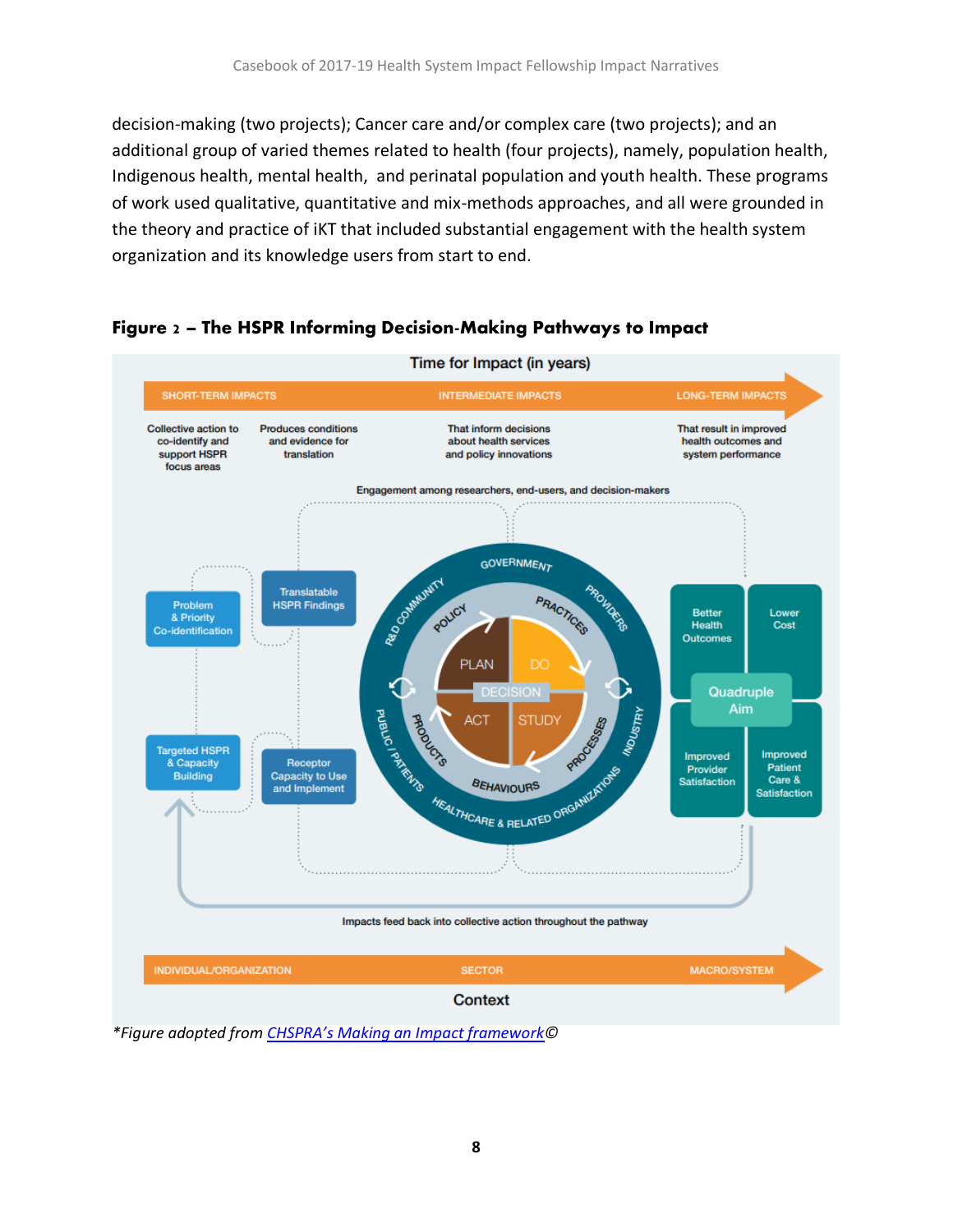A synthesis of the submitted impact narratives reveals that the Fellowships have made notable and wide-ranging impacts, examples of which include:

- the development of national indicators;
- enhanced internal capacity within the organization to analyze, pivot and respond to evidence (reinforcing learning health systems);
- strengthening collaborations between the academic and health system communities and knowledge users;
- establishing novel data infrastructures (dashboards, tools, frameworks or other products);
- advancing real-word evidence (e.g., on cost-effectiveness of publicly funded drugs in Canada); and
- producing research-informed policy briefs and reports to senior executives in their health system organization or to the government.

Additional details of these and other impacts are featured in the 18 impact narratives and summarized in the *Appendix*. These impacts were achieved within relatively short timeframes (one-year PhD fellowships and two-year post-doctoral fellowships) and amidst external and internal contextual factors that influenced the capacity, resources and priorities of the participating organizations, such as the COVID-19 pandemic, changes in the executive leadership team of an organization, and delays in data access and ethics approvals.

The synthesis of impact narratives also sheds light into the novel and innovative non-linear and iterative pathways to impacts in an embedded research context. The pathway typically began with the Fellowship team (i.e., the Fellow, academic and health system mentors) meeting throughout the Fellowship application stage to understand the pressing priority challenge warranting research attention in the health system organization (i.e., the impact goal of the organization) and co-developing the research approach to tackle the challenge and develop evidence-informed solutions. Once the Fellowship was awarded and the Fellow was embedded directly within the health system organization, our analysis revealed that, as per the CHSPRA framework (Figure 2), the Fellowship pathway to impact involves:

**1) Research capacity-building** within and beyond the organization through the development of and/or interactions with people, training, data infrastructure and related tools, and/or leveraging of research funds. For example, within the organization, capacity was increased via fellows' embedded role and their proximity to decisionmaking, their training and support of team members to enhance internal capacity to conduct and use research to inform decisions, by leading or contributing to successful grant applications to support additional research within the organization, and by developing data repertoires or data visualization methods for their organization (e.g.,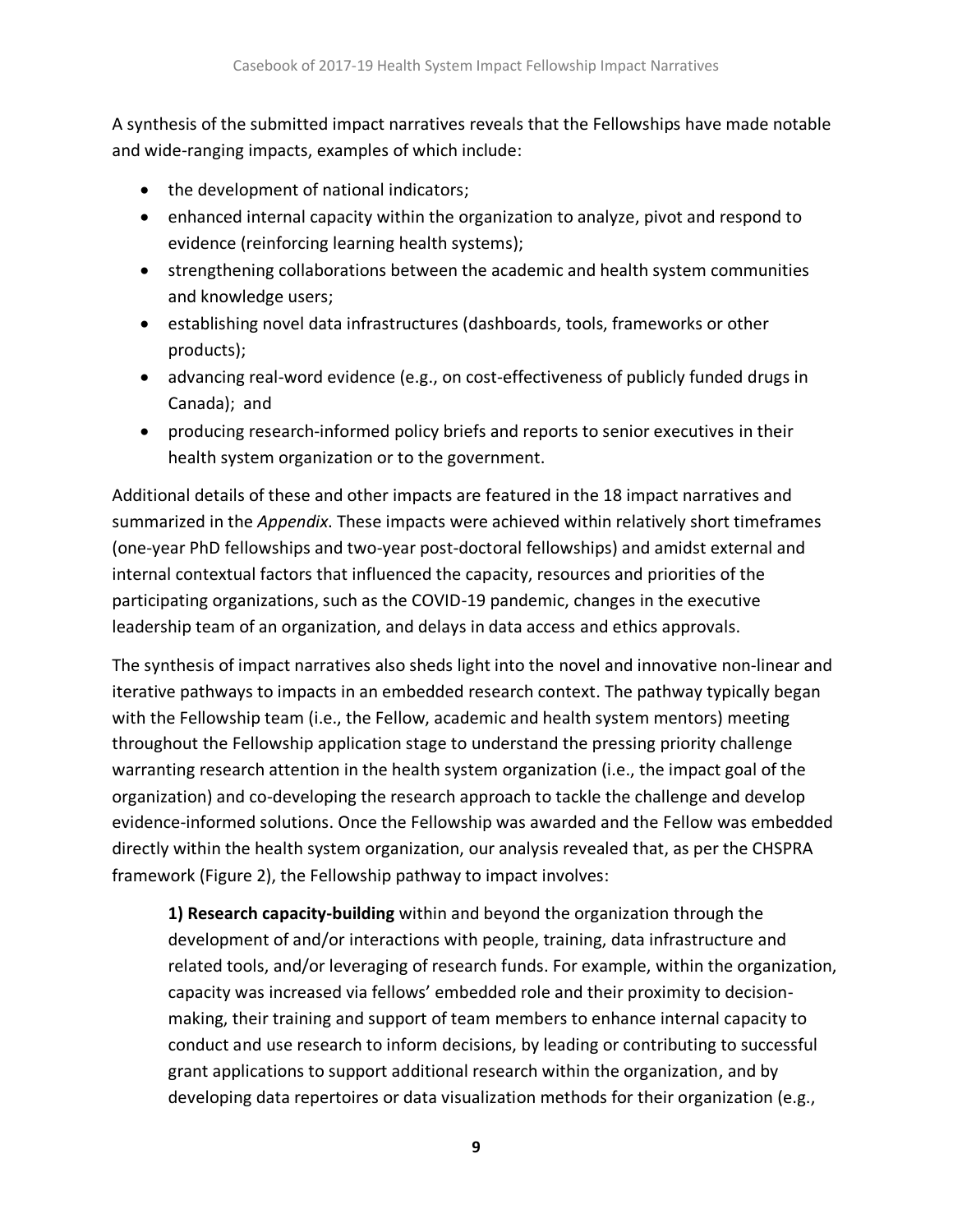dashboards). Thus, the Fellowship overall contributed to enhancing internal receptor capacity to conduct and use research and research infrastructure in multi-faceted ways. Fellows also increased capacity-building beyond the organization by building or expanding bridges with the academic community, the health system organization, and knowledge users (e.g., providers, patients, policymakers), and catalyzing collaborations at the provincial, national and international levels.

**2) Production of relevant, timely evidence** aligned to the health system priorities and the production of conditions for translation, to support the organizations' goals to become learning health systems. For Fellows, this included their production of traditional academic outputs (e.g., peer-reviewed publications, novel frameworks, systematic reviews, cohort studies), whilst using co-creation methods to directly engage teams, knowledge users and senior leadership throughout the research process to ensure the production of relevant, responsive research and support of the role and value for evidence, and to poise the organization to act on the evidence. The onset of COVID-19 illustrated the agility and responsiveness of fellows and their Fellowship teams (Fellows and their supervisors) to work with the health system organization, to rapidly shift the Fellowship projects to address new priorities within the organizations related to the pandemic, infection control and risk mitigation, highlighting the capacity to pivot in terms of crises and respond to the crises with research and evidence.

**3) Informing decision-making** about health services and policy innovation and supporting decision-makers at the organizational, provincial, and national levels in the uptake of research evidence for improved health system performance or outcomes. For instance, Fellows directly and indirectly informed the decisions and thinking of health system decision-makers, administrators, and policy-makers, through their work in developing new national indicators, informing service delivery models, and producing and submitting research-informed reports, policy briefs or reports to their organizations, provincial governments, Ministries, and others. A number of these informing decisionmaking efforts led to the indirect or direct improvement of health system performance and health outcomes, such as improving hospital Emergency Department overcrowding flow strategies or improving care of frail elderly in palliative care.

**4) Enhancing sustainability of embedded research in learning health systems.** Through the Fellows' relationships with health system leaders and their operational teams, their connections and relationships with the academic community, their enhanced insight on policy challenges and the organizational context of and factors influencing decisionmaking, their ability to adapt research skills to address real-world challenges, and their development of enriched core competencies (read more [here\)](https://cihr-irsc.gc.ca/e/49883.html), Fellows become poised to transition post-fellowship to professional and leadership roles within the health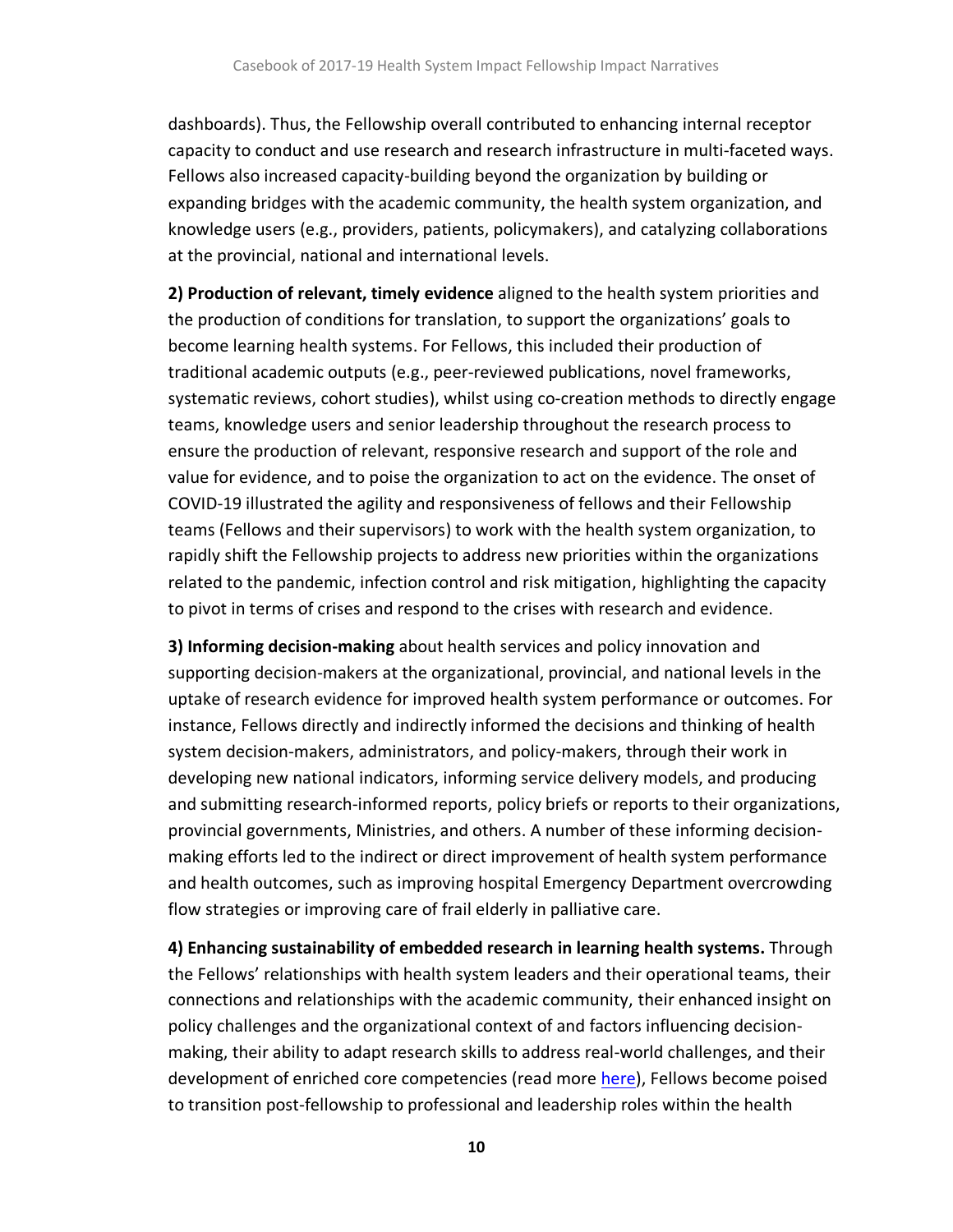system and contribute to further advancement of learning health systems. Indeed, CIHR-IHSPR's analysis of the career trajectories of HSI Fellows (forthcoming) shows that the majority of Fellows continue their professional careers in research (embedded or academic) or senior management in the academic, public (e.g., provincial, government or health authorities) or health care delivery sectors (manuscript in preparation). Further, a number of Fellows from the larger cohort of the Health System Impact Fellowship program were hired by their health system organization (approximately 15% of 69 Fellows studied, manuscript in preparation) and many organizations have continued to engage in the Health System Impact Fellowship program through subsequent applications to bolster internal embedded research capacity.

<span id="page-11-0"></span>Illustrative examples of the various types or pathways to impacts, derived directly from the narratives, are available in the *Appendix.*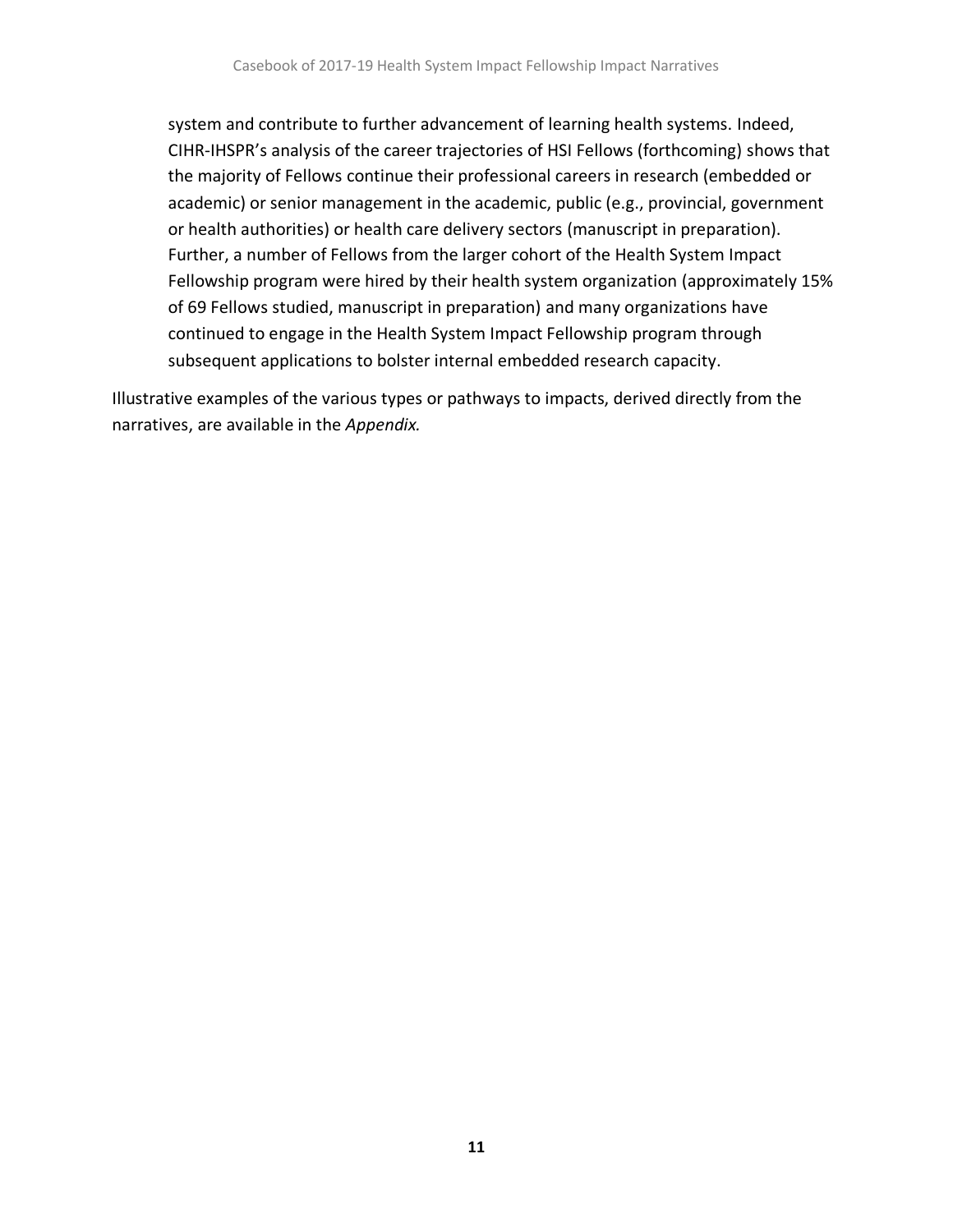# Impact Narratives

# <span id="page-12-0"></span>Dr. Melita Avdagovska - Charting the implementation and impact of the MyChart pilot: Implications for province-wide implementation of a patient portal

| Fellow name   profile: Dr. Melita Avdagovska        | <b>Type of fellowship: Doctoral</b>      |
|-----------------------------------------------------|------------------------------------------|
| Health system organization: Alberta Health Services | Health system supervisor: Dr. Tim Graham |
| Academic institution: University of Alberta         | Academic supervisor: Dr. Devidas Menon   |

## **Impact Summary**

With the increased shift to patient-centered care, patient portals have become more prevalent, enabling patients' access to important personal health information and facilitating communication with providers. In Alberta, where there is a major province-wide implementation of an electronic medical record (EMR) underway, Alberta Health Services is piloting a patient portal<sup>1,2</sup> (MyChart) to 1) determine whether it helps facilitate partnerships between patients and providers and improves health outcomes, and 2) identify ways of improving its effectiveness prior to province-wide deployment. Alberta Health Service's impact goal for the Health System Impact Fellowship was to understand the perceptions of patients, healthcare providers, and clinic managers who were part of the MyChart proof of concept, in order to improve its uptake across clinics and enhance its impact throughout the province.

The Health System Impact Fellowship study was designed to help Alberta Health Services refine its patient portal to improve uptake, impact and enhance patient and family health care experiences. The research focused primarily on building meaningful relationships with the host agency, clinic managers, healthcare providers, and patients in order to foster uptake and use, and represented the first undertaking of Alberta Health Services to solicit the views of all end users of MyChart. The study provided Alberta Health Services and the users of MyChart with opportunities to reflect on the impact of the MyChart portal and inform improvements and are, as a result, better positioned to take up the evidence.

Overall, the research revealed that users are interested in the MyChart portal, but there are areas that need improvement prior to province-wide implementation. Because Alberta Health Services, healthcare providers, and patients were engaged in and sensitized about the significance of this study, the grounds for the effective uptake of the evidence have been prepared <sup>3</sup>. The study will inform optimal approaches for implementation and adoption of patient portal systems within existing institutional decision-making processes and provincial legislation constraints. Moreover, the study will contribute to the organizational goals of Alberta Health Services to provide patients access to important personal health information and delivering patient-centered  $\mathsf{care}^4.$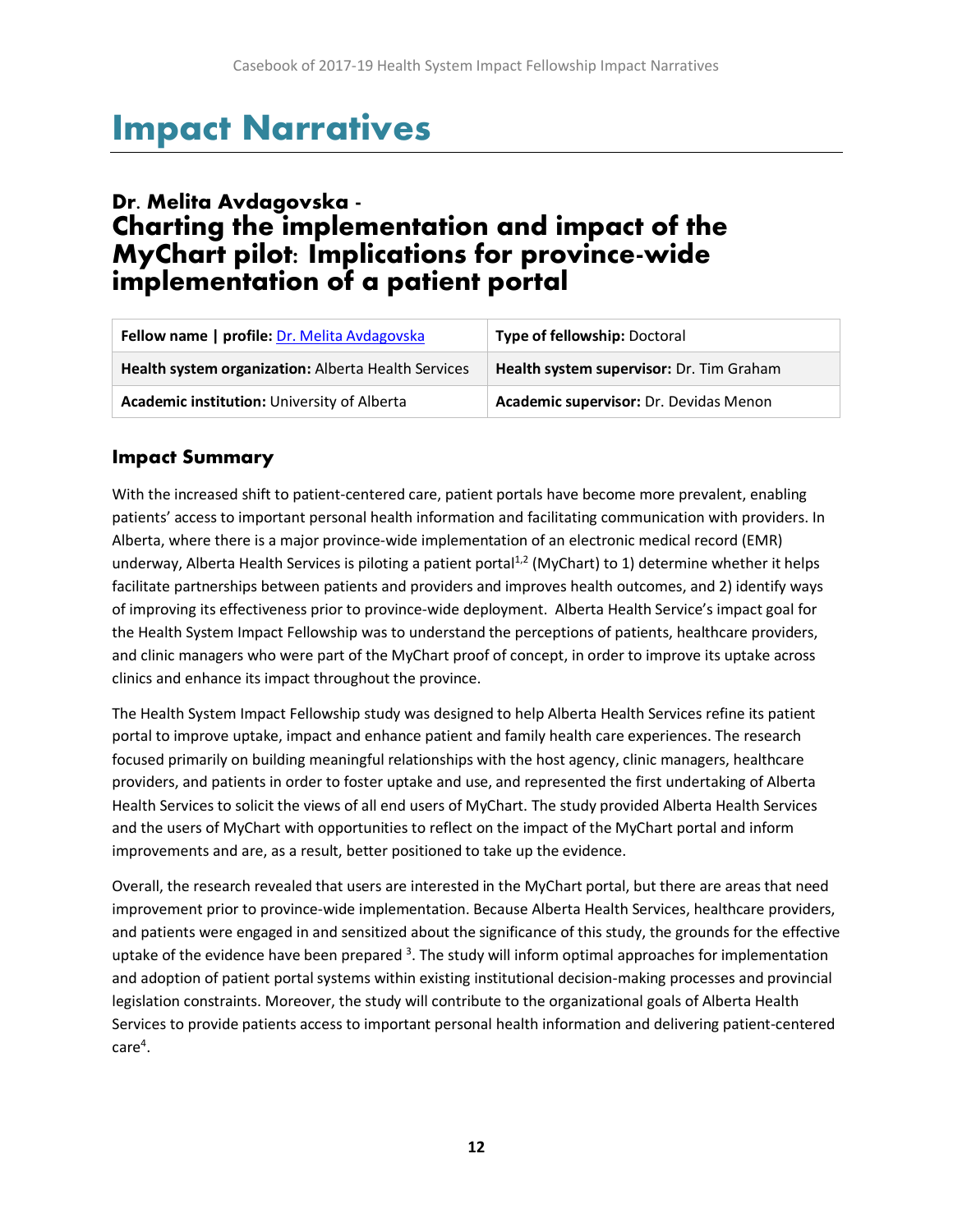#### **References**

<sup>1</sup> Avdagovska M, Stafinski T, Ballermann M, Menon D, Olson K, Paul P. Tracing the Decisions That Shaped the Development of MyChart, an Electronic Patient Portal in Alberta, Canada: Historical Research Study. J Med Internet Res. 2020;22(5):e17505. Published 2020 May 26. doi:10.2196/17505

<sup>2</sup>Graham TAD, Ali S, Avdagovska M, Ballermann M. Effects of a Web-Based Patient Portal on Patient Satisfaction and Missed Appointment Rates: Survey Study. J Med Internet Res. 2020;22(5):e17955. Published 2020 May 19. doi:10.2196/17955

<sup>3</sup> Avdagovska M, Ballermann M, Olson K, Graham T, Menon D, Stafinski T. 2020. Patient Portal Implementation and Uptake: Qualitative Comparative Case Study. J Med Internet Res. 2020;22(7):e18973. doi:10.2196/18973.

<span id="page-13-0"></span><sup>4</sup> Avdagovska M, Menon D, Stafinski T. 2020. Capturing the Impact of Patient Portals Based on the Quadruple Aim and Benefits Evaluation Frameworks: Scoping Review. J Med Internet Res. 2020;22(12):e24568. doi:10.2196/24568.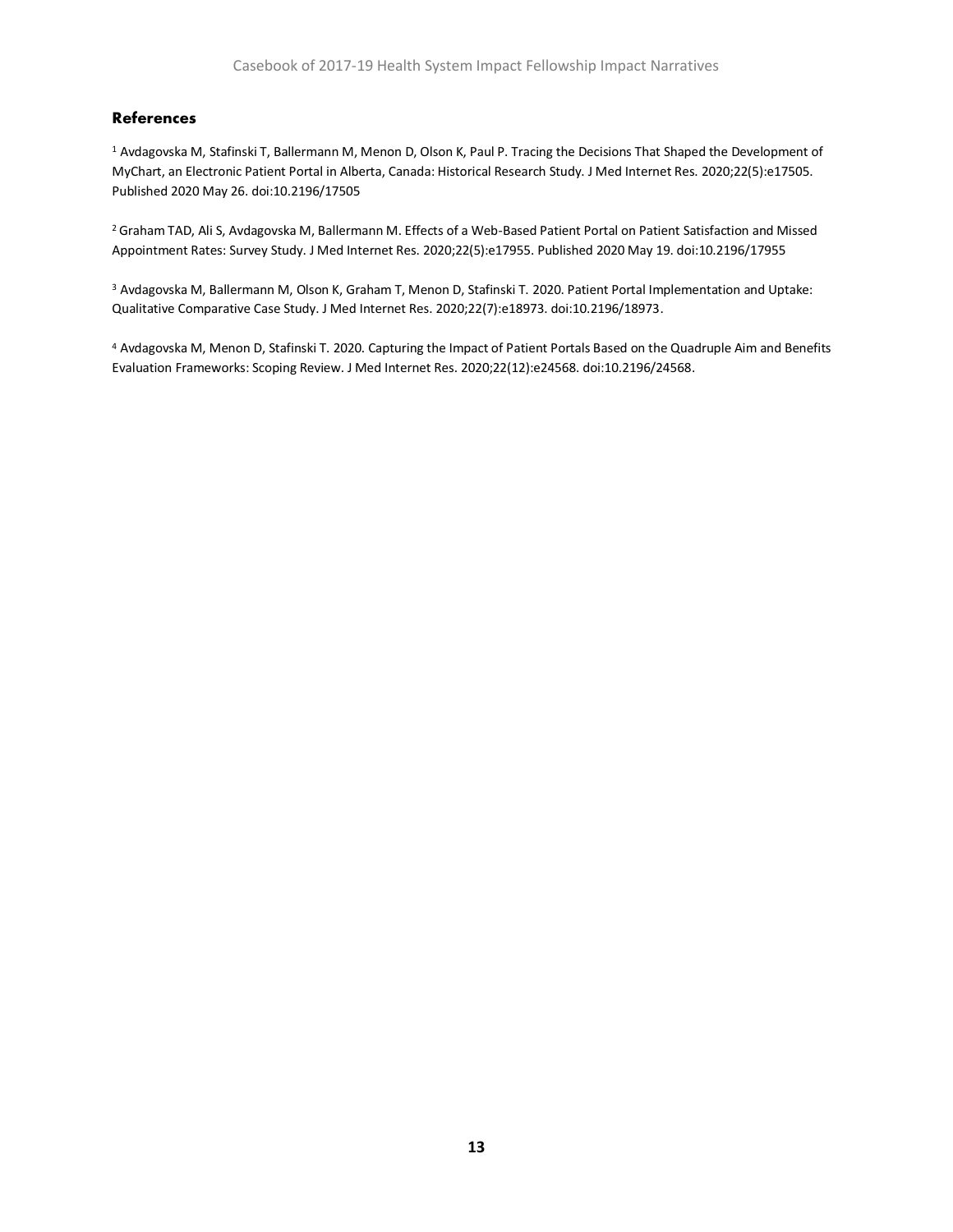# Dr. Sofia Bartlett - Utilizing a syndemic approach for population level prevention, care and treatment cascades of HCV and related epidemics

| Fellow name   profile: Dr. Sofia Bartlett                                  | Type of fellowship: Postdoctoral              |
|----------------------------------------------------------------------------|-----------------------------------------------|
| Health system organization: British Columbia<br>Centre for Disease Control | Health system supervisor: Dr. Naveed Z Janjua |
| Academic institution: University of British Columbia                       | Academic supervisor: Dr. Mel Krajden          |

## **Impact Summary**

This Health System Impact Fellowship program of work evaluated the impact of the introduction of new medications, called Direct Acting Antivirals (DAAs), in British Columbia (BC), used for treating hepatitis C virus (HCV) infection. The program of work created the only provincial level HCV care cascade and measured progress towards HCV elimination targets in BC. Using a linked administrative health data platform, consisting of provincial level laboratory, prescription drug dispensing and medical billing data, the embedded research demonstrated that the introduction of DAAs has led to large improvements in the care cascade in BC. However, it also showed that without additional programming and coordinated efforts to sustain HCV treatment rates, elimination goals may not be met and could result in increased costs and projected savings to BC's healthcare costs not being realized<sup>1</sup>. Several disparities in the HCV care cascade were also uncovered, demonstrating that specific population groups do not have equal access to care and have not benefitted from the introduction of these new medications equitably<sup>2,3</sup>.

The BC Centre for Disease Control's impact goal for the Health System Impact Fellowship was to embed capacity directly within the organization to analyze the impact of new, expensive medications that had recently become available in Canada to treat hepatitis C virus infection in order to support the BC Ministry of Health's objective of understanding whether their investment in these medications was paying off. The DAA medications are among the most expensive public funded therapeutics in Canada and demonstrating their efficacy in relation to uptake has important policy implications for provincial and territorial governments.

Despite availability of DAAs, which cure >95% of people treated, death and illness from HCV is increasing in Canada. All Canadian provinces now cover HCV treatment with DAAs through provincial drug coverage programs with no eligibility restrictions, and the Government of Canada has endorsed global targets aiming to end the HCV epidemic by 2030. However, only one province (Prince Edward Island) has a provincially coordinated and funded HCV elimination program, and inequities in access to health care are hampering the potential of DAAs to prevent HCV related morbidity and mortality through this short duration curative therapy.

Constructing a population-level HCV care cascade in BC has demonstrated the impact of the absence of HCV elimination programs in Canada. This embedded program of work led to the only provincial HCV care cascade in Canada in the DAA era, providing crucial data to guide community advocacy and lobbying efforts aimed at driving policy change to support HCV elimination in Canada. This program of work has further demonstrated the utility of using linked administrative health data platforms to improve surveillance and monitoring of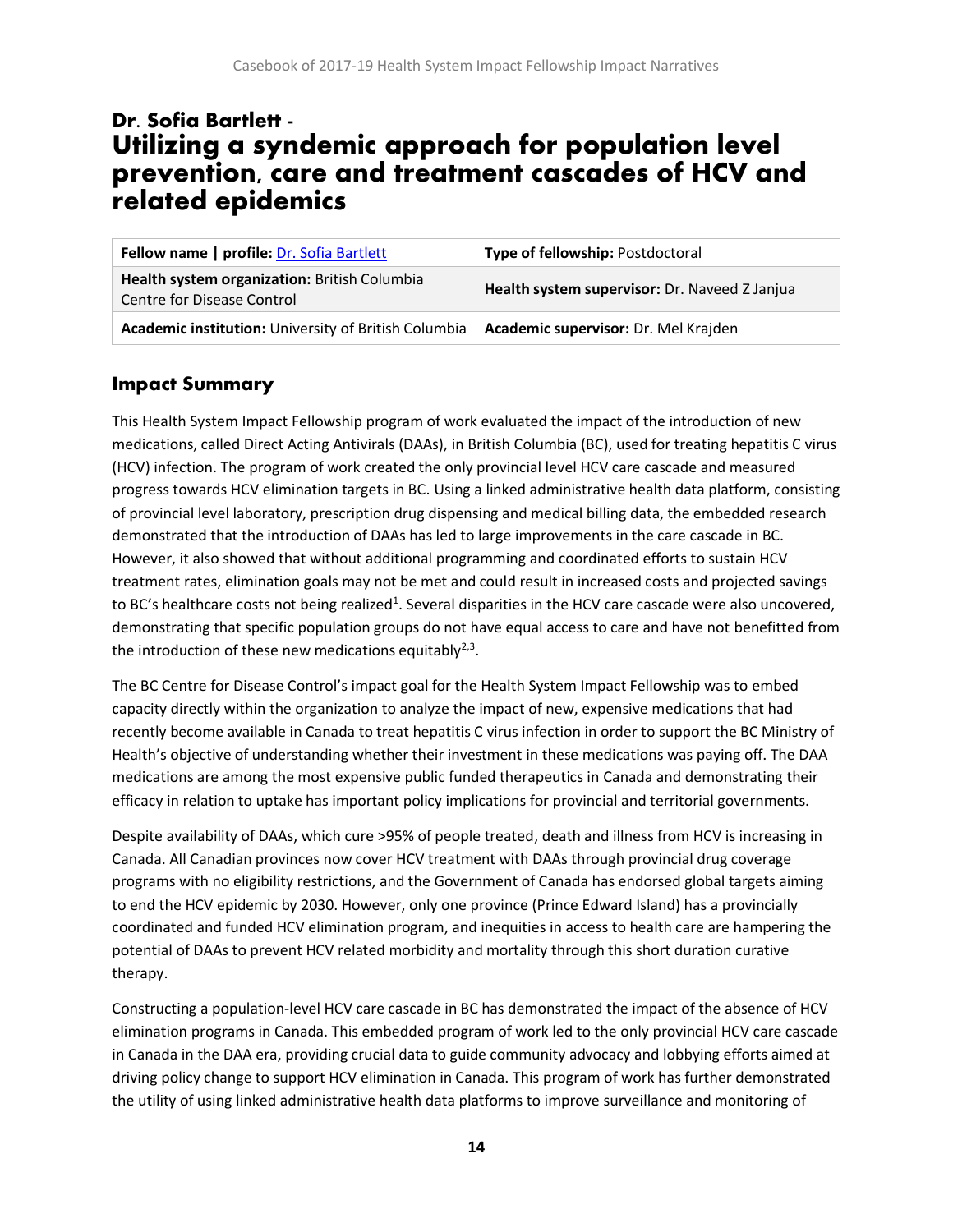infectious and chronic diseases such as HCV, providing critical evidence of the impact of embedding learning within the health system.

#### **References**

<sup>1</sup> Bartlett SR et al: The population level care cascade for hepatitis C in British Columbia, Canada as of 2018: Impact of Direct Acting Antivirals, 2019: Liver International

<sup>2</sup> Bartlett SR et al: Recent Opioid Agonist Therapy and Hepatitis C Virus Treatment Uptake Among People Who Inject Drugs With Chronic Hepatitis C Infection in a Population Based Data Linkage Study, Oral Abstract. 8th International Symposium on Hepatitis Care In Substance Users, Montreal, Canada, September 11-13th, 2019

<sup>3</sup> Bartlett SR et al: Factors associated with hepatitis C treatment uptake among people who inject drugs in a population based data linkage study, Oral Poster Abstract ID THU-118 presented at EASL INTERNATIONAL LIVER CONGRESS (ILC), Vienna, Austria, April 10-14, 2019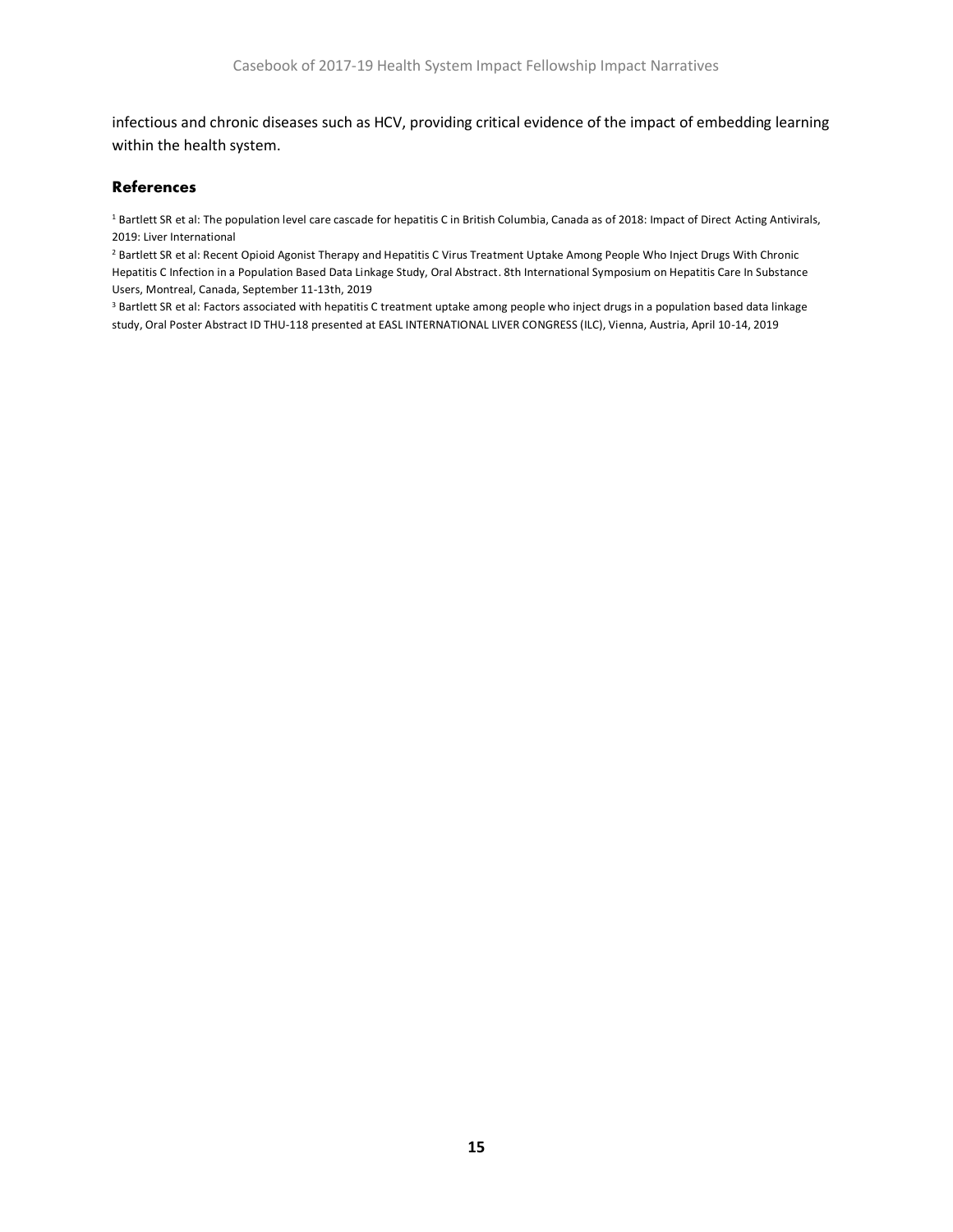# <span id="page-16-0"></span>Dr. Monica Cepoiu-Martin - Assessing the AHS Enhancing Care in the Community (ECC) Program against the quadruple aim: An embedded training experience

| Fellow name   profile: Dr. Monica Cepoiu-Martin     | Type of fellowship: Postdoctoral        |
|-----------------------------------------------------|-----------------------------------------|
| Health system organization: Alberta Health Services | Health system supervisor: Dr. Verna Yiu |
| <b>Academic institution: University of Calgary</b>  | Academic supervisor: Dr. William Ghali  |

### **Impact Summary**

The impact goal of the Health System Impact Fellowship was focused on developing evaluation and monitoring measures for programs included in Phase 1 of the Enhancing Care in the Community (ECC) initiative. This multi-phase provincial strategy was initiated in 2017 by the health system organization, Alberta Health Services (AHS), with the overarching goal of achieving the right balance between community, acute and specialty care in the province. AHS is committed to creating a learning organization, where ongoing evaluations allow decision makers to improve or eliminate initiatives that are not reaching their goals and learn from those that perform well.

Our approach to fulfilling the AHS' commitment to creating a learning organization follows the patient centered-care paradigm, where better health outcomes, increased provider satisfaction and lower costs merge to enhance the experiences that patients and their families have while navigating the healthcare system. The Fellow, Dr. Cepoiu-Martin, worked closely with AHS decision makers to define and refine highlevel measures that reflect changes in these quality improvement areas. Additionally, the Fellow was interested in a "bottom-up" approach to quality improvement and worked closely with AHS staff providing care to cancer patients in the community to shed light on their challenges and accomplishments. This approach allows AHS to align innovations and resources with the direction set by the ECC strategy, while fostering local ownership and increasing the community stakeholders' engagement in the process of change.

Working closely with the AHS team, the Fellow contributed to the development of the ECC "Big Dot Measures" dashboard, an evaluation tool designed to graphically summarize AHS data on various health system level measures and identify trends in these measures. This tool is intended to support AHS decision makers, and it was created using visual analytics methods. Further, Monica planned and executed an evaluation study of the Community Paramedics Program (CPP), a community-based initiative developed and implemented by the AHS Mobile Integrated Health (MIH) unit. To identify the impact of this program on specific system and patient outcomes measures over time, both qualitative and quantitative analytical approaches were used. The study's findings will be translated into system level decisions to help guide the province wide expansion of the initiative.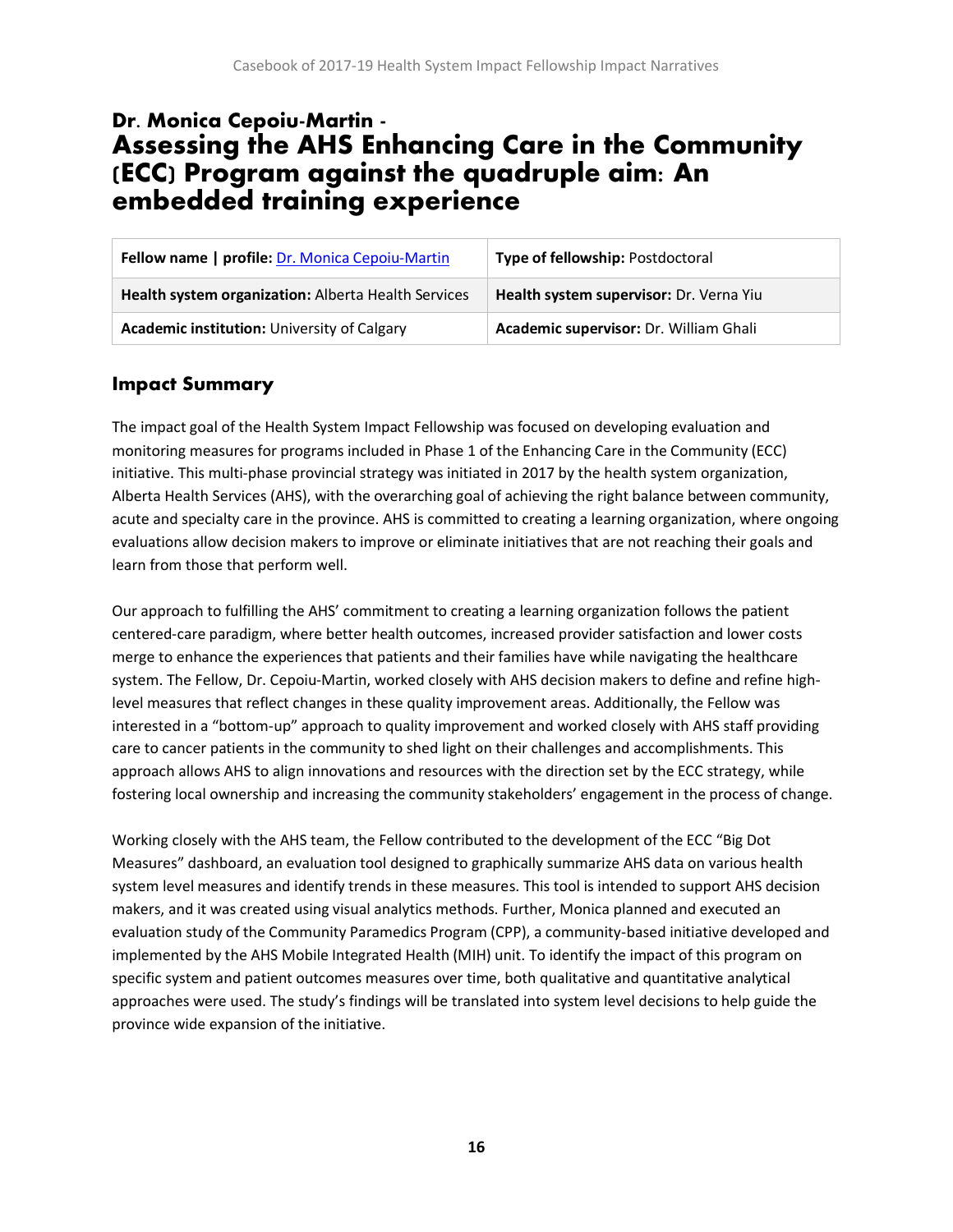# <span id="page-17-0"></span>Dr. Ivy Cheng - Improving Management of Palliative Oncology Patients and the Elderly Frail through the North Toronto Local Health Integrated Network

| Fellow name   profile: Dr. Ivy Cheng            | <b>Type of fellowship: Postdoctoral</b>  |
|-------------------------------------------------|------------------------------------------|
| Health system organization: Sunnybrook Hospital | Health system supervisor: Dr. Andy Smith |
| Academic institution: University of Toronto     | Academic supervisor: Dr. Ross Baker      |

#### **Impact Summary**

The key impact resulting from the Health System Impact Fellowship is improved care for the frail elderly and patients with palliative needs at Sunnybrook Hospital. The fellowship comprised a series of embedded projects designed to assist Sunnybrook achieve its strategic plan objectives, integrate the hospital's emergency department with community providers, and advance its work in one of the priority populations identified by the newly emerging Ontario Health Teams (the frail elderly with palliative needs).

The problem facing patients and families is that care is often fragmented and inefficient. The health care providers for a patient do not communicate with one another optimally. For example, the family physician does not know when their patient has been discharged from a hospital. The patient does not receive a timely follow-up. As a result, this fragmentation can lead to sub-optimal care and poorer patient outcomes. In turn, this can lead to more patient visits to the hospital, community clinics, or the doubling of tests. For patients with palliative needs, there can be a lack of planning and communication on how and where they want to be cared for in the last months of life. As a result, patients are dying in hospital when they would want to be at home, hospice or palliative care unit. Other patients have received life support when they did not want to be resuscitated. Many of our elderly patients want to be back in the community or their own home; however, because there are limited community resources, they end up staying in the hospital for months to years waiting for these supports.

To address these challenges, the first project of the Health System Impact Fellowship aimed to advance coordinated care by helping patients to be managed by a single team, rather than by separate people (for example: family doctor, home care nurse, community supports or different hospitals). The Fellowship team created a patient electronic health record (EHR) that can be shared by all the partners. This EHR, called the BetterCare Plan, contains the patient's emergency contact information, healthcare providers' contact information, relevant health issues, medications, needs and advance care plan and goals of care. The second project aimed to help patients with palliative needs receive care where they want to be cared for – either at home, hospice or a palliative care unit. The team worked with the hospital and community to create options for palliative patients to avoid hospitalization and to stay in their community as long as possible. The third project aimed to support the creation, efficiency and growth of reintegration centers, such as Pine Villa. These reintegration centers accept patients who require increased supports from the hospital (e.g., rehabilitation, nursing home, or personal support worker) and serve as a "care bridge" until they can go back into the community. Using research skills and experience as a practicing emergency physician, Health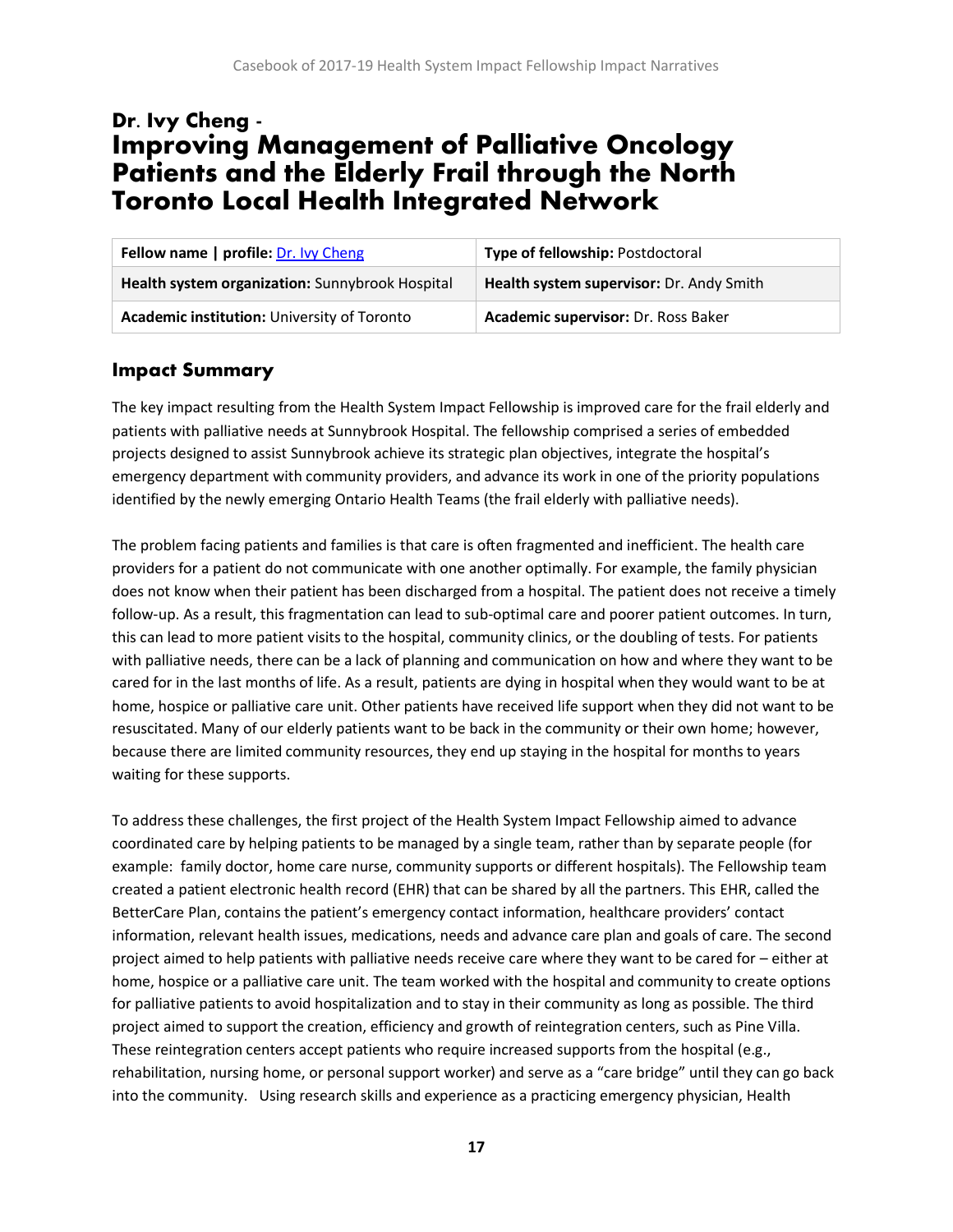System Impact Fellow Dr. Ivy Cheng helped Sunnybrook to improve care for the elderly frail and patients with palliative needs and advance progress towards its strategic plan. In addition to her embedded program of work, she was invited to participate and co-lead committees, such as the BetterCare Phase 6, North Toronto Local Health Integrated Network Palliative Care Journey, Senior Strategy and Social Holds. Additionally, she was invited to advise on the senior outpatients Cipriano Clinic, helped with the Emergency Department for One Team Ministry of Health application, evaluated Pine Villa and collaborated with Telemedicine Impact Plus. As an embedded researcher, Dr. Cheng incorporated evidence and experience as a physician within her Health System Impact Fellowship embedded projects in pursuit of the hospital's impact goals. The fellowship experience helped Dr. Cheng to focus her clinical and research skills to the system challenges facing large academic health care centers in developing closer links with community-based providers to address gaps in the current patterns of care delivery.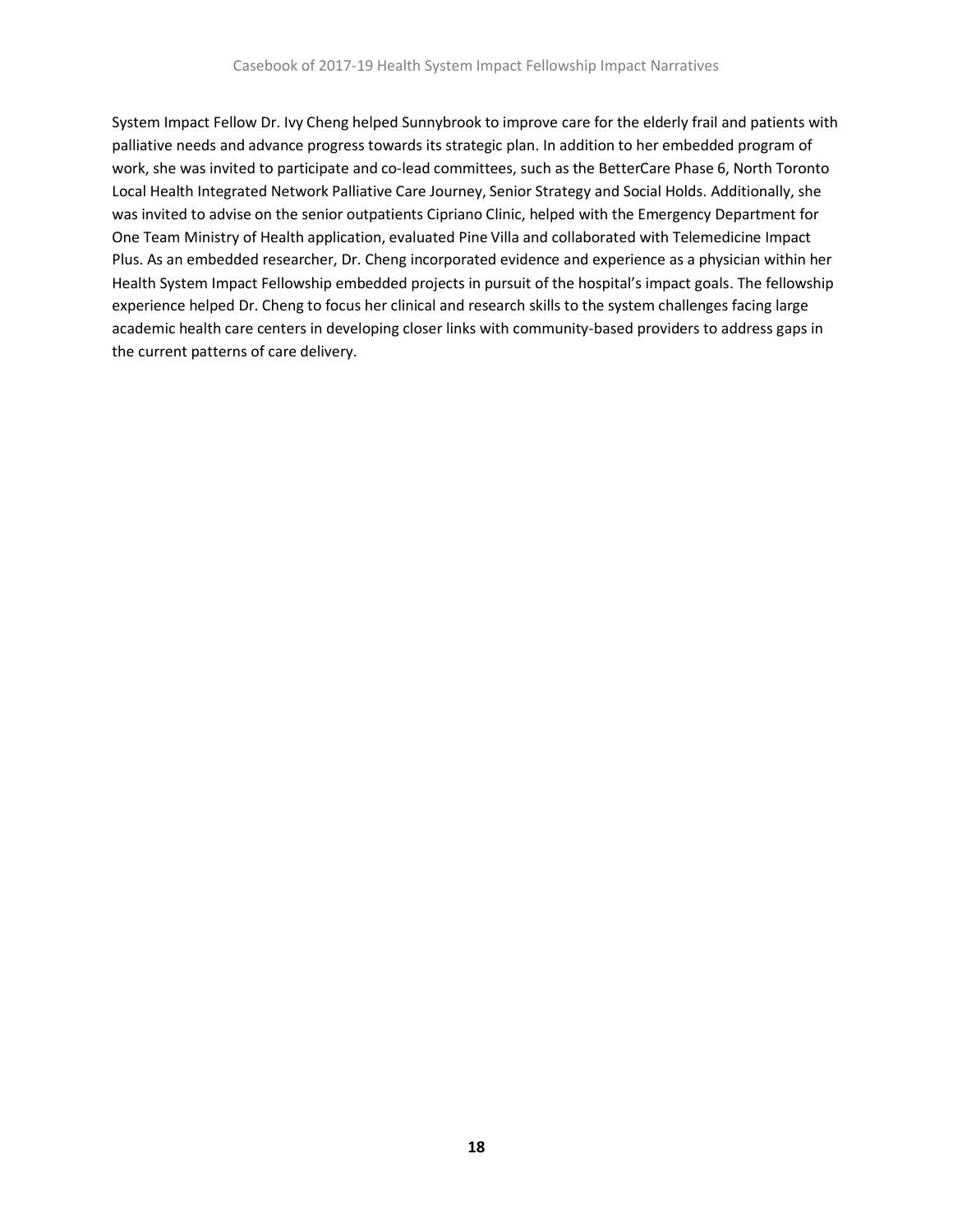# <span id="page-19-0"></span>Dr. Jawad Chishtie - Developing a health services strategy and framework for equitable primary care services for the Ontario spinal cord injury population, using visual analytics

| Fellow name   profile: Dr. Jawad Chishtie                     | Type of fellowship: Doctoral            |
|---------------------------------------------------------------|-----------------------------------------|
| Health system organization: Ontario Neurotrauma<br>Foundation | Health system supervisor: Dr. Tara Jeji |
| Academic institution: University of Toronto                   | Academic supervisor: Dr. Susan Jaglal   |

### **Impact Summary**

Ontario Neurotrauma Foundation (ONF) is a non-profit organization funded by the Ontario government that works to prevent neurotrauma and ensure Ontarians with neurotrauma lead productive lives. ONF prioritizes primary, preventive care for minimizing morbidity due to complications, but persons with spinal cord injury (SCI) are underserved at the primary care level and inappropriate use of emergency department by persons with SCI has been reported in up to 50% cases. Therefore, ONF identified building internal capacity in the strategic use of data to identify and address gaps in primary care for its Health System Impact Fellowship impact goal.

To address ONF's impact goal, and in collaboration with his academic and health system supervisors, the Fellow developed a conceptual framework to study gaps in primary care services using SCI datasets and developed new visual analytic strategies to enhance ONF's understanding of the data. Use of these methods will allow ONF to conduct exploratory research using advanced machine learning and visualization methods to study other gaps in services and compare patient outcomes.

Additionally, the Fellow initiated the creation of a cross-provincial team of Health System Impact Fellows with a shared interest in visual analytics, called Visual Analytics Mindshare. Together, the team identified a gap in literature regarding the use of visual analytic tools and techniques in health services and population health research and conceptualized a scoping review to synthesize the evidence. The scoping review was published in the Journal of Medical Internet Research in December 2020<sup>1</sup>.

#### **References**

<sup>1</sup> Chishtie J*, et al.* Interactive visualization applications in population health and health services research: a systematic scoping review. JMIR Preprints. 27/01/2021:27534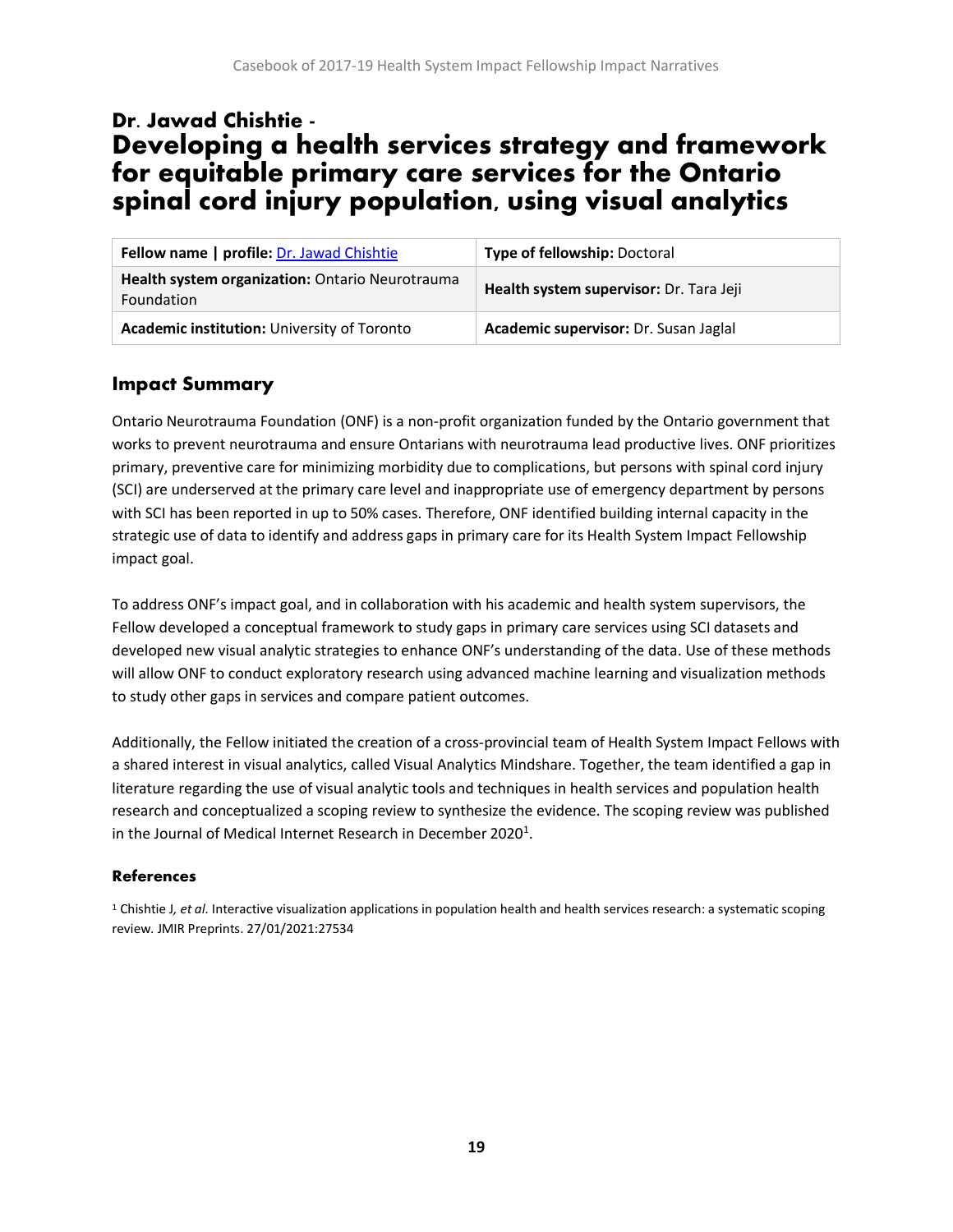# <span id="page-20-0"></span>Dr. Aislinn Conway - Leveraging data to improve obstetric safety in Canada: a formative evaluation

| Fellow name   profile: Dr. Aislinn Conway     | <b>Type of fellowship: Postdoctoral</b>   |
|-----------------------------------------------|-------------------------------------------|
| Health system organization: BORN Ontario      | Health system supervisor: Dr. Mark Walker |
| Academic institution: CHEO Research Institute | Academic supervisor: Dr. Jeremy Grimshaw  |

#### **Impact Summary**

Dr. Aislinn Conway's Health System Impact (HSI) Fellowship at BORN (Better Outcomes Registry and Network), Ontario, focused on leveraging data to inform the development of obstetrical safety indicators for Ontario, that have the potential to be implemented across Canada. This research advanced BORN's impact goals of facilitating high quality care to the perinatal population in Ontario, providing scientific and technical leadership for Ontario's perinatal, child and youth health system through the support of research and innovation, and mobilizing information and expertise to optimize care and contribute to a high-performing healthcare system.

The Fellow's program of embedded research included exploring the theme of variability in rates of caesarean deliveries in pregnant individuals classified as low risk. This work had direct knowledge impact within the organization, including contributing to the decision to focus on adopting a new indicator measuring rates in this population for the Maternal Newborn Dashboard. The Fellow's program of embedded research also included a review of four BORN evidence summaries, which informed decisions around establishing operational cycles (which the Fellow is currently co-planning in her new role at BORN) to promote continuous quality improvement for the BORN Maternal Newborn Dashboard (MND) and the NICU (neonatal intensive care unit) dashboard. The evidence summaries will be updated more frequently to ensure that indicators continue to be informed by the best available systematic reviews, national and international guidance and other sources of evidence.

The Fellow used several approaches to generate and translate evidence, including ensuring the research was addressing key priorities of the organization at the outset and throughout the Fellowship, through regular meetings with the health system and academic supervisors and her mentor to discuss the priorities and approach, which facilitated adaptability and pivoting during the COVID-19 crisis; and ongoing knowledge mobilization activities to share the research and build capacity within the organization.

In addition to knowledge impact and informing decision-making around obstetrics safety, the Fellowship also built research and receptor capacity for research use/consideration in and beyond the organization. For example, the Fellow was invited to present the project (outcomes, methods, challenges, practical tips) to several groups within the organization, including a Maternal Newborn Outcomes Committee and Perinatal and Pediatric Epidemiology Research Interest Group, and external to the organization at the University of Ottawa and a national conference. f to increase research knowledge and capacity (e.g., methods, challenges and practical tips) around scoping reviews for the identification of indicators. This research and enhanced embedded research capacity will continue, as the Fellow has been hired by the organization in a Knowledge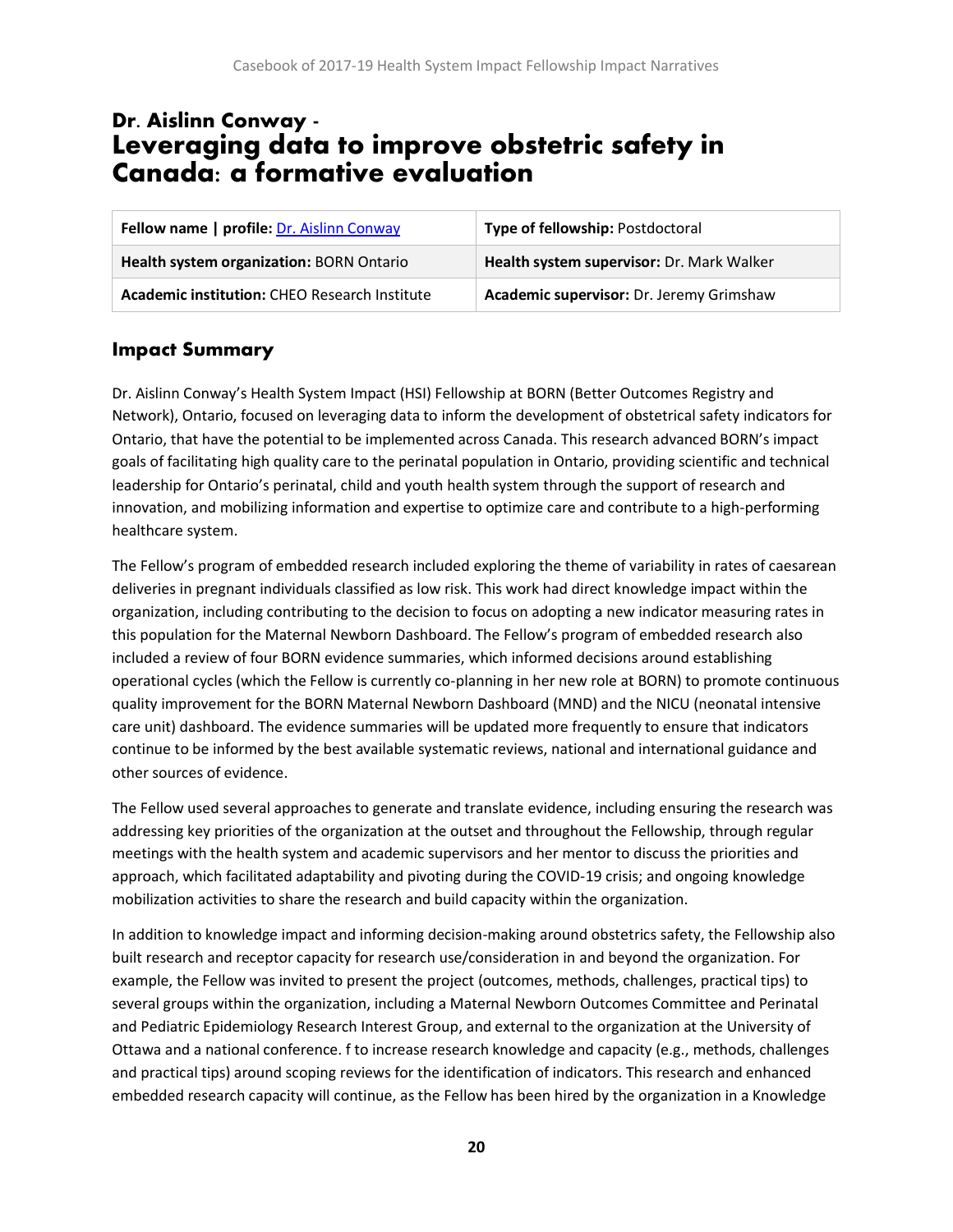Translation Specialist position to build on the fellowship work and create additional impact. In this new role, Dr. Conway is now part of the core implementation team planning for the adoption of the new obstetrics safety indicator for the Maternal Newborn dashboard.

#### **References**

<sup>1</sup> Conway A, Reszel J, Walker MC, Grimshaw JM, Dunn SI. Obstetrical safety indicators for preventing hospital harms in low-risk births: a scoping review protocol. BMJ Open 2020;10:e036203. doi: 10.1136/bmjopen-2019-036203.

<sup>2</sup> Conway A, Reszel J, Walker MC, Grimshaw JM, Dunn SI. Identifying obstetrical safety indicators to prevent hospital harms: a scoping review in progress. Faculty of Medicine, uOttawa 13th Annual Postdoctoral Research Day. Online/virtual. March 5, 2021. (Oral presentation).

<sup>3</sup> Conway A, Reszel J, Walker MC, Grimshaw JM, Dunn SI. Identifying obstetrical safety indicators to prevent hospital harms: a scoping review in progress. PPERIG (Perinatal and Pediatric Epidemiology Research Interest Group). Online/virtual. January 25, 2021. (Oral presentation).

<sup>4</sup>Conway A, Reszel J, Walker MC, Grimshaw JM, Dunn SI. Obstetric safety indicators addressing preventable hospital harms: a scoping review. Canadian Association for Health Services and Policy Research, Virtually CAHSPR. Online/virtual. May 19-21, 2021. (Oral presentation).

<sup>5</sup> Conway A, Reszel J, Walker MC, Grimshaw JM, Dunn SI. Leveraging data to improve obstetrical safety in Canada: a formative evaluation. Maternal/Newborn Outcomes Committee (MNOC) Meeting. Toronto or online/virtual. December 12, 2019. (Oral presentation).

<sup>6</sup> Conway A, Grimshaw J, Walker M, Reszel J, Dunn S. Protocol for a Scoping Review to Identify Obstetrical Safety Indicators to Reduce Preventable Hospital Harms. Knowledge Translation Summer Institute. Toronto, Canada. June 26-28, 2019. (Poster presentation).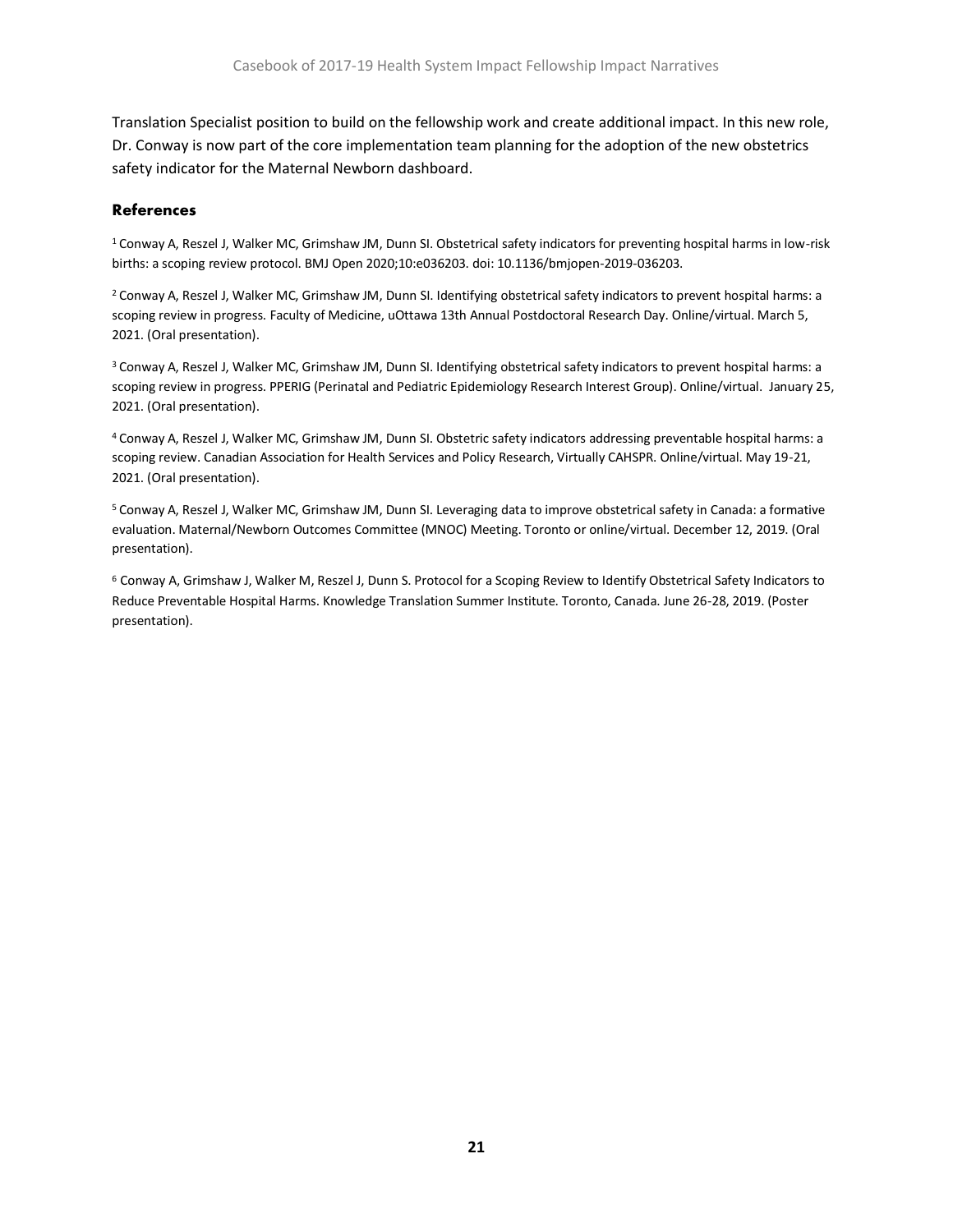# <span id="page-22-0"></span>Dr. Shelley Cook - Better Serving People with Multiple, Complex Needs in British Columbia

| Fellow name   profile: Dr. Shelley Cook                                 | Type of fellowship: Postdoctoral           |
|-------------------------------------------------------------------------|--------------------------------------------|
| Health system organization: Community Living<br>British Columbia (CLBC) | Health system supervisor: Zainum Bahadshah |
| Academic institution: University of British Columbia<br>- Okanagan      | Academic supervisor: Dr. Rachelle Hole     |

### **Impact Summary**

The Health System Impact Fellowship generated research and evidence-informed recommendations for Community Living BC (CLBC), the host partner organization, which helped to inform policy and practice at CLBC, build capacity and raise awareness around people with an Intellectual and/or Developmental Disability (IDD) and Multiple, Complex Needs (MCN). As a first example of such impacts, a plain-language Summary Report was produced at the request of and for executives at the CLBC to document the Fellowship findings and recommendations; this is expected to help inform future policy and practice at CLBC long after the completion of the Fellowship. Second, a Data Innovations project will be established at the CLBC, stemming from the Fellowship's research and recommendations, with focus on understanding the cross-system interactions of people with IDD/MCN. Third, as an inaugural research Fellow embedded for the first at the CLBC, Shelley's work reinforced and heightened a level of awareness, accountability and the conversation related to the needs of people with multiple complex needs, which reinforced a cultural shift within CLBC, ensuring that the Fellowship's impacts are broad and long lasting.

Dr. Cook's embedded fellowship work focused on enhancing the knowledge and expertise of the health and social needs, and related support requirements of people with an IDD who fall within the MCN framework developed by CLBC. The Health System Impact Fellowship was part of CLBC's ongoing commitment and impact goal to better serve this population through enhanced leadership, staffing, programming, engagement, and research. The intent and impact goal of the HSIF was to inform policy and practice for people with an IDD/MCN.

To achieve this, the Health System Impact Fellowship team (i.e., the Fellow, and her academic, and host supervisors) used an iterative approach to develop a program of research with input from the Advisory Committee, composed of key personnel within the CLBC, health, and the social services sectors, as well as those with lived experience. The resulting program was composed of a three-pronged set of research and related activities and outputs, including: original, empirical research utilizing qualitative<sup>1,2, 5, 6</sup> and/or quantitative methods<sup>3</sup>; a broad review of the relevant research literature (Scoping Review)<sup>4</sup>; and other activities, such as participating in and/or helping lead planning, organizational, and/or other activities related to MCN individuals as new opportunities arise<sup>7, 9, 10, 11, 12, 13</sup>. Overall, the embedded program of research resulted in key academic and knowledge mobilization deliverables including a full research report  $^1$  (on risk factors of health inequities for people with IDD/MCN and recommendations for improved service and policy outcomes); two summary reports<sup>2,8</sup>; presentations<sup>7,9</sup>; media interviews<sup>10, 11, 12</sup>; and publications.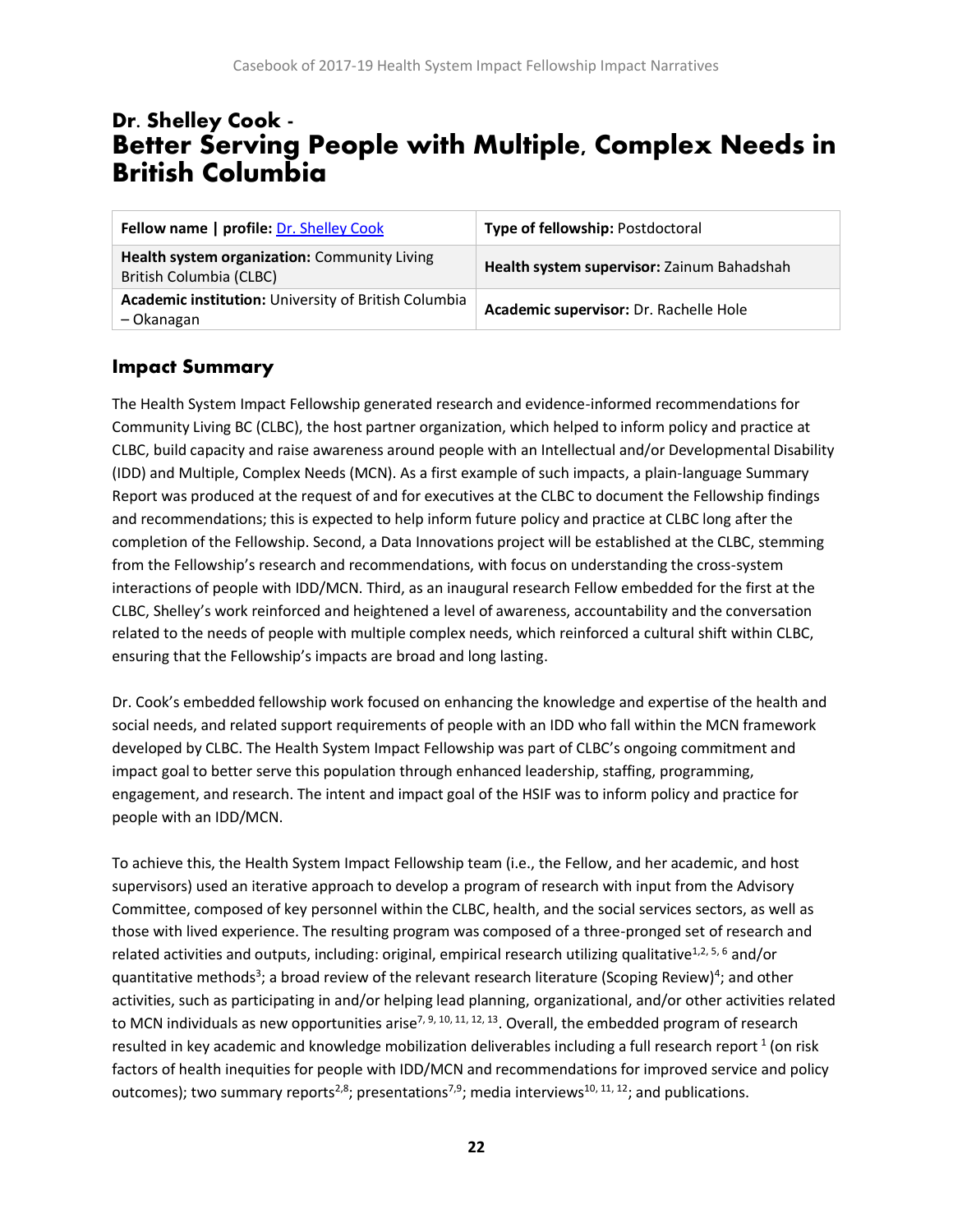#### **References**

1. Building Back Better Services for People with an IDD and Multiple Complex Needs: Promoting Health Equity During Covid-19 (2020).

2. Barriers and Enablers to Cross-System Collaboration & Integration of Services for People with an IDD and Complex Needs - Summary of Findings & Recommendations (2021).

3. Discussion Brief - Defining 'Complex' Needs & Recommendations for Data Matching/Linkage Studies with Data Innovations BC (2020).

4. Cook, S. & Hole, R. (2021). Trauma, Intellectual and/or Developmental Disability, and Multiple, Complex Needs: A Scoping Review of the Literature (in progress - *Research in Developmental Disabilities*).

5. Cook, S. & Hole, R. (2020). "Appropriately homeless and needy": Examining street homelessness through the lens of Bourdieusian social capital theory. *Journal of Human Behavior in the Social Environment*, 30(7), pp. 816-834.

6. Barriers and Enablers to Cross-System Collaboration & Integration of Services for Individuals with an IDD and Complex Needs (in progress/ anticipated publication 2021).

7. Presentation (PPT) - Lead presenter for provincial relaunch of MCN Community of Practice - 'Complicated versus Complex' (Feb 18th, 2020).

8. Summary Report - HSIF Findings & Recommendations (2019-2021).

9. Presentation (PPT) - IIASSID European Conference (May 2021 online) - Presenting on the findings from 'Trauma, Intellectual and/or Developmental Disability, and Multiple, Complex Needs: A Scoping Review of the Literature.'

10. Media Interview - December 21, 2020 (Tori Marlan, Capital Daily News, Victoria, BC).

11. Media Interview - January 25, 2021 (CBC Radio - Daybreak).

12. Media interview - January 27th, 2021 (Oldies 1150 am - The Morning Show with Phil Johnson, Kelowna, BC).

13. Posted multiple articles (grey and academic literature) and other material (PowerPoint 'Complicated versus Complex') on MCN Hub accessible to service providers and policy makers from across BC.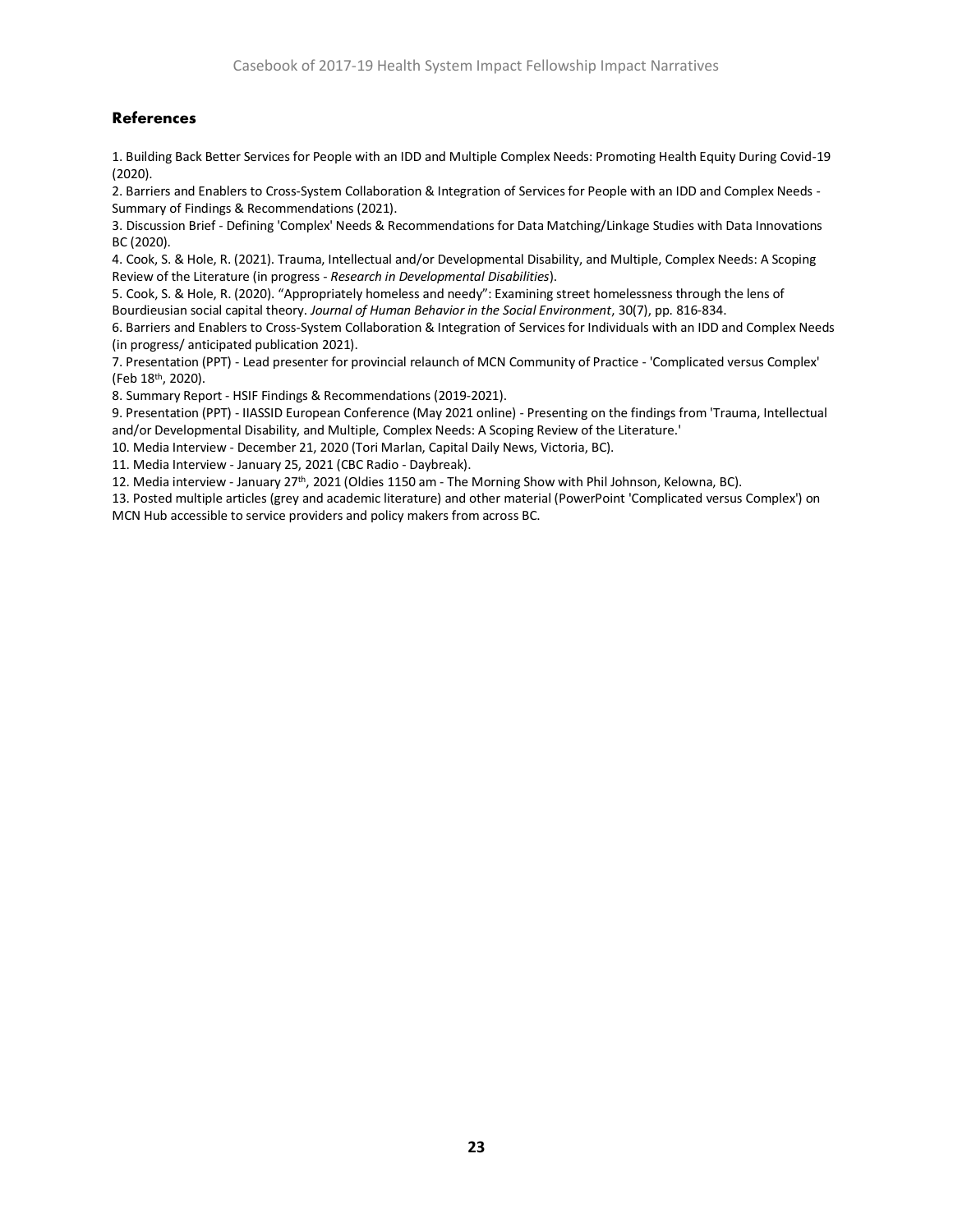# <span id="page-24-0"></span>Dr. Alisa Grigorovich - Preventing violence and enhancing safety by optimizing the use of remote monitoring technologies in rehabilitation settings

| Fellow name   profile: Dr. Alisa Grigorovich                                               | Type of fellowship: Postdoctoral         |
|--------------------------------------------------------------------------------------------|------------------------------------------|
| Health system organization: Toronto Rehabilitation<br>Institute, University Health Network | Health system supervisor: Dr. Pia Kontos |
| Academic institution: University of Toronto                                                | Academic supervisor: Dr. Milos Popovic   |

### **Impact Summary**

The intended impact of Dr. Grigorovich's Health System Impact Fellowship included research and knowledge translation to inform the systematic implementation of technologies for violence prevention in rehabilitation settings. This aligned with TRI-UHN's impact goal to optimize safety across its five sites by developing and evaluating a protocol for the effective use of remote monitoring technologies to prevent violence, and to use formative research and stakeholder engagement advance the goal. The key deliverables of this work included two published academic journal articles, one academic article in preparation, $1-3$  and one policy submission developed for an organizational stakeholder (The Alzheimer's Society of Canada)<sup>6</sup>.

With the onset of COVID-19 and the resulting rapidly shifting priorities in the organization, the Fellow was presented with the opportunity to support a new priority emerging within the organization: to improve infection and control measures for persons living with dementia in congregate care settings, who are at greater risk of negative outcomes. The resulting impacts of these new Fellowship goals included: the codevelopment of a Dementia Isolation Toolkit to support the compassionate and effective isolation of persons living with dementia in congregate care settings; and in two relevant successful research grants, including a Tri-Council grant on which the Fellow is a co-Principal Applicant, to evaluate the implementation and impact of the toolkit on quality of care and reducing the moral distress of care providers in three long-term care homes in Ontario.<sup>3-5</sup> The Dementia Isolation Toolkit includes a plain-language ethical framework to support care decision-making, information and worksheets for creating person-centred isolation care plans, and communication tools for enhance the understanding of COVID-related restrictions for persons living with dementia. This toolkit is a novel intervention that has since been implemented in practice within the host organization, and it is currently being evaluated and translated more broadly across the health system<sup>4-5</sup>. Further, to support its broader dissemination, the Fellowship team co-developed a website that archives the tools as well as other resources that are under development. The toolkit has already been downloaded >6000 times by stakeholders in Canada and internationally.

To achieve the Fellowship deliverables and impacts, the fellow identified and consulted key informants across the organization involved in violence prevention, conducted literature review and policy analyses, and led a mixed methods research study. The key informant consultations were critical for the development of a feasible and relevant research study protocol, for obtaining institutional permissions to access relevant administrative data and organizational policies and documents, and for collectively identifying knowledge translation strategies and opportunities for the dissemination and uptake of research findings at the health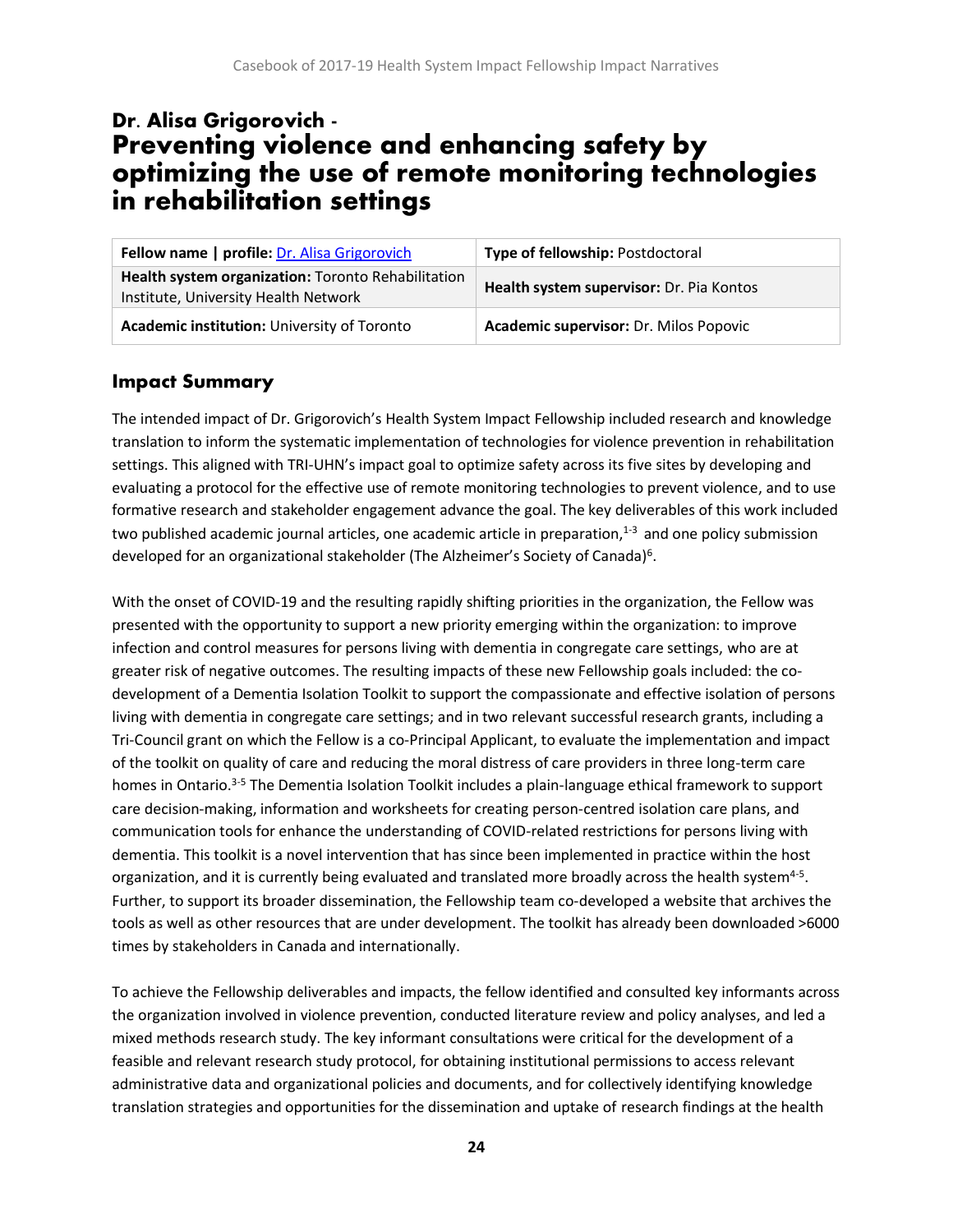system organization and more broadly. The process of engaging these key informants and participating in the identified organizational activities facilitated research recruitment and relationship-building to facilitate the change in program focus during the pandemic, and also enabled the Fellow to further develop her professional skills and competencies in leadership, negotiation, and change management.

#### **References**

- 1. Grigorovich, A., & Kontos, P. (2020). Towards responsible implementation of monitoring technologies in institutional care. *The Gerontologist*, 60(7), 1194–1201[. https://doi.org/10.1093/geront/gnz190;](https://doi.org/10.1093/geront/gnz190) Grigorovich, A., Kulandaivelu, Y., Newman, K., Iaboni, A., Khan, S., Iaboni, A., McMurray, J. (2021). Factors affecting the implementation, use, and adoption of Real-Time Location System Technology for persons living with cognitive disabilities in long-term care homes: Systematic review. *Journal of Medical Internet Research, 23*(1). <https://www.jmir.org/2021/1/e22831/>
- 2. Grigorovich, A., Kontos, P. A mixed methods study of the use of monitoring technologies in institutional rehabilitation and long-term care settings. Manuscript prepared for the *Journal of Aging Studies*.
- 3. Grigorovich, A., & Kontos, P. (2020, Aug 5). COVID-19, stigma and the scandalous neglect of persons living with dementia. *The Conversation* (Canada)[. https://theconversation.com/covid-19-stigma-and-the-scandalous-neglect-of-people-living-with-dementia-](https://theconversation.com/covid-19-stigma-and-the-scandalous-neglect-of-people-living-with-dementia-140817)[140817;](https://theconversation.com/covid-19-stigma-and-the-scandalous-neglect-of-people-living-with-dementia-140817) Grigorovich, A., & Kontos, P. (2020, Aug 5); Grigorovich, A., Kontos, P. Submission to the Ontario's Long-Term Care COVID-19 Commission, http://www.ltccommission-commissionsld.ca/
- 4. Dementia Isolation Toolkit website: dementiaisolationtoolkit.com
- 5. Funded research grants: Implementation of the Dementia Isolation Toolkit. Canadian Foundation for Healthcare Improvement (Strengthening Pandemic Preparedness in Long-Term Care). Co-Principal Applicants: Iaboni, A. (NPA), McMurray, J., Grigorovich, A. Co-Applicants: Flint, A., Astell, A., Kokorelias, K., Quirt, H. Collaborators: Tsokas, M., Rodrigues, K., Schon, D., Carty, D., Notte, H. Knowledge Users: O'Neill, B., Joris, J. 149,491 CAD; Rapid development and implementation of a toolkit to prevent COVID-19 transmission among persons with dementia in long term care. Ontario Together Fund. Principal Investigator: Iaboni, A. Co-Investigators: Bingham, K., Flint, A., Astell, A., Grigorovich, A., Kontos, P., Chu, C., Rodrigues, K., Babineau, J. Collaborators: Sinha, S., Cohen, C., Quirt, H., Tsokas, M., Giddens-Zuker, L., Machado-Cayley, M., Malach, F. 240,000 CAD
- 6. Member, Alzheimer Society of Canada, Resident-to-resident Aggression in Long-term Care Expert Group; supported Alzheimer Society of Canada's submission to the House of Commons Standing Committee on Health, Report on violence facing health care workers in Canada, 42nd Parliament, 1st Session, Canada Parliament, https://www.ourcommons.ca/DocumentViewer/en/42-1/HESA/meeting-151/evidence,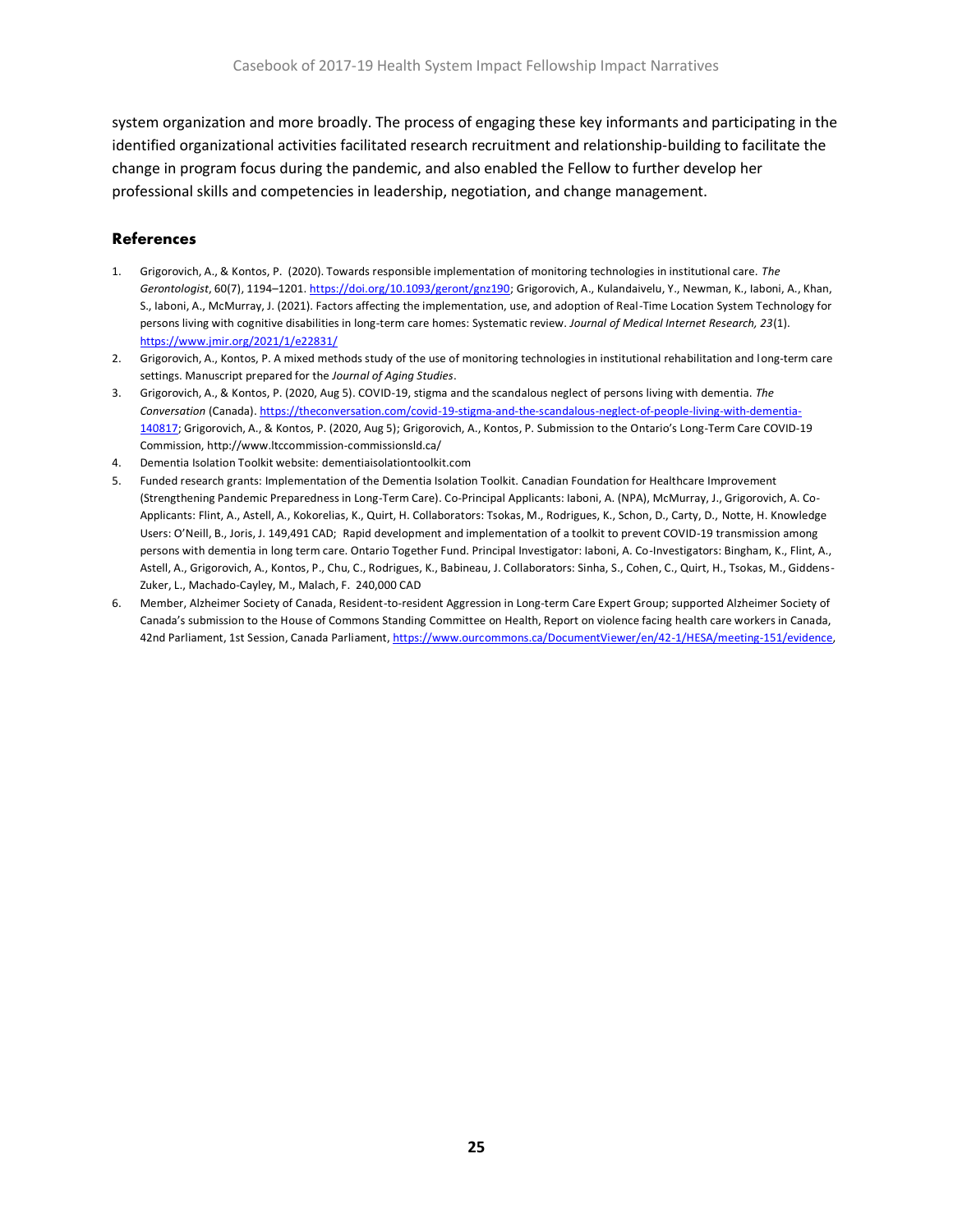# <span id="page-26-0"></span>Rae L Jewett - Integrating Geography to Evaluate Health Inequalities Across Urban, Rural and Remote Canada

| Fellow name   profile: Rae L Jewett                                             | Type of fellowship: Doctoral                                 |
|---------------------------------------------------------------------------------|--------------------------------------------------------------|
| Health system organization: Canadian Institute for<br><b>Health Information</b> | Health system supervisors: Jean Harvey and Dr.<br>Laura Faye |
| Academic institution: University of Toronto                                     | Academic supervisor: Dr. Michael Widener                     |

### **Impact Summary**

The Canadian Population Health Initiative branch of the Canadian Institute for Health Information (CIHI) was motivated to embed Rae L Jewett as a Health System Impact Fellow to advance CIHI's program of work on rural and remote communities and to build additional capacity for health geography knowledge and skills across the organization. Rae's unique combination of skills in health services research, quantitative geodemographics and critical socio-cultural training specific to Canadian health systems made them an ideal fit for this role. The specific goals for Rae evolved during the course of the fellowship to contribute to CIHI's COVID-19 response. Here, a new COVID-19 impact goal was identified to generate evidence on COVID 19 interventions for rural and remote communities.

Rae's fellowship work began with a geospatial analysis to explore the impact of CIHI's data policies and classification of geographic data using the Statistics Canada Remoteness Index. Rae's specific impact goals were to provide health geography expertise on this project, including the evaluation of geodemographic classification tools (such as Statistics Canada's Remoteness Index), geospatial software and data, representative cartography, spatial statistics, and distinction in rural Canadian health contexts. Overall, Rae's work helped to directly inform CIHI's plans for using the Remoteness Index and similar indices for health inequalities analysis at the pan-Canadian level.

Rae's fellowship work pivoted in the early-acute response to COVID-19, to support CIHI's COVID-19 response. CIHI focused on developing a database of Canadian COVID-19 interventions and policies at the federal/provincial and territorial level. It was out of this project that a need was identified to understand Canadian rural COVID-19 health system priorities and interventions. Rae's research facilitated a deeper understanding of Canada's COVID-19 response for rural and remote communities, particularly regarding which interventions are best classified as an emergency response and which might uncover opportunities for lasting rural health system development beyond COVID-19.

Rae's main finding highlights the role of virtual care and broadband infrastructure in improving equity and outcomes during COVID-19 (and beyond the pandemic), which has received renewed attention from the policy and research community. Rae's work will play an important role in helping CIHI understand opportunities to support research and policy in this area with trusted data and reporting. This work helps to identify some common priorities during COVID-19 across diverse rural Canadian communities, which will lay a foundation and rationale for more in-depth analytical work and help to inform future directions for research and CIHI's COVID-19 research and analysis efforts.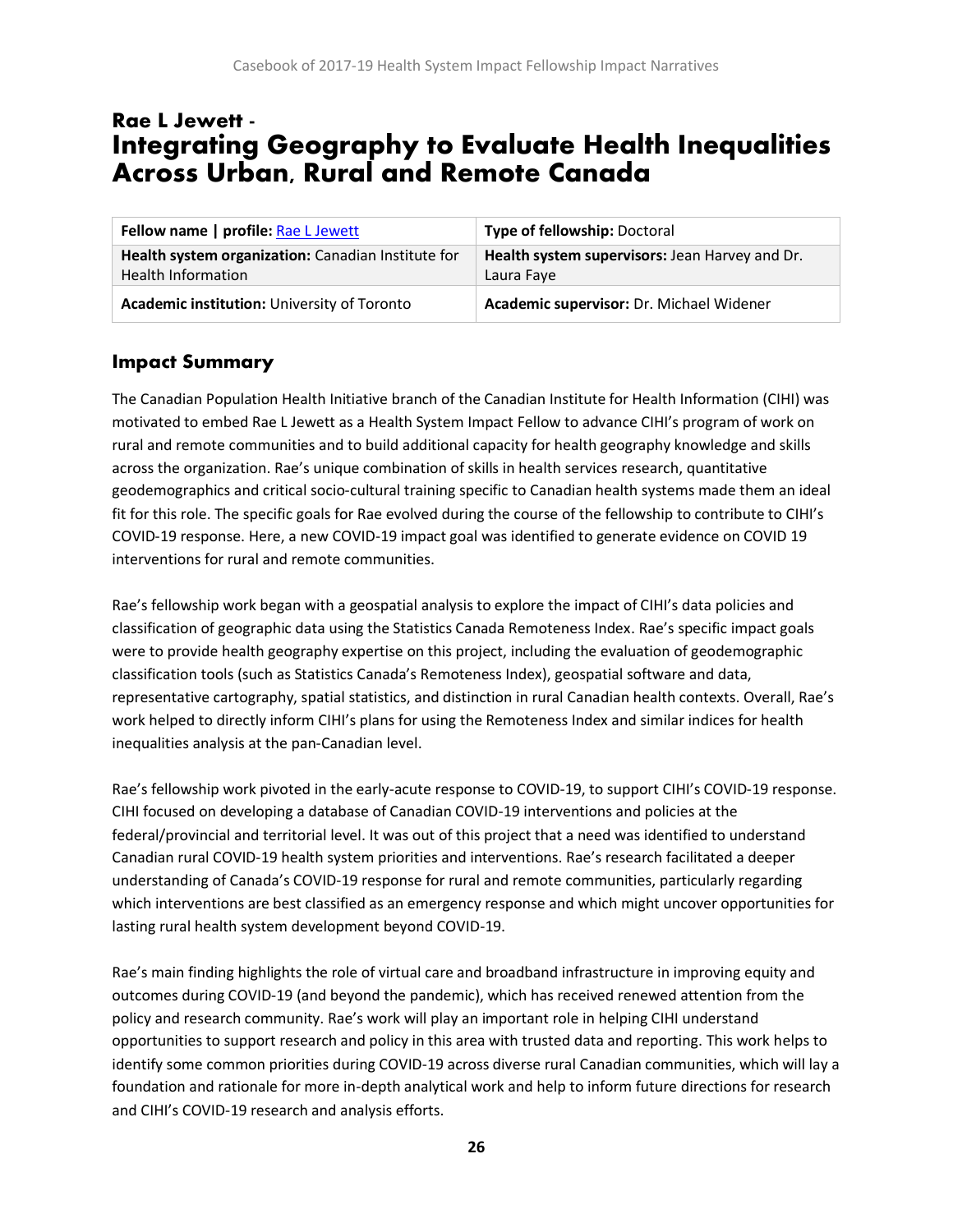# <span id="page-27-0"></span>Daman Kandola - Use of emergency health services by stroke patients: What is known about when to seek emergency care & how transport decisions impact in-hospital care

| Fellow name   profile: Daman Kandola                             | <b>Type of fellowship: Doctoral</b>         |
|------------------------------------------------------------------|---------------------------------------------|
| Health system organization: Northern Health<br>Authority         | Health system supervisor: Dr. Jessica Place |
| Academic institution: University of Northern British<br>Columbia | Academic supervisor: Dr. Davina Banner      |

#### **Impact Summary**

The impact goal for the Health System Impact Fellowship was to help Northern Health (a geographically large and varied health region consisting of a mix of small urban, rural, and remote settings and unique population dispersion patterns) better understand the service delivery of stroke care in northern British Columbia, including why (or why not) people call an ambulance when they, or someone in their care, is having a stroke, and how calling an ambulance affects the medical care they receive in hospital. This impact goal was prioritized because despite evidence that arriving by ambulance improves the likelihood and timeliness of receiving evidence-based stroke care and leads to improved patient outcomes, there is clear variation in care provision within the Northern Health region relative to other health authorities in BC, including fewer patients arriving by ambulance for acute stroke. It was prioritized using an integrated knowledge translation lens that involved insight and feedback from a multi-stakeholder advisory board that included a patient partner with lived experience of stroke and survivorship.

To help Northern Health address its impact goal, we quantitatively examined a dataset of stroke patients (784 cases) to determine what percentage of the stroke patient population uses ambulance as a mode of arrival to hospital and whether the mode of arrival affects receipt of emergency stroke treatment, including brain scan and clot-busting stroke drugs. To understand the decision-making process surrounding the use of ambulance as a means of transport, we undertook qualitative interviews with 12 stroke survivors and five caregivers, including a mix of those who called an ambulance and those who did not. As we finalize the reporting of the results, we are developing tailored knowledge translation tools for a diverse audience including healthcare decision-makers, providers, and patients. These include lay language summaries, executive summaries, briefing reports, academic publications, conference presentations, and infographics.

The results of this study are important for people at risk for stroke, their caregivers, and the general public to understand why it is critical to call an ambulance when a stroke is happening. This research is also important for health organizations including Northern Health and the Heart and Stroke Foundation, which can use evidence from this work to better understand the populations they serve, refine their health services, and tailor public awareness campaigns. Through this fellowship, Northern Health was able to work with a Ph.D. trainee to leverage the use of research skills to address an important strategic priority. The fellowship also aligned with and contributed to a strategic partnership between Northern Health and the University of Northern British Columbia designed to stimulate innovation and transformation in both organizations in order to foster innovation in health services and policy and create opportunities for collaborative research.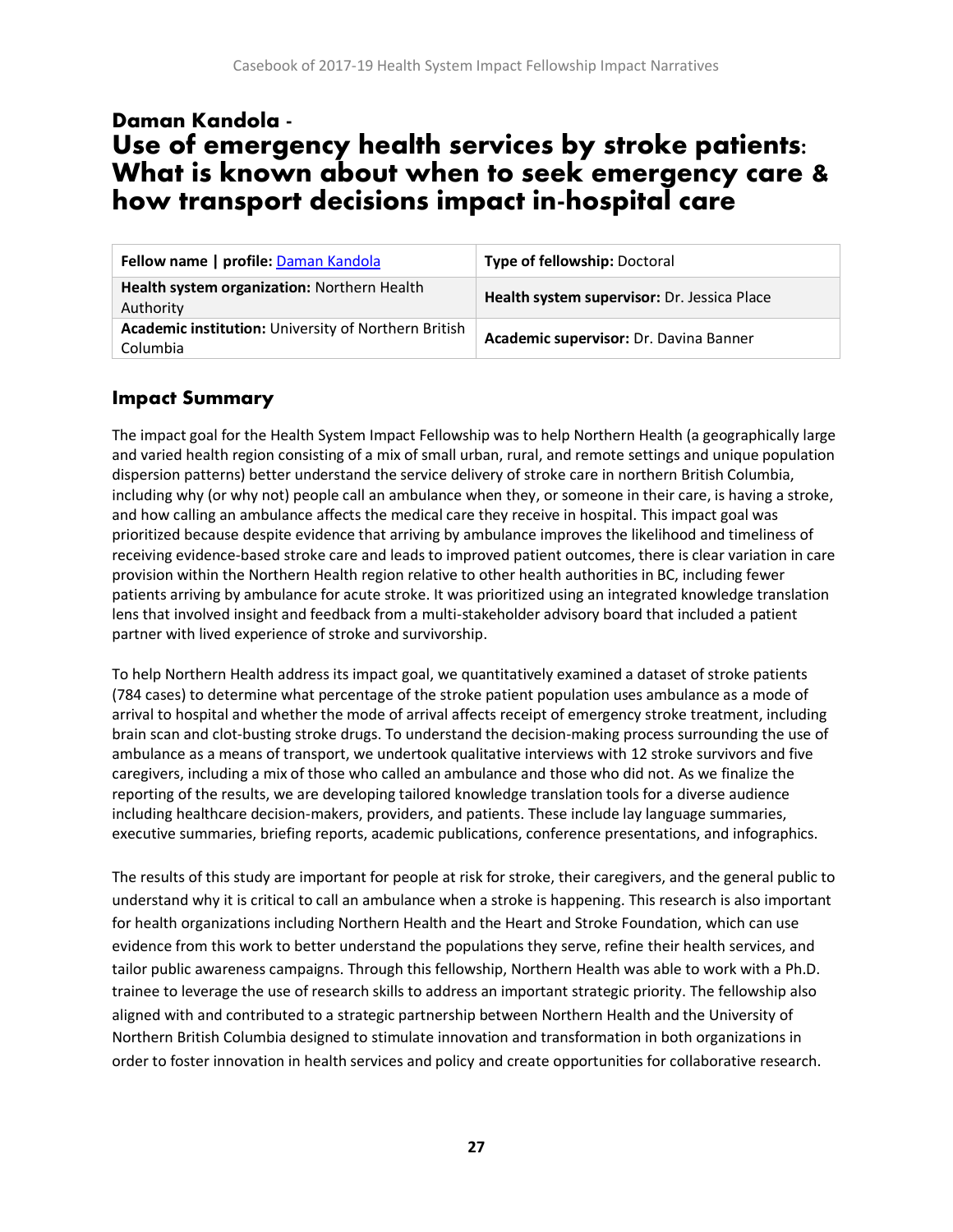# <span id="page-28-0"></span>Dr. Logan Lawrence - Enhancing evidence-informed decision-making capacity to improve access to collaborative care teams in Nova Scotia

| Fellow name   profile: Dr. Logan Lawrence                                                                      | Type of fellowship: Doctoral                                                              |
|----------------------------------------------------------------------------------------------------------------|-------------------------------------------------------------------------------------------|
| Health system organization: Nova Scotia<br>Department of Health and Wellness, Primary and<br>Acute Care Branch | Health system supervisor: Denise MacDonald-<br>Billard (formerly Dr. Charmaine McPherson) |
| <b>Academic institution: Dalhousie University</b>                                                              | Academic supervisor: Dr. Janet Curran                                                     |

## **Impact Summary**

The HSI fellowship contributed to the advancement of evidence-informed options for enhancing access to primary health care and strengthening existing services, as well as building understanding of the department's capacity to make evidence-informed decisions. This resulted in research-based products (e.g., internal reports) that built a solid foundation for strengthening primary health care services. In the process of this work, the fellow also exposed colleagues to the value of a research lens in policy work, such as how systematic approaches can be used to frame and respond to policy challenges.

The impact goal of the Nova Scotia Department of Health and Wellness (DHW) Primary and Acute Care branch for the HSI Fellowship was to harness the capacity of the fellow and enhance its own internal analytic capacity to improve its work objective to meeting the primary health care needs of Nova Scotians. The impact goal relates to the Government of Nova Scotia's commitment to increasing access to primary health care services, and to determining how health system resources can be used more effectively. Over the past few years, the government has invested millions of dollars to strengthen Collaborative Family Practice Teams (CFPTs) to develop other initiatives in order to better meet the primary health care needs of communities. The DHW is thus currently working hard with partners to determine the effectiveness of these strategic investments and develop recommendations for achieving government priorities in primary health care.

The fellowship contributed new analytic capacity to DHW, resulting in 1) researching and writing reports to shape thinking, and tailoring them in order to best communicate relevant information to senior decision makers, and 2) lending a critical and scientific perspective to discussions around how problems are framed and what work is best suited to achieve our goals. The core outputs of this work included an options paper on evidence-informed decision making and how it could be strengthened at DHW (shared with a deputy minister), a report and presentation on an alternative model for primary health care delivery, contributions to a 'white paper' on the state of primary health care in Nova Scotia and how it could be strategically enhanced, and a policy primer for new analysts to be aware of the different perspectives for framing and strengthening their work. Additionally, the fellow represented the DHW for the Atlantic Collaborative on Chronic Disease, giving a critical perspective to the collaborative's early activities and aligning it with Nova Scotia's priorities.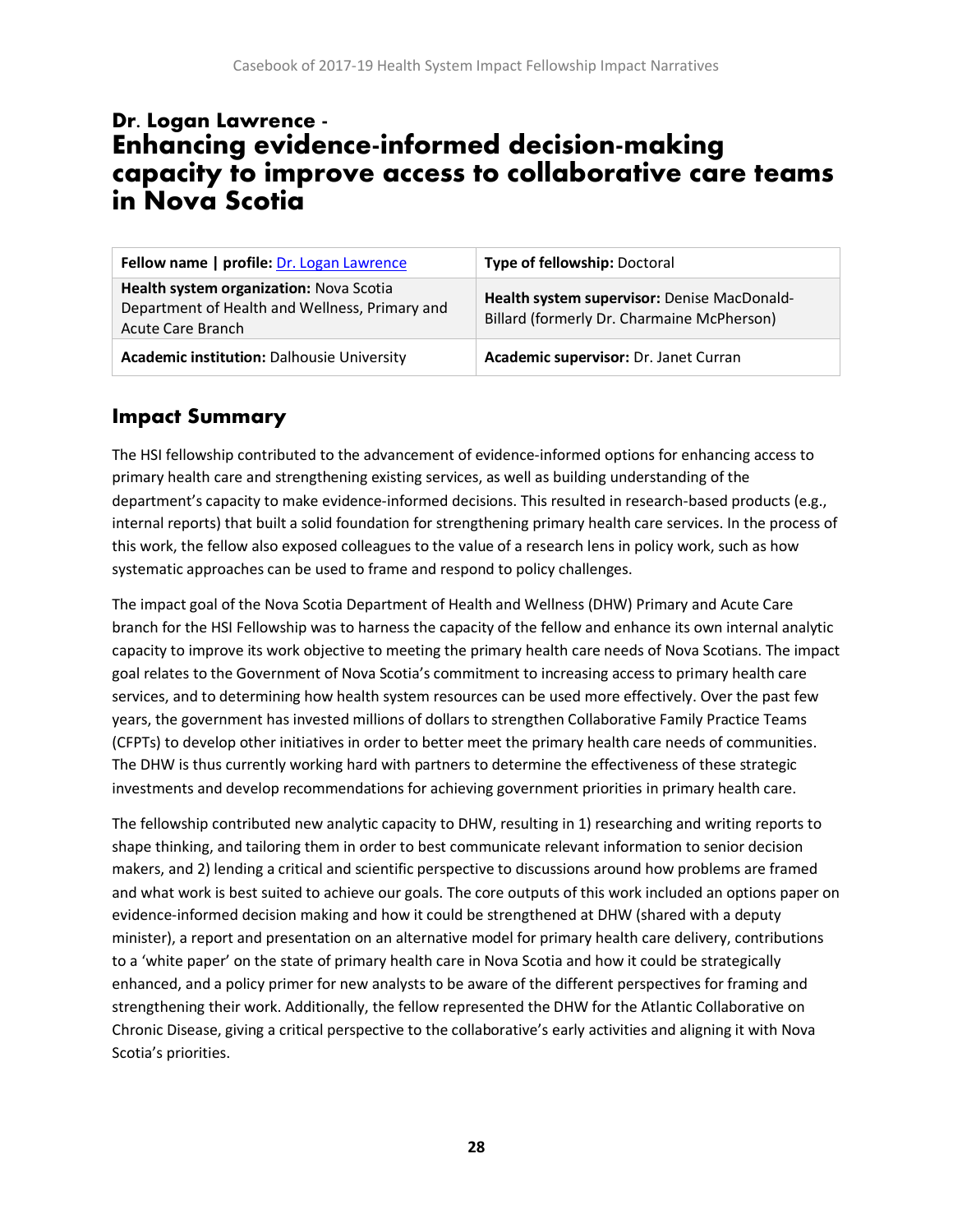# <span id="page-29-0"></span>Dr. Kiran Pohar Manhas - Embedding Shared Decision-Making and Patient Centered Care in Community Rehabilitation Programs in Alberta

| Fellow name   profile: Dr. Kiran Pohar Manhas                 | Type of fellowship: Postdoctoral                            |
|---------------------------------------------------------------|-------------------------------------------------------------|
| Health system organization: Alberta Health<br><b>Services</b> | Health system supervisor: Tracy Wasylak                     |
| Academic institution: University of Alberta                   | Academic supervisors: Dr. Sunita Vohra & Dr. Karin<br>Olson |

### **Impact Summary**

The Health System Impact Fellow, Dr. Kiran Pohar Manhas, used embedded research and shared decisionmaking approaches to evaluate Alberta Health Services' Rehabilitation Model of Care (RMoC) and inform its early adoption and spread through the province. Alberta Health Service's (AHS) Community Rehabilitation team leveraged the learnings and the fellow's embedded research capacity to inform the resources the team develops, the messages they deliver, and the actions that they take. In brief, the impacts stemming from the Fellowship ranges from : a collaborative goal setting guide developed for RMoC spread to 160+ sites provincially (including pediatric sites), a family experience and child health outcome survey in the RMoC spread provincially, quicker data publication on Tableau (data visualization tool), more frequent return of qualitative comments to teams, increased opportunities for personalized training with Tableau, more flexibility in data collection strategies, and current conversations amongst stakeholders on how to incorporate research in facilitated communication amongst, and between, teams to foster communities of practice. Additionally, AHS receptor capacity to seek out, use and consider research evidence was enhanced as a result of the embedded fellowship. The Fellowship team and the research they conducted raised awareness on the value of scholarly study in the rehabilitation sector at AHS from front-line staff to leadership, who gained detailed exposure to analytics, quality improvement, and the interpretation of research findings.

Alberta Health Services (AHS) introduced a novel Rehabilitation Model of Care (RMoC) in April 2017 to promote equity, patient-centered care and standardized collection of patient-reported measures<sup>1</sup>. AHS sought a Fellow to address the specific research needs on the RMoC early-adoption and spread, which aligns with AHS' Health & Business Plan and Patient First Strategy to advance patient-centred care, as well as the organization's commitment to iterative learning and improvement of its initiatives and programs. As 18 earlyadopter community-rehabilitation teams partook in a 1.5-year change-management process, AHS undertook a research effort through the fellowship to support the evaluation and spread of RMoC through embedding shared decision-making.

Shared decision-making is important to realize patient-centered care and involves collaborative decisionmaking where providers and patients share their experience and preferences<sup>2,3</sup>. Using an iterative approach (including a pilot study), the Health System Impact fellowship team (including Fellow, supervisors) and AHS knowledge users developed a research program to understand shared decision-making at diverse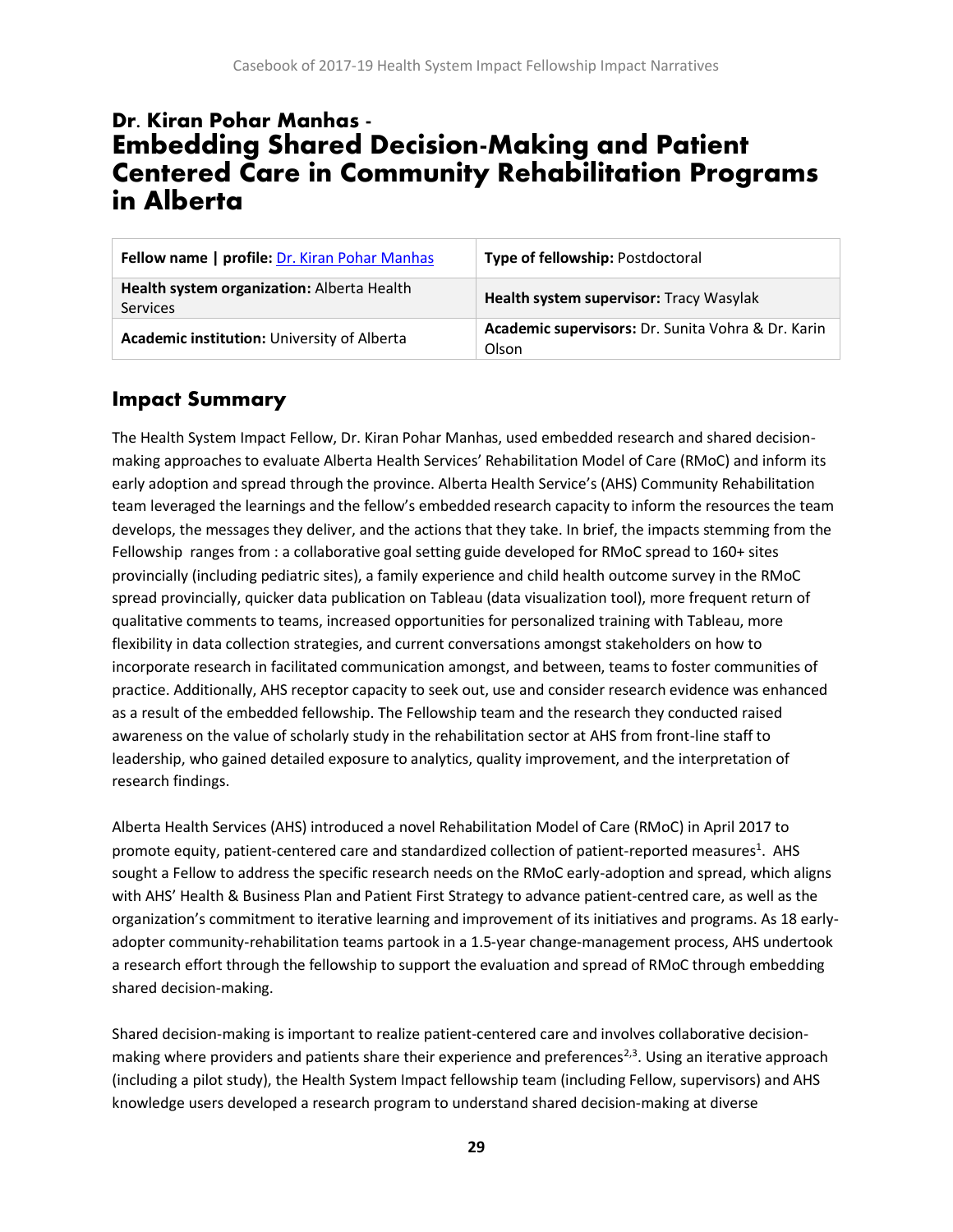community-rehabilitation sites in Alberta (both sites that had, and had not, adopted the RMoC), and to understand early-adopters' experience of RMoC implementation. We worked with 24 sites (n=358 patients; n=111 providers). Findings from non-RMoC sites gave AHS comparable baseline metrics for future evaluations and demonstrated the need for RMoC-related changes<sup>4,5</sup>. Findings from early-adopter sites revealed the challenges and successes of RMoC implementation to develop targeted strategies for future RMoC-adopting teams<sup>4,5</sup>. Deliverables included a full report; infographic; presentations (formal; one-on-one); and manuscripts for peer review.

#### **References**

- 1. Alberta Health Services. Community Rehabilitation Model of Care Guide for Year 1. Edmonton, AB; 2017.
- 2. Légaré F, Thompson-Leduc P. Twelve myths about shared decision making. Patient Educ. Couns. 2014;96:281–6.
- 3. Légaré F, Witteman HO. Shared decision making: Examining key elements and barriers to adoption into routine clinical practice. Health Aff. 2013;32:276–84.
- 4. Manhas KP, Olson K, Churchill K, Vohra S, Wasylak T. ASK-MI Community Rehabilitation Study (2018-2019) EXECUTIVE SUMMARY. Calgary, AB; 2019.
- 5. Manhas KP, Olson K, Churchill K, Miller JL, Teare SR, Vohra S, et al. ASK-MI Community Rehabilitation Study: Embedding Shared Decision-Making and Patient-Centred Care in Community Rehabilitation in Alberta. Calgary, AB; 2019.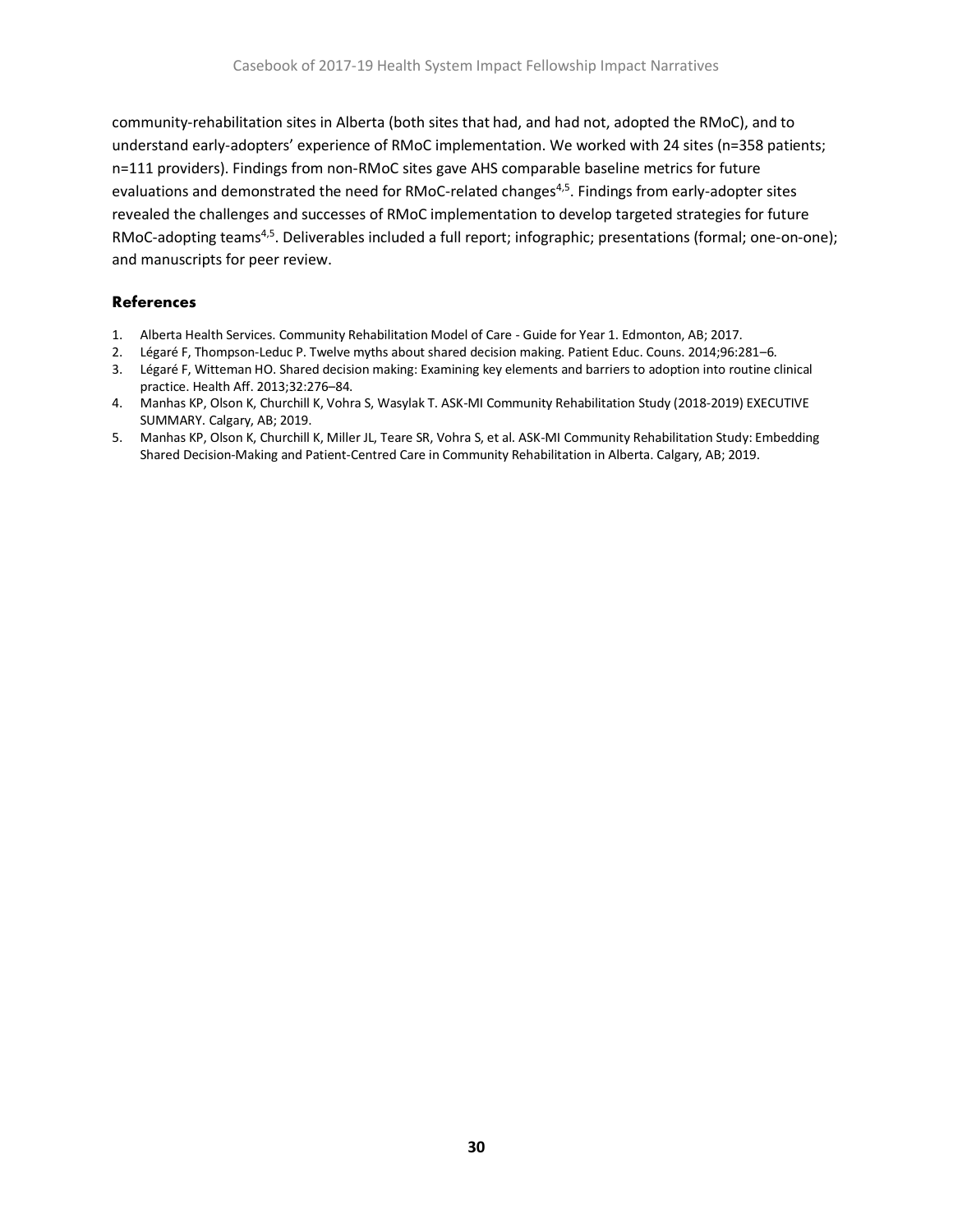# <span id="page-31-0"></span>Chantelle Recsky - Analyzing and mitigating technology-mediated adverse events in primary and community care

| <b>Fellow name   profile: Chantelle Recsky</b>       | Type of fellowship: Doctoral                 |
|------------------------------------------------------|----------------------------------------------|
| Health system organization: Vancouver Coastal Health | Health system supervisor: Lorraine Blackburn |
| Academic institution: University of British Columbia | Academic supervisor: Dr. Leanne Currie       |

## **Impact Summary**

The Health System Impact Fellowship program of work helped the health system organization, Vancouver Coast Health (VCH), better understand the unintended harm related to our use of technology in the primary and community health care setting, and thereby supported their key organizational priority of improving primary and community care services. Health information technologies that support the provision of care are central to achieving this mandate, yet these technologies can also inadvertently impede our efforts. For example, one barrier we face is that the clinical information required for coordinating and delivering client care exists in disparate electronic clinical information systems. This creates the potential for missing information, breakdowns in the continuity of care, and may even cause harm to clients.

To address this issue, the Health System Impact Fellow worked directly with the members of the clinical informatics team to develop a process for identifying and analyzing reported safety events related to technology in primary and community care. The planning for this project was highly collaborative and supported by two departments within VCH that actively collaborate on projects to drive safety and improvement in the organization. The outcome is that we now have a process to monitor all voluntarily reported safety events from community and primary care settings in which technology was a factor. A team of interprofessional clinical informaticists reviews the details of each voluntary report and analyzes the sociotechnical factors that were related to the safety event. Major events are investigated using a systematic approach. Immediate feedback regarding the safety and operation of clinical computer systems is given to the clinical area from which each report was generated. Data are also collated and tracked over time to monitor for trends and used to inform decision-making concerning the ongoing enhancement of our primary and community care services.

In leading this work, the Health Systems Impact Fellow used hands-on learning approaches to work with the Community Clinical Informatics team teach them about technology-mediated adverse events, build the team's capacity to identify and analyze patient safety concerns, and use data to drive improvements in care delivery. As a result of the Health Systems Impact Fellowship, VCH Community Clinical informatics now has a process for addressing voluntarily reported safety events concerning technology. These data are being collected and analyzed on an ongoing basis and used to inform decision-making concerning the informatics applications that support client care in primary and community care. The fellow has also established a feedback loop to share knowledge gleaned from analyzing voluntarily-reported safety events to educate clinicians and clinical leaders about the use of health information technology to promote safer care in their practice. As a result of this work, the VCH informatics team has developed a new area of knowledge around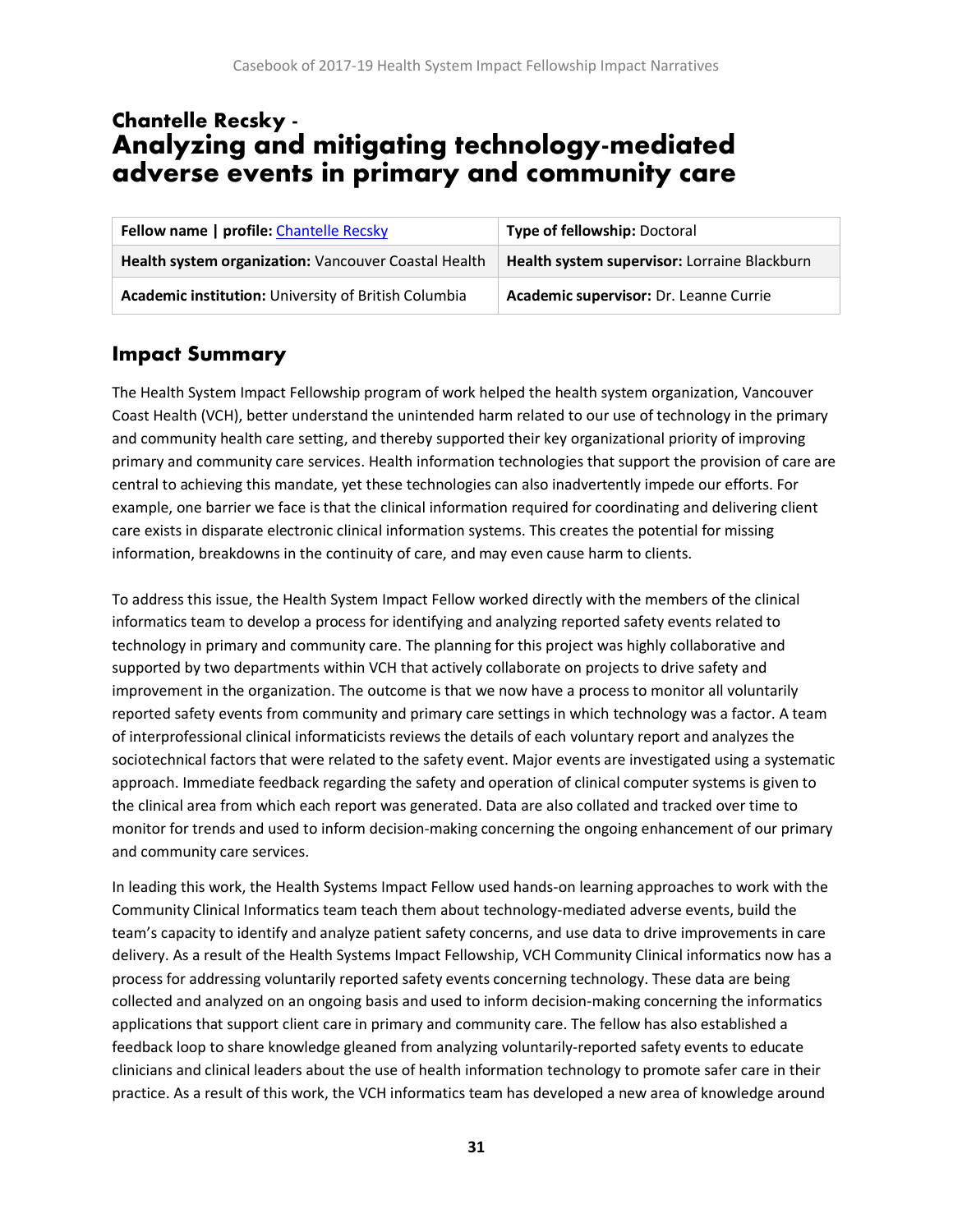sociotechnical systems and safety concerns related to technology. Not only do they draw on this knowledge base when responding to reported events, but this also informs their thinking in the planning and implementation phases of their work in supporting our HIT systems. Additionally, this project has helped VCH to increase its capacity as a learning health organization, leverage its own data to inform decision-making related to HIT on an ongoing basis.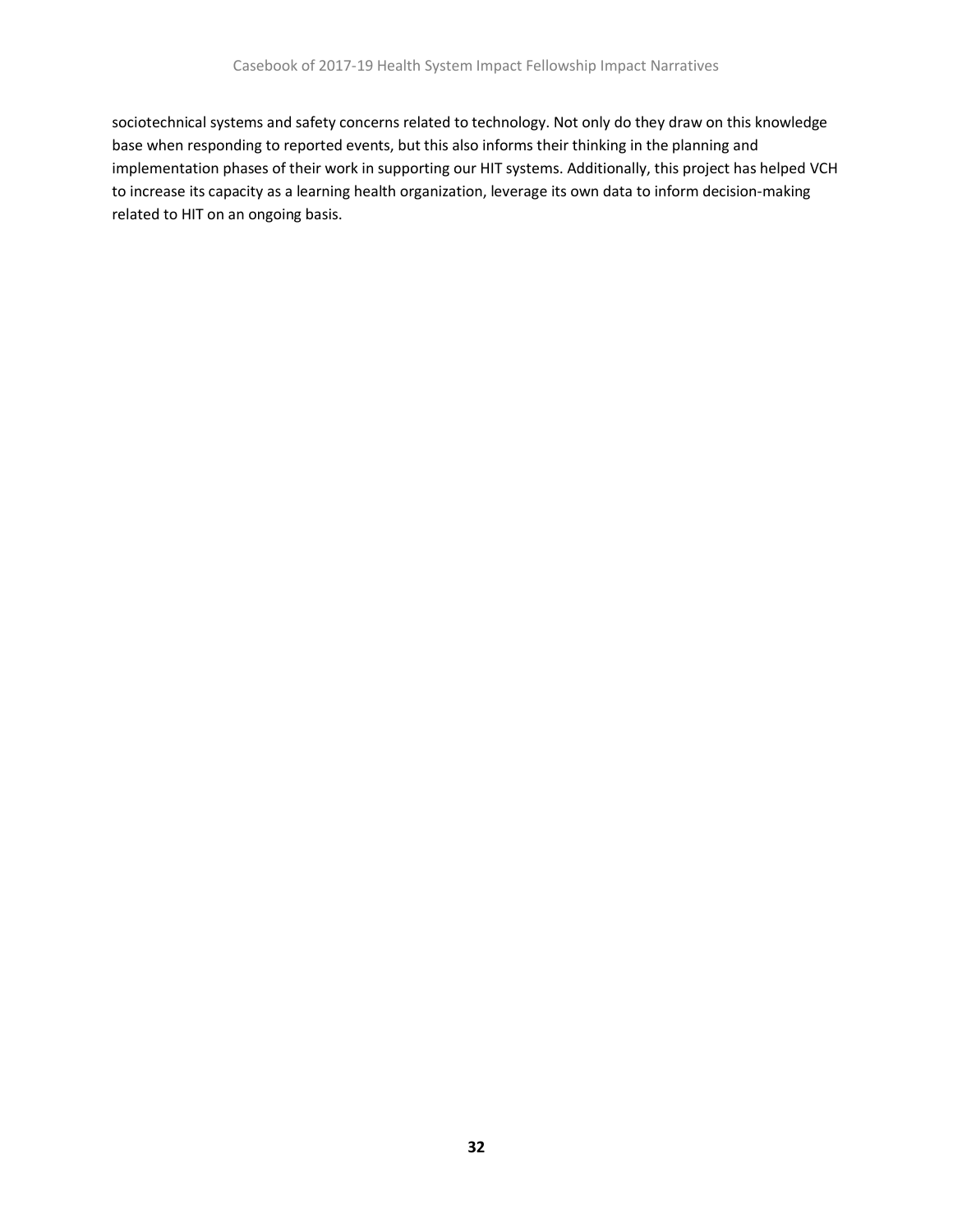# <span id="page-33-0"></span>Danielle Rice - Measuring Access to Mental Health and Addiction Services in Canada

| Fellow name   profile: Danielle Rice                                            | <b>Type of fellowship: Doctoral</b>   |
|---------------------------------------------------------------------------------|---------------------------------------|
| Health system organization: Canadian Institute for<br><b>Health Information</b> | Health system supervisor: Jean Harvey |
| <b>Academic institution: McGill University</b>                                  | Academic supervisor: Dr. Brett Thombs |

## **Impact Summary**

The Health System Impact Fellowship focused on advancing CIHI's commitment to the Shared Health Priorities work, which supports the development and reporting of national indicators specific to mental health and addiction services. The Shared Health Priorities involves a set of six indicators that stem from a committed investment of \$5.0 billion in 2017 from federal, provincial and territorial Health Ministers to improve access to evidence-based services for mental health and addictions conditions. Since developing new mental health and addictions indicators requires methodological and subject matter expertise, one of CIHI's impact goals for embedding a Health System Impact Fellow within the organization was to facilitate capacity building and new knowledge specific to the mental health and addictions priority area. The Health System Impact Fellow, Danielle Rice, scoped the evidence and conducted stakeholder interviews, which helped to inform the development of the first ever "Early Identification of Mental Health or Addictions Issues for Early Intervention in Youth Age 10-25" national performance indicator.

Mental health conditions and problematic substance use often begin during childhood and adolescence. Early diagnosis and intervention are essential to facilitate effective symptom management and improve quality of life, while mitigating the impact these conditions have on health service use. In 2017, the federal, provincial and territorial health ministers agreed on the importance of promoting mental wellness and addressing gaps in mental health services. The Health Ministers committed an investment of \$5 billion to improve the access to evidence-based services for mental health and addictions conditions. To measure the impact of this investment, a set of six indicators (the Shared Health Priorities) specific to mental health and addictions were identified based on comprehensive public and stakeholder consultation, in collaboration with the Mental Health Commission of Canada. The Shared Health Priorities involve a partnership with CIHI to support the development and reporting of these indicators over the next 10 years. The "Early Identification of Mental Health or Addictions Issues for Early Intervention in Youth Age 10-25" is one of the mental health and addiction indicators selected for ongoing reporting. This indicator, however, has not been previously measured.

Given the absence of existing indicators for measuring the Early Identification of Mental Health or Addictions Issues for Early Intervention in Youth Age 10-25, CIHI sought to integrate a research trained fellow into the development team for this new indicator. As part of the one-year Health System Impact Fellowship, the fellow helped to map the available evidence to measure early identification and intervention among children and youth to inform the development of this national health system performance indicator. The fellow also conducted stakeholder interviews to gather the input required to identify and clarify the concepts associated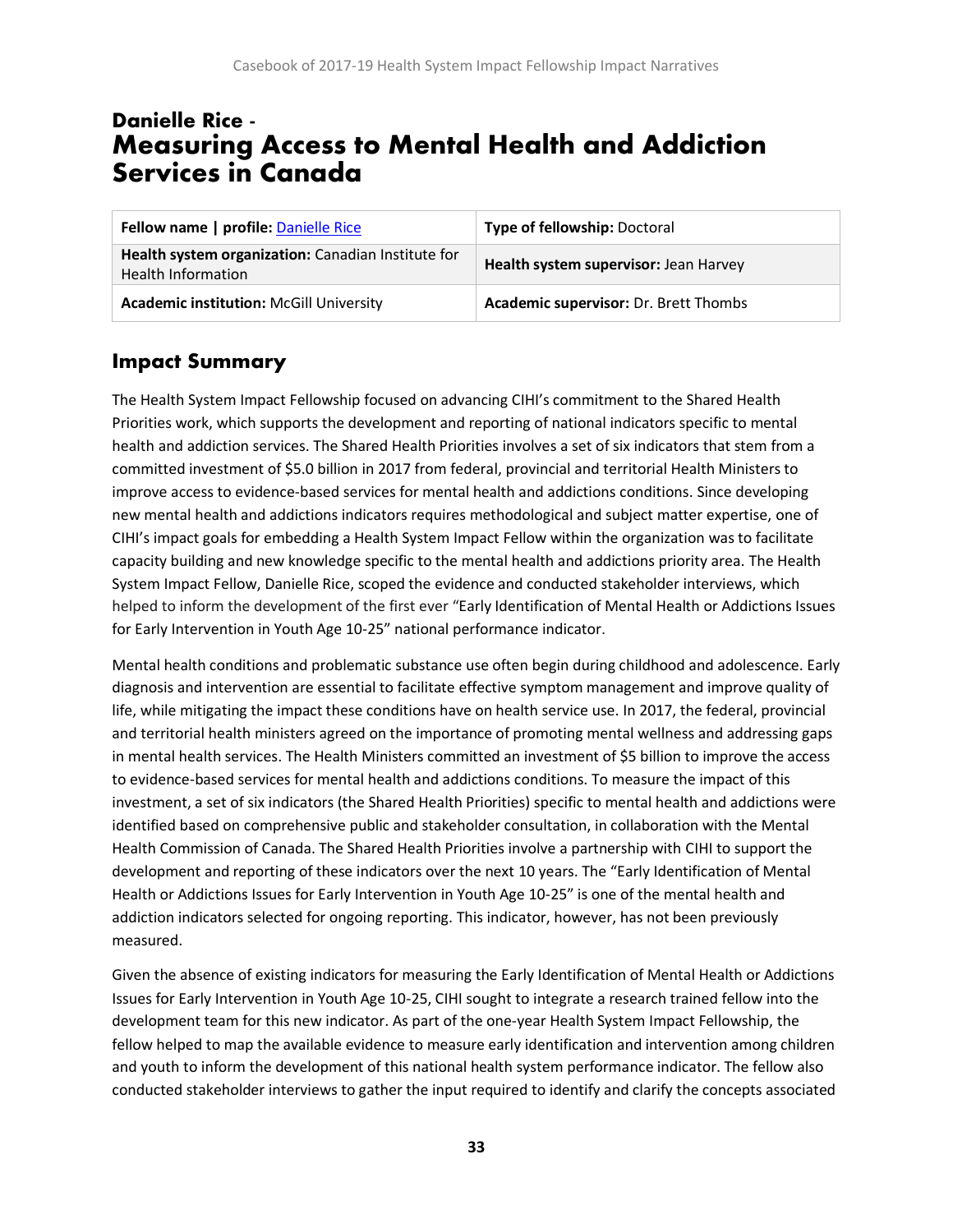with the proposed indicator. Overall, the contributions from this Fellowship helped to fulfill CIHI's commitment to the Shared Health Priorities work, which will impact the future collection of Canadian data to improve access to mental health and addiction services. CIHI integrated novel research methods and generated the evidence necessary to support the development of a new indicator that will be collected over the next 10 years. The fellowship substantially advanced this program of work by having clinical and research expertise integrated into the conceptualization of the indicator and considered in the interpretation of literature findings.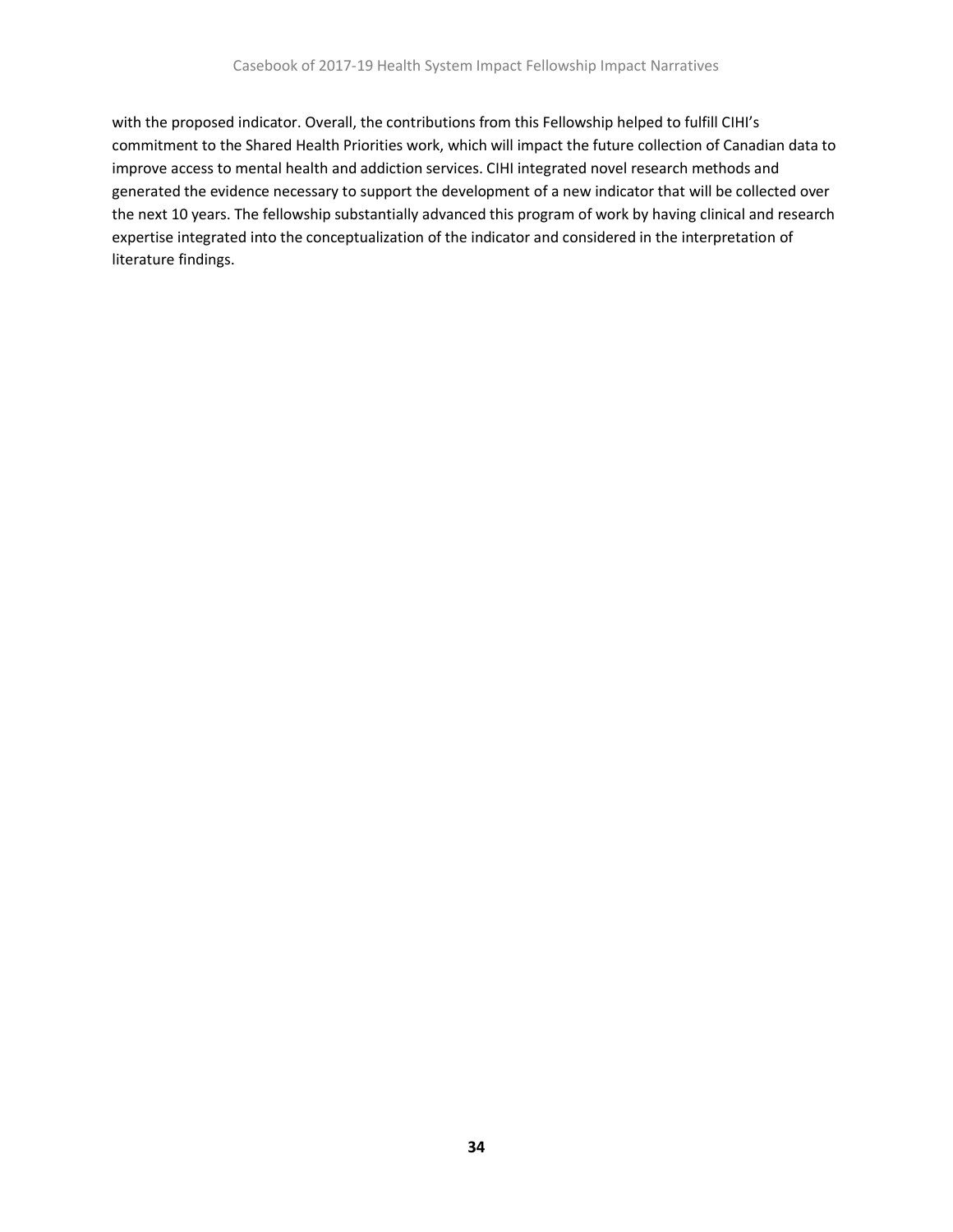## <span id="page-35-0"></span>Dr. Matthew Russell - Service transitions for individuals with disabilities

| Fellow name   profile: Dr. Matthew Russell                        | Type of fellowship: Postdoctoral                                    |
|-------------------------------------------------------------------|---------------------------------------------------------------------|
| Health system organization: PolicyWise for<br>Children & Families | Health system supervisor: Dr. Xinjie Cui                            |
| <b>Academic institution: University of Calgary</b>                | Academic supervisors: Dr. Suzanne Tough and Dr.<br>Jennifer Zwicker |

## **Impact Summary**

Prior to the Health System Impact Fellowship, PolicyWise for Children & Families help establish the Child and Youth Data Laboratory (CYDL)<sup>1</sup>. PolicyWise worked with the Government of Alberta to create a linked crossministry population-based dataset that represented the health and social service use of Albertan children and young adults (aged 0 to 30) that used services between 2005/2006 and 2010/2011 in Alberta [1]. The CYDL team had finished data validation and was ready for a wide variety of research. One priority goal of CYDL was to learn more about service transitions (i.e., changes in services, including the start of supports in early childhood and the child-to-adult transition) for vulnerable children and young adults with disabilities  $^{1}$ . Understanding service transitions in Canada is critical as many negative outcomes (i.e., lack of access to services, loss of access to services, homelessness, dependence on income supports and corrections involvement) have been associated with child and young adults with disabilities in the transition<sup>2-6</sup>. The fellow used CYDL and BC administrative data to understand service transitions for children and youth with disabilities.

The Fellowship team (including the fellow, supervisors, and other health system staff) used an iterative approach to understand Government of Alberta priorities and determine how to frame a cross-ministry administrative data analysis accordingly. The identified priority focus was on children and young adults with disabilities around two critical service periods: identification and entry into early childhood supports, and the transition from child-to-adult services<sup>2-10</sup>. This was priority focus as many negative outcomes (i.e., lack of access to services, loss of access to services, homelessness, dependence on income supports and corrections involvement) have been associated with child and young adults with disabilities in service transitions. Informed by previous literature and methods, the fellow met with stakeholders in the ministries to discuss how to frame the analysis according to the structure of government programs and data collection around the programs. The fellow iteratively met with both the fellowship team and stakeholders in the ministries to narrow down the analysis to topics most related to impactful issues. The fellow also received substantial input on how to present the findings to increase their impact.

As a result of this project, extensive reports were created on each of the two service transitions<sup>2, 8</sup>, an academic publication was created on topics for each of the two service transitions<sup>6, 9</sup>, and findings and designs of this project were used when a call was made by the Government of BC to do a basic income review (our team was asked to present data on individuals with disabilities)<sup>3-5</sup>. In this review, we referenced the CYDL findings and reports<sup>2, 8</sup>, and used the learnings about how to work with similar administrative data (and input from stakeholders in the ministries in BC) to perform many BC analyses. The findings were submitted to the Government of BC as three reports as part of the basic income review to help refine disability policy in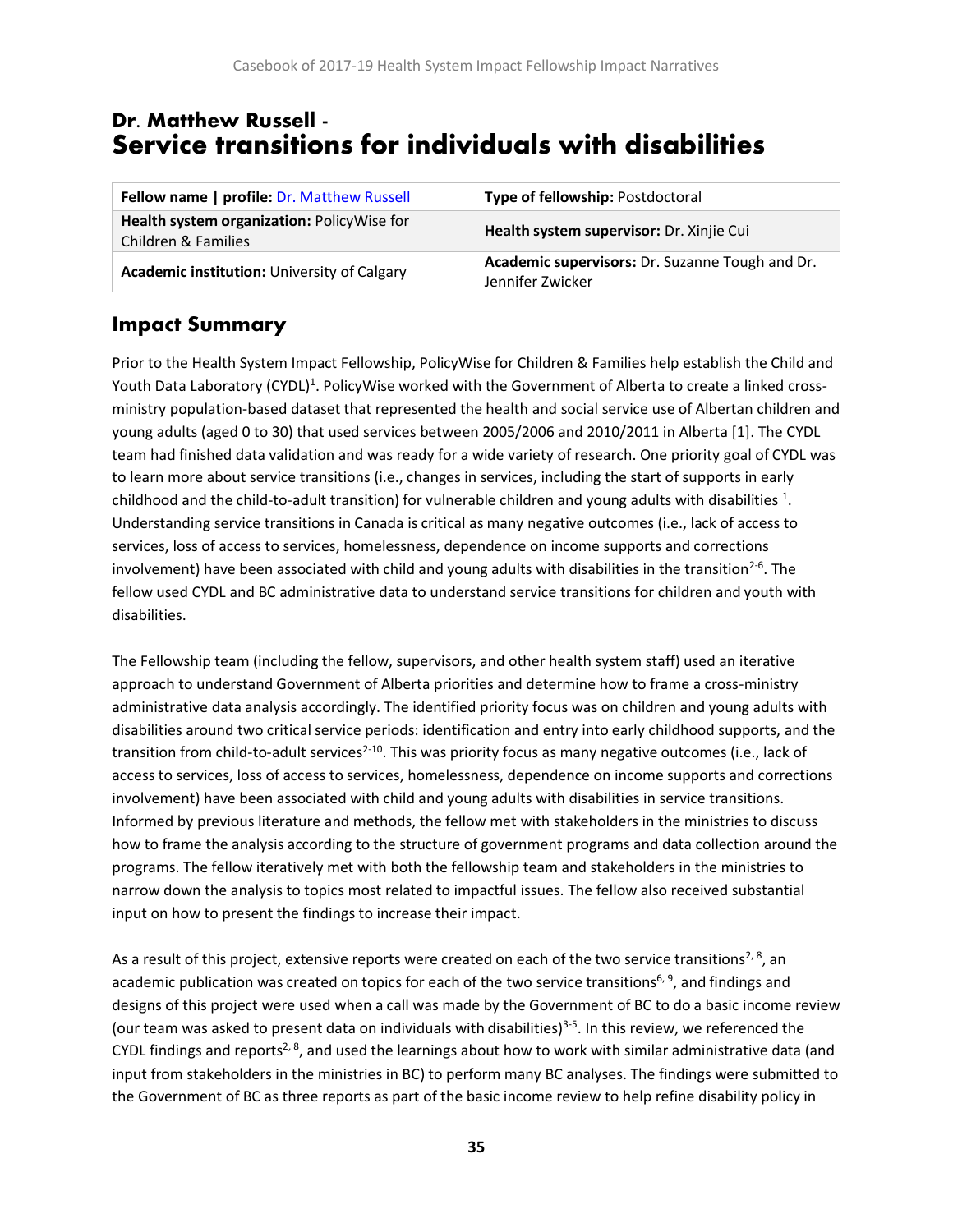$BC<sup>3-5</sup>$  and relates to one manuscript in review<sup>11</sup>, two manuscripts in advanced preparation<sup>12, 13</sup> and one planned review manuscript based on the findings presented in the three BC reports. In addition to reporting and publication impacts, many of the findings from CYDL and the BC project have been shared directly with stakeholders in the ministries as part of the engaged research process. While changes in policy take time, one immediate benefit is that the findings supported recent policy changes and reviews surrounding disability supports in  $BC<sup>3-5</sup>$  on transition supports to various high-risk disabilities, which was communicated to stakeholders in the ministries. Finally, the fellow's research led to increased use of academic research (i.e., publication) in the health-system organization and improved methods to parse administrative data that has been shared with others in the field <sup>6, 9-11</sup>.

#### **References**

- 1. PolicyWise for Children & Families [Internet]. *Experience of Albertan Children and Youth over Time – Introduction.* 2020 [accessed 2020 Oct 26]. Available from https://policywise.com/resource/experiences-of-albertan-children-and-youth-overtime-introduction/.
- 2. Russell, M.J., Zhang, Y., Zwicker, J., Tough, S., & Cui, X. *The child to adult transition for Albertan youth with disabilities, 2019.* PolicyWise for Children & Families (Report for Government of Alberta ministries).
- 3. Zwicker, J., Scott, C., & Russell, M.J. *Persons with disabilities-overview.* Basic income panel, 2020.
- 4. Russell, M.J., Scott, C., & Zwicker, J. *Part A: Income assistance eligibility considerations for persons with disabilities.* Basic income panel, 2020.
- 5. Scott, C., Russell, M.J., & Zwicker, J. *Part B: Assessing the well-being of persons with disabilities.* Basic income panel, 2020.
- *6.* Izakian, H., Russell, M.J., Zwicker, J., Cui, X. & Tough, S. *Trajectory of service use*
- 7. *among young Albertans with complex needs.* Child and Youth Services Review, 2019.
- 8. Russell, M.J. & Zwicker, J. *An evaluation of the "Hand-in-Hand" Developmental Support Plan program.* Calgary community organization, 2019
- 9. Russell, M.J., Zhang, Y., Lamba, N., Zwicker, J., Tough, S., & Cui, X. *Early childhood Services and outcomes for Albertan children with disabilities.* PolicyWise for Children & Families (Report for Government of Alberta ministries), 2019.
- *10.* Russell, M.J., Zhang, Y., Cui, X., Tough, S. & Zwicker, J. *Use of family disability service by families with young children with disabilities.* Developmental Medicine & Child Neurology, 2020.
- 11. Russell, M.J., Premji, S., McDonald, S., Zwicker, J., & Tough, S. *Health care service for families with children at early risk for developmental delay: an All Our Families cohort study.* Developmental Medicine & Child Neurology, 2019.
- 12. Russell, M.J., Scott, C., Murias, K., Gibbard, B., Cui, X., Tough, S., & Zwicker, J. *Cross-ministry data on service use and limitations faced by children in special education.* Disability & Health, 2020.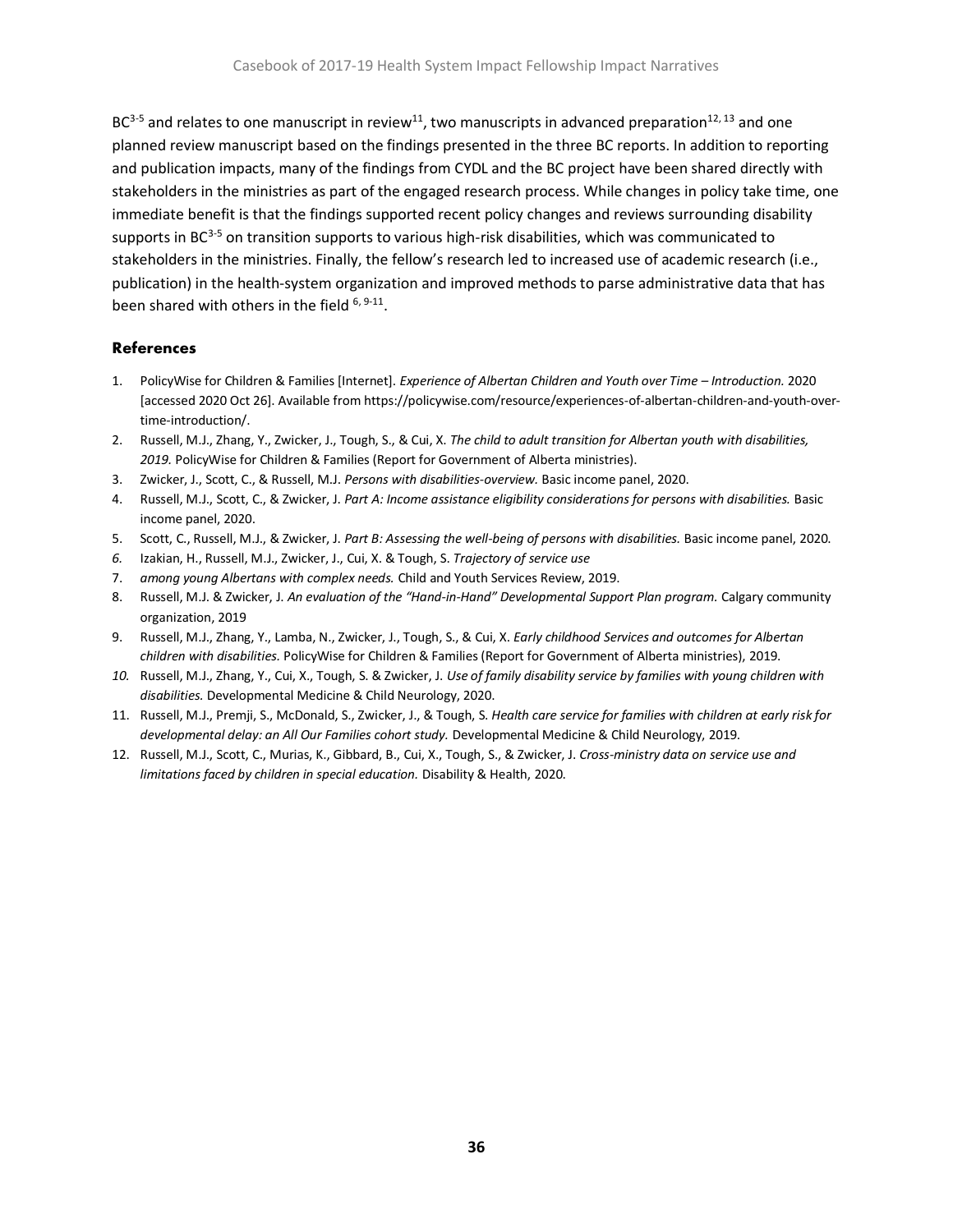# <span id="page-37-0"></span>Iván Sarmiento - Development of a knowledge to action framework based on the promotion of intercultural dialogue between official and traditional health systems

| Fellow name   profile: Iván Sarmiento                                                                        | Type of fellowship: Doctoral                 |
|--------------------------------------------------------------------------------------------------------------|----------------------------------------------|
| Health system organization: Community<br>Information and Epidemiological Technologies<br>Canada (CIETcanada) | Health system supervisor: Dr. Anne Cockcroft |
| <b>Academic institution: McGill University</b>                                                               | Academic supervisor: Dr. Neil Andersson      |

## **Impact Summary**

Iván's Health System Impact (HSI) Fellowship impacted three overlapping scenarios: the fellow's career development, the mission and goals of Community Information and Epidemiological Technologies Canada (CIETcanada), and the communities participating in the research projects associated with the fellowship. Initially, Iván worked on his doctoral project to study the impact on maternal health of a program to support Indigenous traditional midwives and their interaction with the official health system in four municipalities of Guerrero, Mexico. Under the direction of Dr. Anne Cockcroft, CIETcanada, a leading Canadian not-for-profit health development agency concerned with Indigenous health, supported the HSI Fellowship project by sharing its expertise in the application of methods for Indigenous health research: fuzzy cognitive maps, narrative evaluations of impact, and large-scale cluster randomised controlled trials. Working with these methods, the fellow enhanced his core competencies and contributed to extending their applicability. This was possible thanks to a fruitful collaboration with Participatory Research at McGill (PRAM), a research group directed by Iván's academic supervisor, Dr. Neil Andersson. Thanks to the Fellowship, Iván advanced in his doctoral project and had the opportunity to consolidate methodological contributions, particularly in fuzzy cognitive mapping with Indigenous communities.

Working with CIETcanada allowed the involvement of the Fellow in other projects in Africa and North America. Iván contributed to increasing the impact of CIETcanada's programs and furthered its international recognition. At the end of the Fellowship, Iván was recognised as a valuable adviser on intercultural methodologies across several international projects in Nigeria, Botswana, Uganda, Guatemala, and Canada. The participatory approach of Iván's HSI Fellowship benefited Indigenous communities in Mexico, offering them tools to model and represent their knowledge on maternal health to other stakeholders. A similar benefit occurred among the communities participating in the different projects supported by the Fellow.

During his Fellowship, Iván led a manuscript describing the work with Indigenous groups in Guerrero to disseminate the concept and practice of intercultural dialogue<sup>1</sup>. The paper, published in BMJ Global Health, shared the practice and learnings of the research team in Guerrero working with traditional midwives to promote safe birth in their communities. With this publication, the Fellow contributed practical ideas on addressing the challenge of respecting and working with different ways of understanding reality.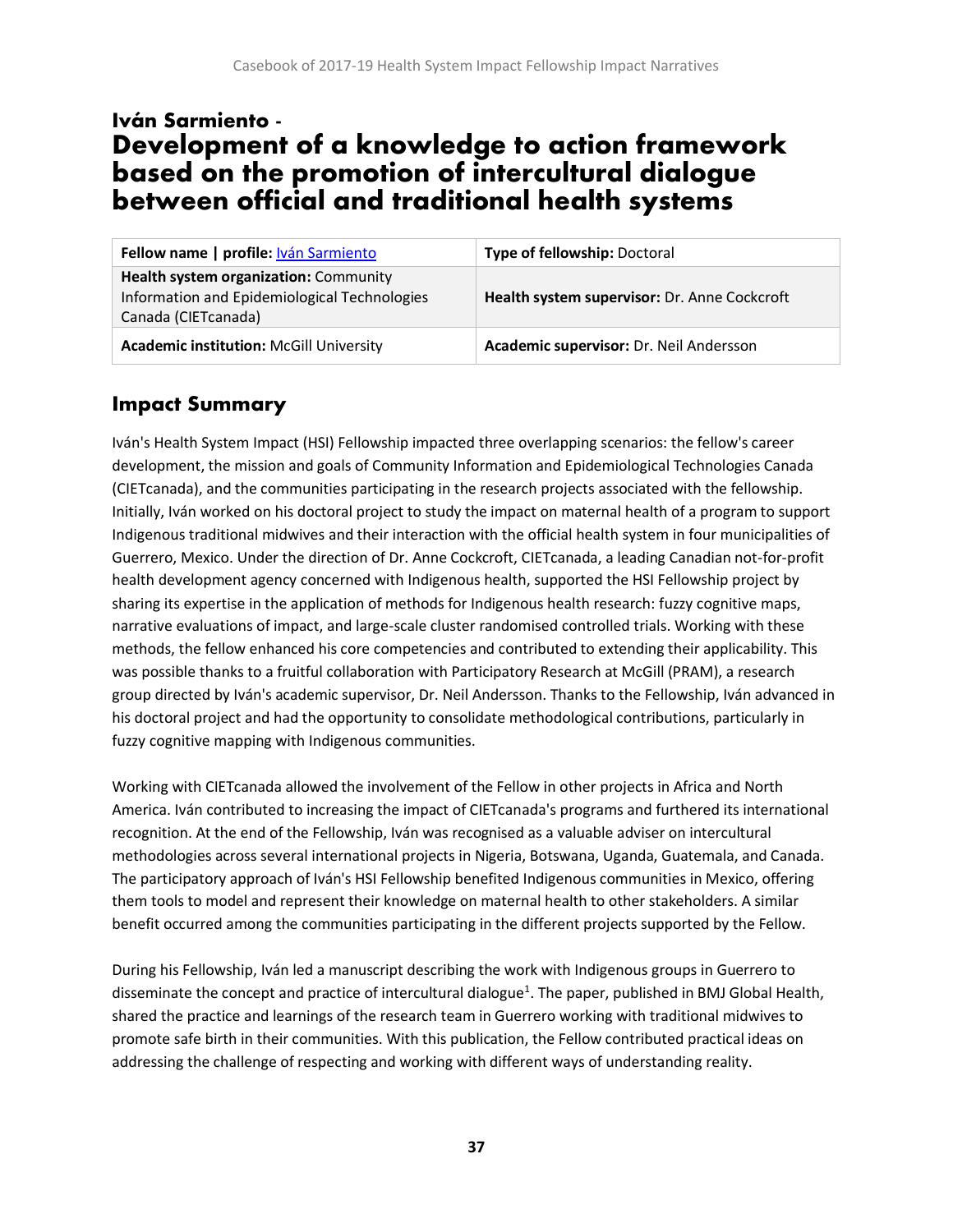The overall aim of this Fellowship was to move research's centre of gravity from universities in high-income settings toward places and situations where it is urgently needed, such as among physically and socially remote people. A long history has placed the Western culture in a dominant position over Indigenous cultures. Health actions emerging from Western biomedical perspectives tend to perpetuate this power asymmetry, usually ignoring the cultural content relevant to Indigenous groups. The Fellow and his supervisors perceive the fellowship as a success in achieving this overall aim. Indeed, Iván's HSI Fellowship catalysed a collaboration between CIETcanada and Participatory Research at McGill. He strengthened his core competencies by applying participatory methodologies in his PhD project in Mexico and others in Africa and North America. He offered new tools for modelling stakeholder knowledge using fuzzy cognitive mapping. His methodological advances supported Indigenous communities to contribute their expertise to programs to alleviate maternal and reproductive health challenges. His overall contribution advanced the concept and application of intercultural dialogue in health research.

#### **References**

1. Sarmiento, Iván, Germán Zuluaga, Sergio Paredes-Solís, Anne Marie Chomat, David Loutfi, Anne Cockcroft, and Neil Andersson. 2020. "Bridging Western and Indigenous Knowledge through Intercultural Dialogue: Lessons from Participatory Research in Mexico." BMJ Global Health 5(9):e002488. doi: 10.1136/bmjgh-2020-002488.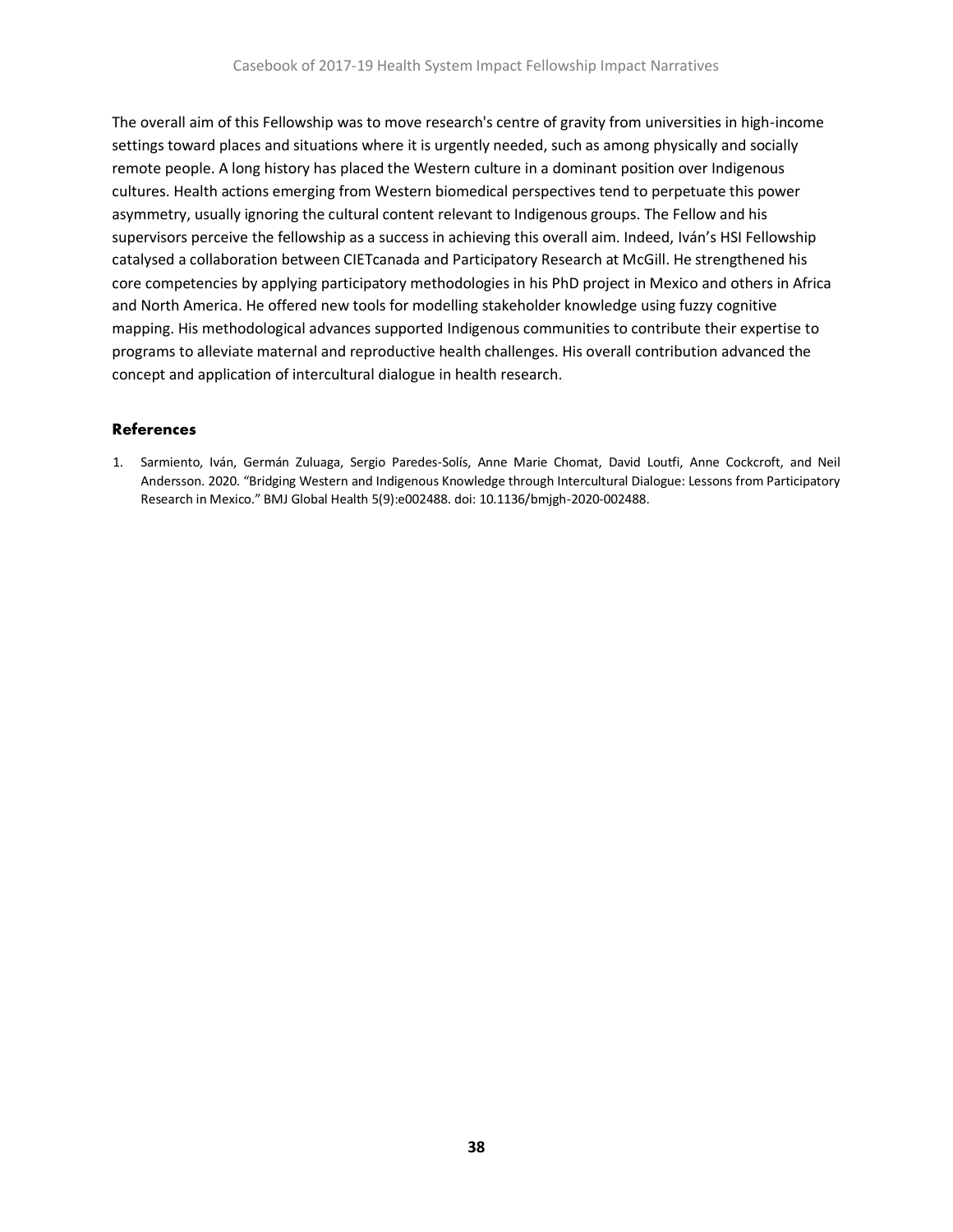# <span id="page-39-0"></span>Narhari Timilshina - Outcomes of patients who undergo concurrent chemotherapy and radiation therapy for locally advanced head & neck cancer: a population-based study

| Fellow name   profile: Narhari Timilshina                          | <b>Type of fellowship: Doctoral</b>       |
|--------------------------------------------------------------------|-------------------------------------------|
| Health system organization: Ontario Health -Cancer<br>Care Ontario | Health system supervisor: Dr. Kelvin Chan |
| Academic institution: University of Toronto                        | Academic supervisor: Dr. Shabbir Alibhai  |

## **Impact Summary**

Narhari's HSI Fellowship focused on the evaluation of treatment outcomes for locally advanced head and neck cancer (HNC) using population-based databases from Ontario. Embedded within the Provincial Drug Reimbursement Program (PDRP) of Ontario Health-Cancer Care Ontario, the impact goal for the fellowship was to support PDRP's efforts to generate and implement real world evidence (RWE) to improve current understanding of the impact of publicly funded cancer drugs in Canada. Specifically, the embedded research project aimed to characterize the real-world survival outcome of patients undergoing concurrent chemotherapy and radiation therapy compared to radiation alone for HNC. In addition to leading the embedded research study and advancing the organization's impact goal, the Health System Impact Fellowship enabled Narhari to enhance his applied research skills and develop new professional skills and a greater understanding of the application of health services research in the policy context.

The overall survivorship for HNC patients was generally poor; more than half of HNC patients die within 5 years<sup>1-3</sup>. Published randomized control trials demonstrated that concurrent chemotherapy combined with radiotherapy is superior to radiotherapy alone; however, there is a gap in the literature about the optimum benefits of concurrent chemotherapy for advanced HNC treatment, and the survival benefits of implementing routine practice<sup>4-5</sup>. Recognizing this evidence gap, Narhari worked closely with the Ontario Health- Cancer Care Ontario team and his Fellowship supervisors to inform the study's conceptual design (a retrospective cohort study) and research questions, and also developed a methodological and analytical framework to assess survival outcomes using multiple administrative databases.

Using multiple population-based data sources, Narhari developed algorithms to identify a cohort of patients who received curative concurrent chemotherapy with radiation *vs.* radiation alone among all HNC, treatment type (curative or palliative) and surgery prior to radiation for HNC between 2005-2016 in Ontario. Narhari led all statistical analyses for the project and developed the manuscript for publication. He presented key findings to supervisors and Ontario Health-Cancer Care Ontario teams, which will be useful for policy makers for treatment decisions making plan in Ontario. While leading the embedded project work and in participating in multiple Ontario Health-Cancer Care Ontario initiatives, Narhari enhanced his research and analytical skills, including the evaluation of health-related policies and provincial level drug approval program, analysis of real-world data for cost effectiveness analysis, and critical thinking on new cancer drug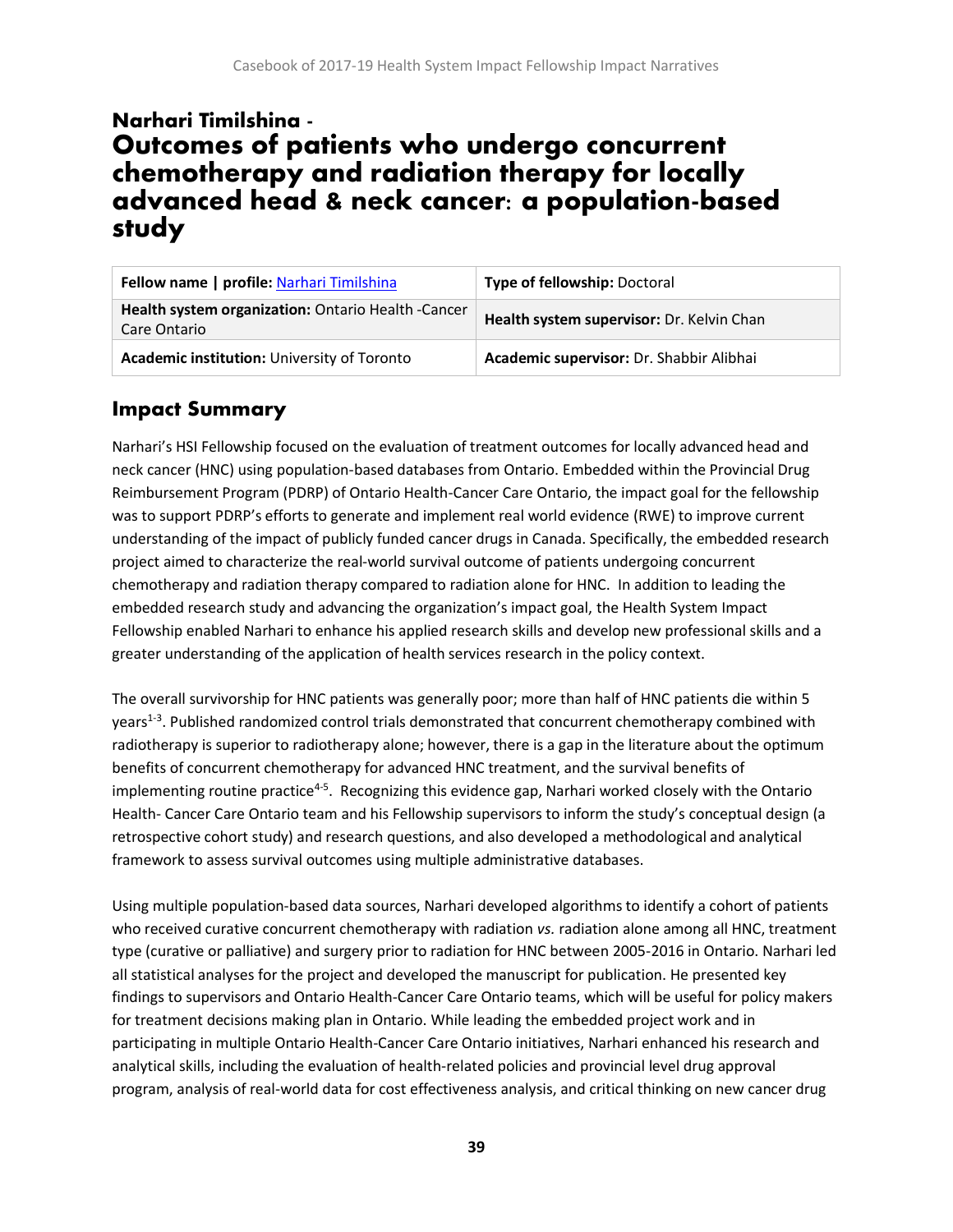approval process. Also, he developed professional skills such as project management, interdisciplinary work, networking, dialogue and negotiation and has greater understanding of the application of health services research in the policy context.

#### **References**

- 1. Bray F, Ferlay J, Soerjomataram I, Siegel RL, Torre LA, Jemal A. CA Cancer J Clin. 2018;68(6):394-424.
- 2. Brenner DR, Weir HK, Demers AA, Ellison LF, Louzado C, Shaw A, et al. CMAJ. 2020;192(9):E199-E205.
- 3. Song JS, Vallance P, Biron V, Jeffery CC. J Otolaryngol Head Neck Surg. 2020;49(1):46.
- 4. Pignon JP, le Maître A, Maillard E, Bourhis J. Radiother Oncol. 2009;92(1):4-14.
- 5. Haussmann J, Tamaskovics B, et al. Strahlenther Onkol. 2019;195(12):1041-9.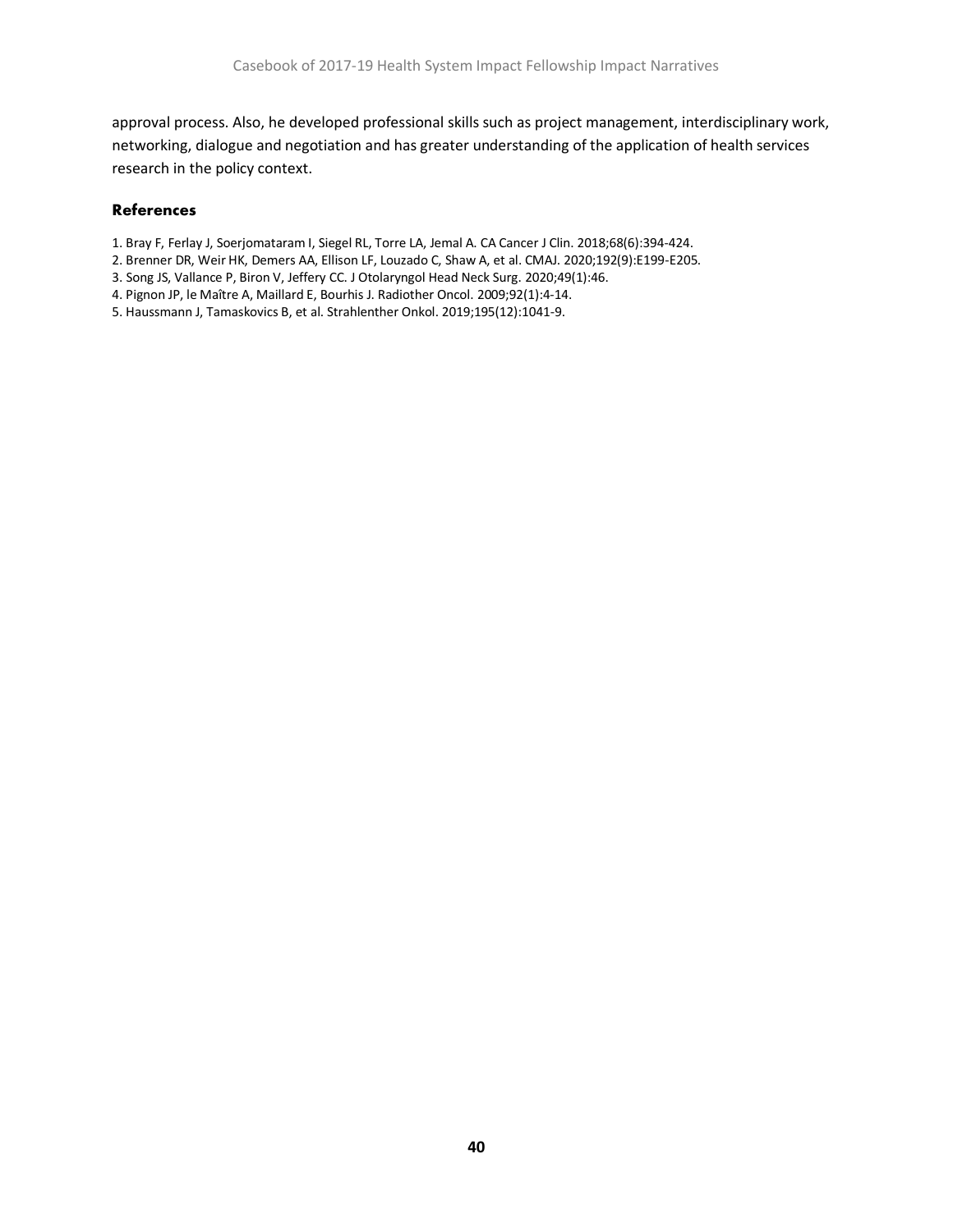# <span id="page-41-0"></span>Ting Yu - A Lean Transformation in an Emergency Department

| Fellow name   profile: Ting Yu                                                                                                          | <b>Type of fellowship: Doctoral</b>        |
|-----------------------------------------------------------------------------------------------------------------------------------------|--------------------------------------------|
| Health system organization: Centre intégré<br>universitaire de santé et de services sociaux<br>(CIUSSS) de l'Ouest-de-l'Île-de-Montréal | Health system supervisor: Dr. Renée Proulx |
| <b>Academic institution:</b> Concordia University                                                                                       | Academic supervisor: Dr. Kudret Demirli    |

## **Impact Summary**

Emergency department (ED) crowding is associated with significant risk of adverse outcome for patients, and managing ED crowding is a priority for many health care organizations, including the CIUSSS de l'Ouest-de – l'Île-de-Montréal, one of the largest integrated health and social services centers in Quebec. The specific impact goal of the CIUSSS was to make better decisions in the ED in order to provide better emergency care. Additionally, the organization wanted to develop the embedded research project as a model of interdisciplinary work for future project activities within the organization. Ultimately, the Health System Impact Fellow, Ting Yu, completed a systematic evaluation of ED operations that generated new insight and knowledge for the organization regarding how to improve ED care, developed and applied a new methodology to improve ED operations through identification of the patient demand and efficient use of resources, and developed a new computer simulation model that can be used for evaluating the impacts of future system changes such as increasing or reducing the number of health care operators.

Targeting the ED of St Mary's Hospital Centre, an installation of the CIUSSS, the Fellow applied a structured process improvement method based on Lean concepts to improve ED operations with the hope of mitigating ED crowding. Working closely with the clinical, research and administrative departments of St Mary's Hospital Centre, the fellow evaluated the entire system by accessing multiple time-points in the ED flow from patient arrival to departure, forecasted the patient demand, proposed potential collaboration patterns between ED and its support departments, and identified appropriate demand-oriented staffing levels and other supplies (e.g., hospital stretchers). Additionally, a preliminary computer simulation model was developed to imitate the flow of ED patients and evaluate the potential results. The preliminary results have shown that with these improvements, the average ED visit time would be significantly reduced by up to 50%.

The work of this Fellowship identified a series of structured improvement activities to alleviate ED crowding, as well as an ED simulation model to test system changes and to evaluate the resulting impacts without affecting patients or requiring additional investment (i.e., by ensuring positive patient outcomes and costeffectiveness), thus assisting managers to make better and evidence-based decisions. The Fellowship is regarded as a demonstration of how scholarly activities can be embedded in a positive way into health care delivery institutions and facilitate interdisciplinary and interdepartmental collaboration and knowledge sharing.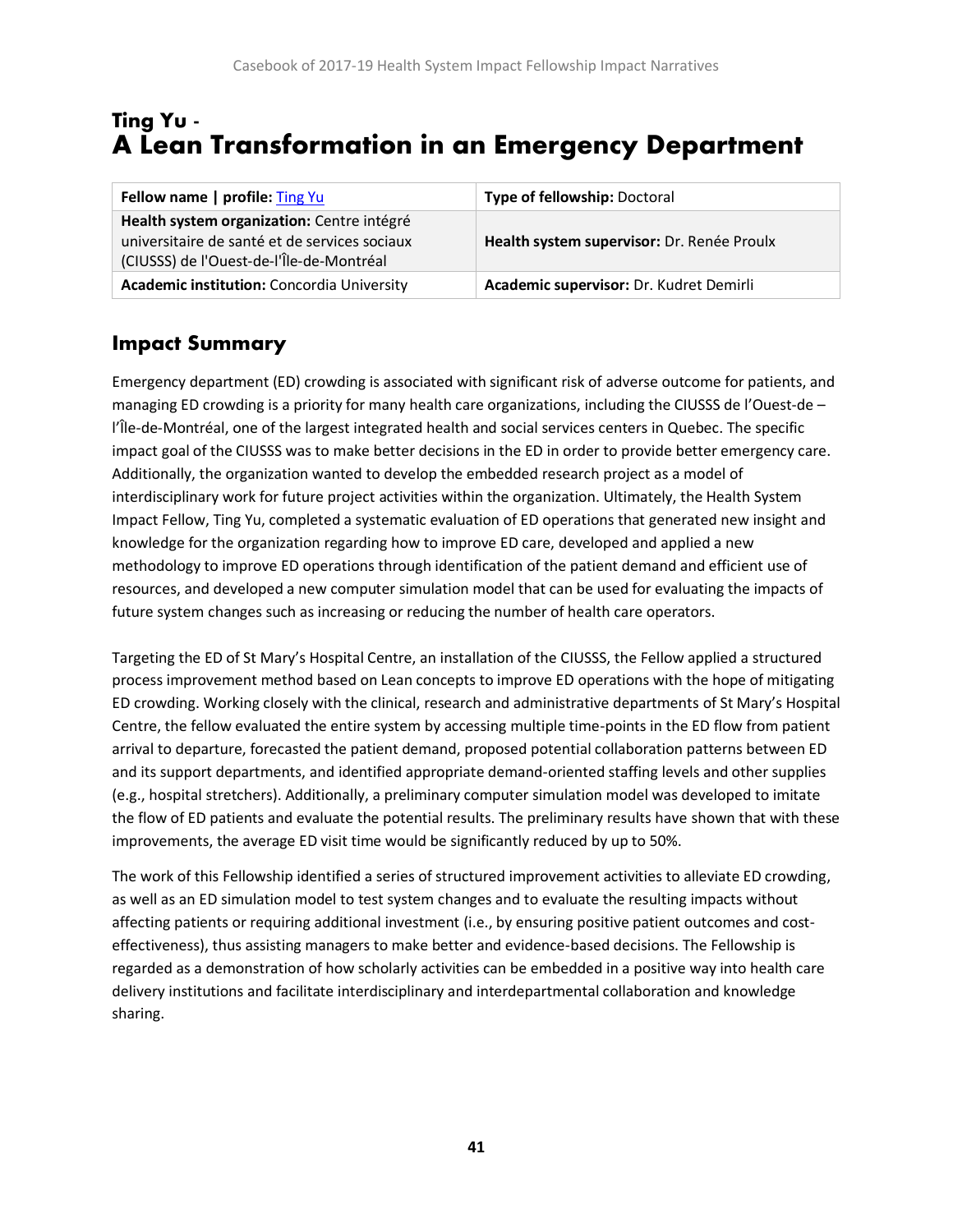# <span id="page-42-0"></span>Appendix

# **Pathways to Impact, as reported through the HSIF 2017-19 Impact Narratives**

#### **CAPACITY-BUILDING** within the health system organization

- Advancement of the organization towards a Learning Health System, including through:
	- o Enhanced internal capacity within the organization to analyze and respond, e.g., for visual analytics
	- o New internal research, knowledge and expertise on the issue
	- $\circ$  Advancing the mission and goals of host organization, including their commitment to embedded research, evidenced through subsequent Health System Impact Fellowship applications
	- $\circ$  Increased embedded research capacity that aligned with and contributed to a strategic partnership between the health system organization (and the academic institution
- Indigenous communities participating in the research project and in a new model for intercultural dialogue

#### **CAPACITY-BUILDING** beyond the health system organization

- Fostering partnerships and collaborations at the inter-institution and inter-departmental levels, and between the health system organization, clinics, providers, patients
- Engaging partners on their perspectives on use and impact of tools and products (e.g., patient portal)
- Strengthening international and national collaborations on priority areas for the health system organization
- Spur conversations amongst stakeholders on how to incorporate research suggestions for facilitated communication with teams to foster communities of practice

#### **CAPACITY-BUILDING** via Training

- Enhancing the fellow's personal insight on applied, systems-relevant challenges
- Supporting the fellow's career development and enriched core competencies<sup>1</sup>
- Involvement and leadership on various committees

 $1$  For more details on the core competencies identified by the CHSPRA Training Modernization group as critical in the training of HSPR graduates, please se[e https://cihr-irsc.gc.ca/e/49883.html](https://cihr-irsc.gc.ca/e/49883.html)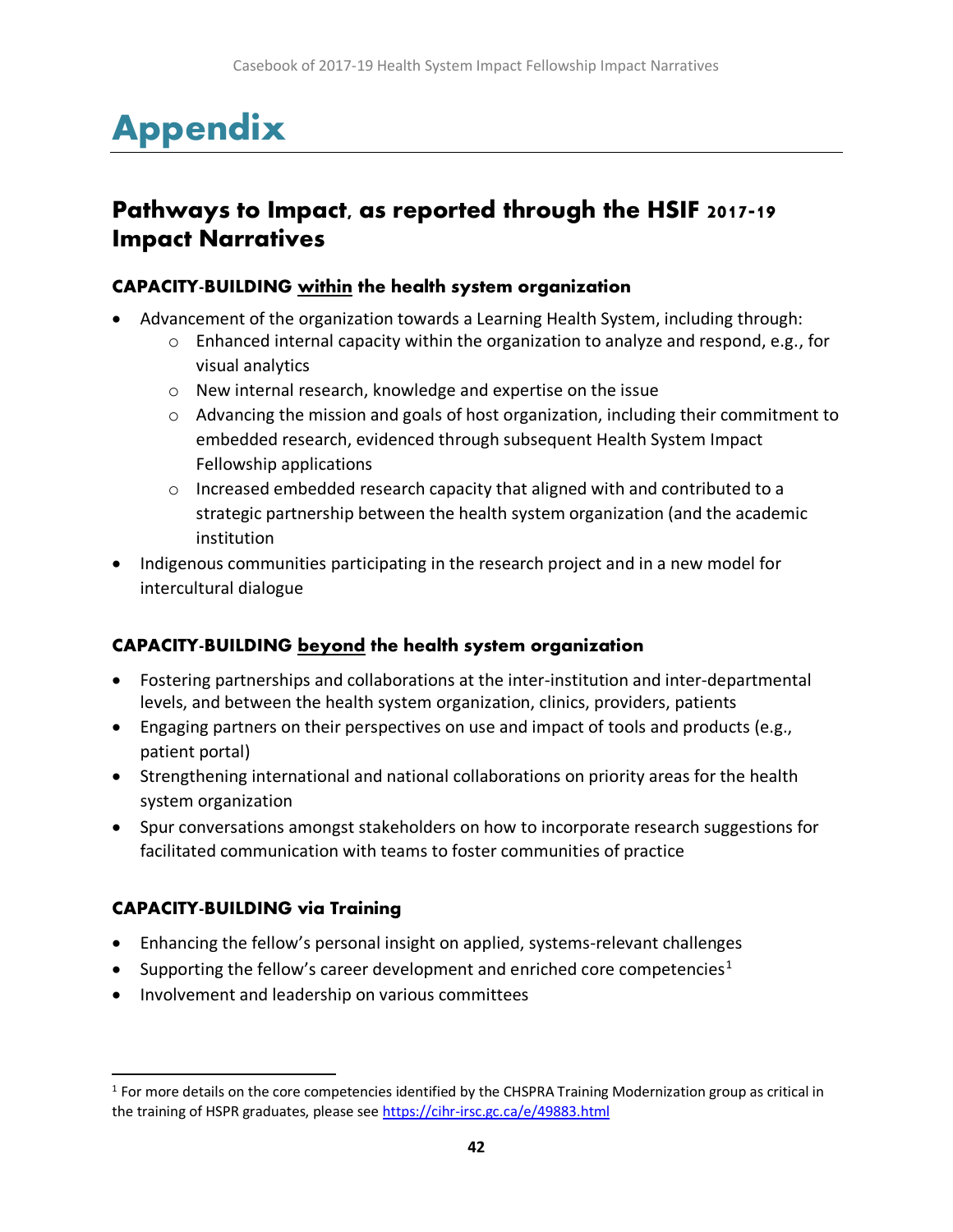#### **CAPACITY-BUILDING via Data Infrastructure or other tools**

- Establishing new data, tools, frameworks or other products, including:
	- o Establishing a Data Innovations project
	- $\circ$  Establishing a new tool/model computer simulation of ED flow that can be used in other hospitals
	- o Developing a dashboard/evaluation tool to visualize health system organization data
	- $\circ$  Developing an innovative toolkit on Dementia Isolation, implemented at TRI-UHN, and currently being evaluated for translation broadly in the health system
	- $\circ$  Generating a new framework and tool to improve understanding of gaps in primary care for people with spinal cord injury
	- o Evaluating and revealing interest (and areas of improvement) on a patient portal; the insight is expected to inform and enhance province-wide roll out of the portal

### **CAPACITY-BUILDING via Funding**

• Leveraging of funds through further research funding applications and awards

## **PRODUCING TRANSLATABLE RESEARCH EVIDENCE**

- Developing a novel process to monitor and address technology-related adverse events in primary care
- Advancing real-word evidence on cost-effectiveness of publicly funded cancer drugs in Canada
- Informing the use of Statistics Canada's Remoteness Index for health inequalities analysis
- Generating new insight of the COVID-19 interventions and responses in rural and remote communities, to inform in-depth future work
- Internal use of systematic reviews and purchase of research software to facilitate the review and future reviews (new internal research tools and approaches)
- Raising awareness of health needs of people with complex needs
- Implementing a dissemination strategy to share and communicate the research findings with various audiences and stakeholders within and beyond the organization

## **INFORMING DECISION-MAKING**

- Informing the development of new national indicators and service delivery models (e.g., new indicator measuring safety in obstetrics care)
- Informing community advocacy efforts and driving policy change, via new insight and evidence generated